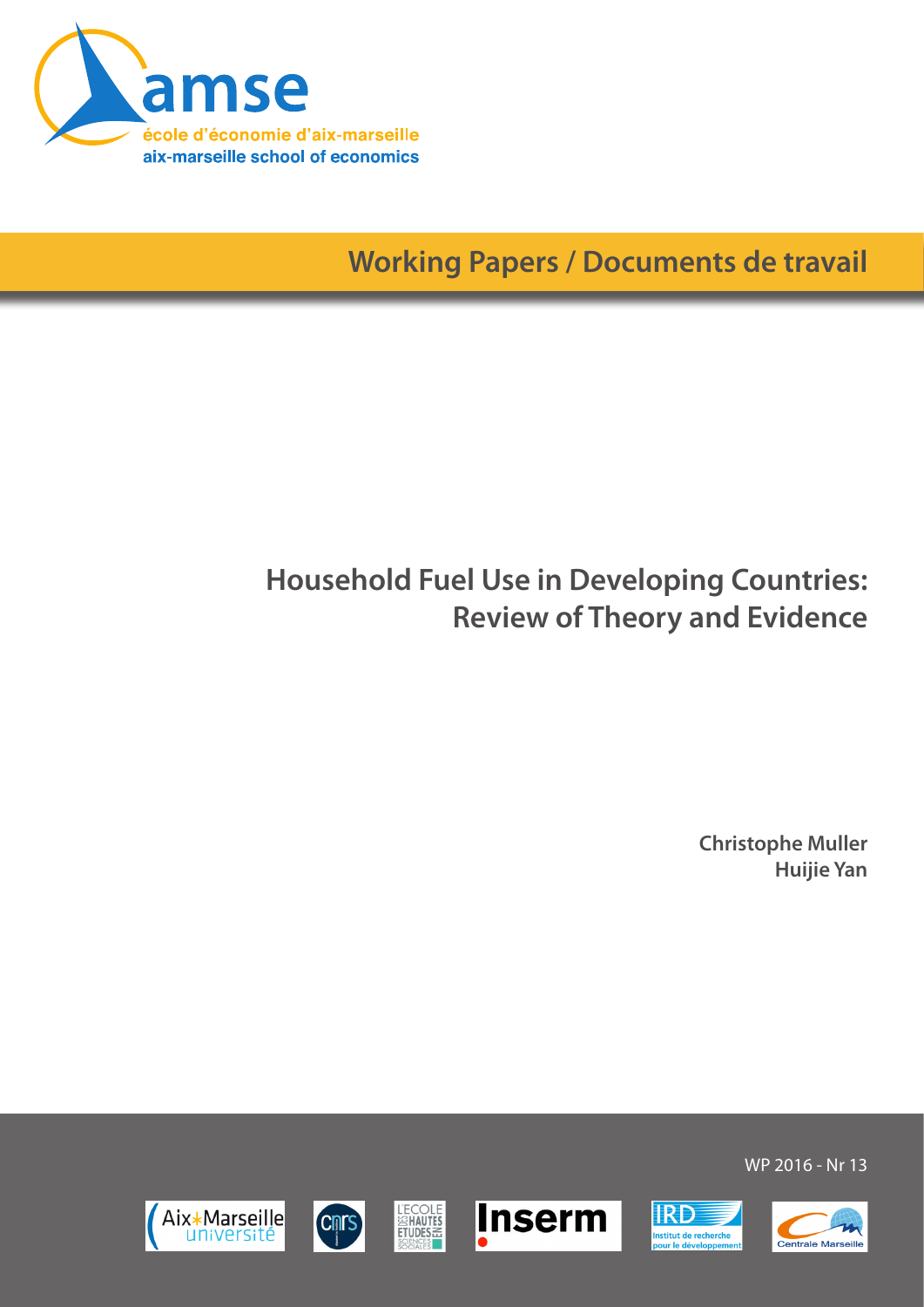# **Household Fuel Use in Developing Countries: Review of Theory and Evidence**

Christophe Muller<sup>\*</sup>

and

Huijie Yan\*\*

March 2016

#### **Abstract**

Because of recent concerns about the negative externalities of traditional fuel use on the environment and health, the issue of the household fuel transition in developing countries, from dirty fuels towards clean fuels, has received growing research attention. This paper provides an up-to-date survey of the economic literature on household fuel use in these countries. First, we present the conceptual and theoretical frameworks. Then, we discuss the empirical results that show how a wide range of factors drive the household fuel transition. Finally, we suggest priorities for policy initiatives and highlight areas of future research.

**Keywords:** Household decisions, Fuel transition, Energy consumption **JEL Classification:** Q41; Q42; R22

#### **Acknowledgments**

The corresponding author acknowledges financial support from the A\*MIDEX project (n° ANR-11-IDEX-0001-02) funded by the « Investissements d'Avenir » French Government program, managed by the French National Research Agency (ANR).

<sup>\*</sup> Corresponding author. Aix-Marseille University (Aix-Marseille School of Economics), CNRS & EHESS, 14 Avenue Jules Ferry, 13621 Aix en Provence Cedex France. E-mail: Christophe.muller@univ-amu.fr.

<sup>\*\*</sup> The Department of Applied Foreign Languages, Faculty of Arts, Humanities, Languages, and Social Sciences, Aix-Marseille University, 29, avenue Robert Schuman, 13621 Aix-en-Provence Cedex 1, France. E-mail: yanhan@hotmail.fr.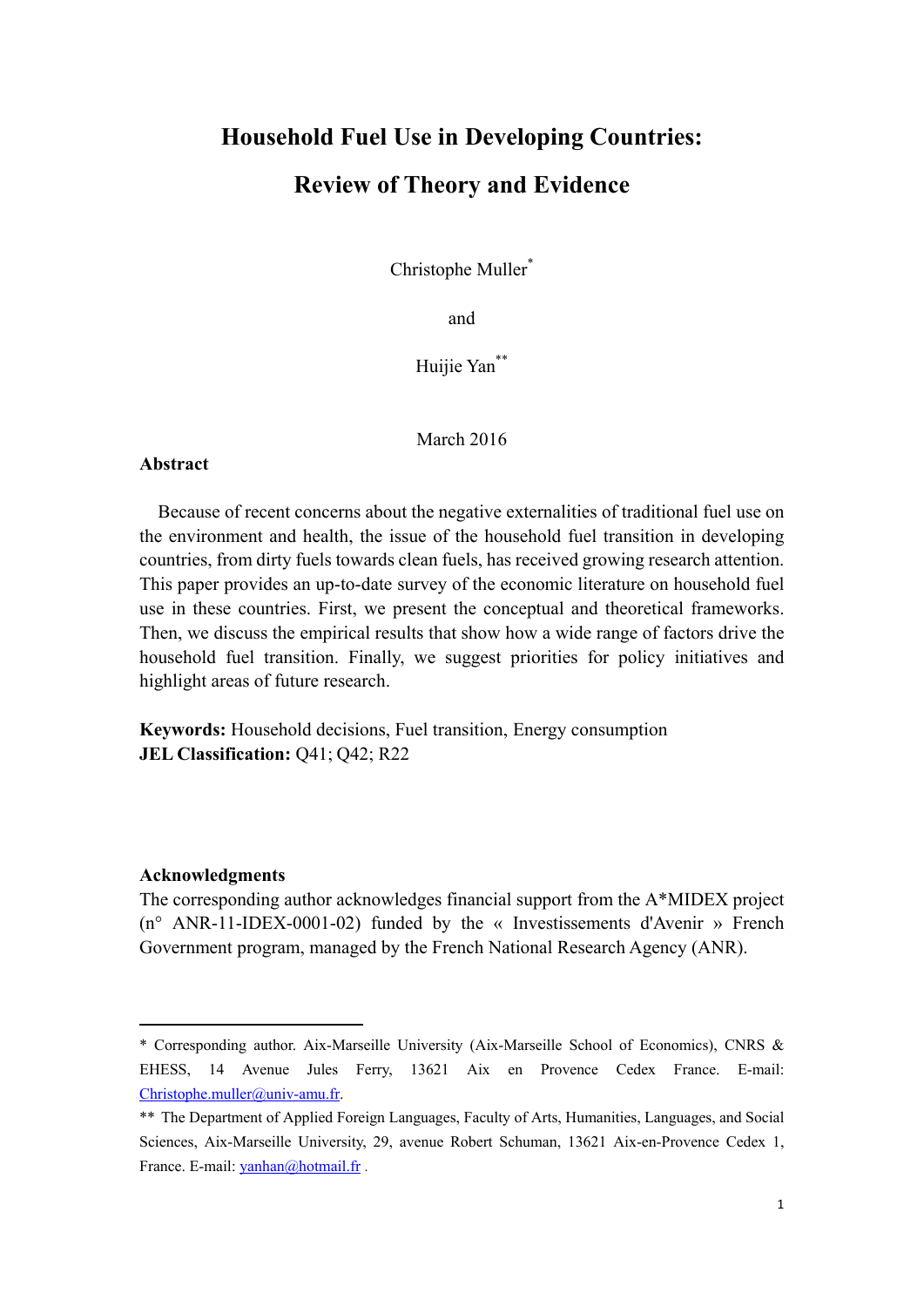## **1. Introduction**

 Currently, around 2.7 billion people still primarily rely on traditional biomass for cooking and heating in developing countries (Yao et al. 2012). This is a cause for severe environmental and health problems. For example, the incomplete burning of these fuels is responsible for indoor air pollution, mostly associated with carbon monoxide, particulate matter, sulphur dioxide and nitrogen dioxide. These pollutants play a major role in generating respiratory diseases and cardiovascular mortality. The consumption of these fuels also spurs climate change by releasing carbon dioxide into the atmosphere. In turn, climate change damages agricultural production and subsequently threatens the nutritional health of human beings.

 Because of these concerns, the issue of household fuel transition in developing countries, from dirty and traditional fuels to clean and modern fuels, has received growing research attention. Over the past three decades, a number of studies have investigated the factors driving the transition. Even though, some studies are merely based on simple descriptive statistics, one can see an emergence of the use of econometric methods to quantify the patterns and factors of household fuel use.

Despite intensive research, the knowledge about the determinants of household fuel use remains limited. For example, the actual impact of fuel prices on fuel substitution is still debated in the literature. Often, different conclusions have been reached concerning the effects of social-economic factors that drive fuel substitution. These divergences among authors translate into uncertainties when designing adequate energy policies.

 In this context, we review a wide body of literature on the subject. The purposes of this survey are, thus, to identify knowledge gaps regarding the complex factors that drive the fuel transition, and, second, to facilitate policy design for promoting the use of cleaner fuels. Our survey complements and extends the contributions of Barnes and Floor (1996), Kowsari and Zerriffi (2011), Lewis and Pattanayak (2012), van der Kroon et al. (2013) and Malla and Timilsina (2014) in several respects. First, it presents a more comprehensive and updated review of the existing empirical findings on household fuel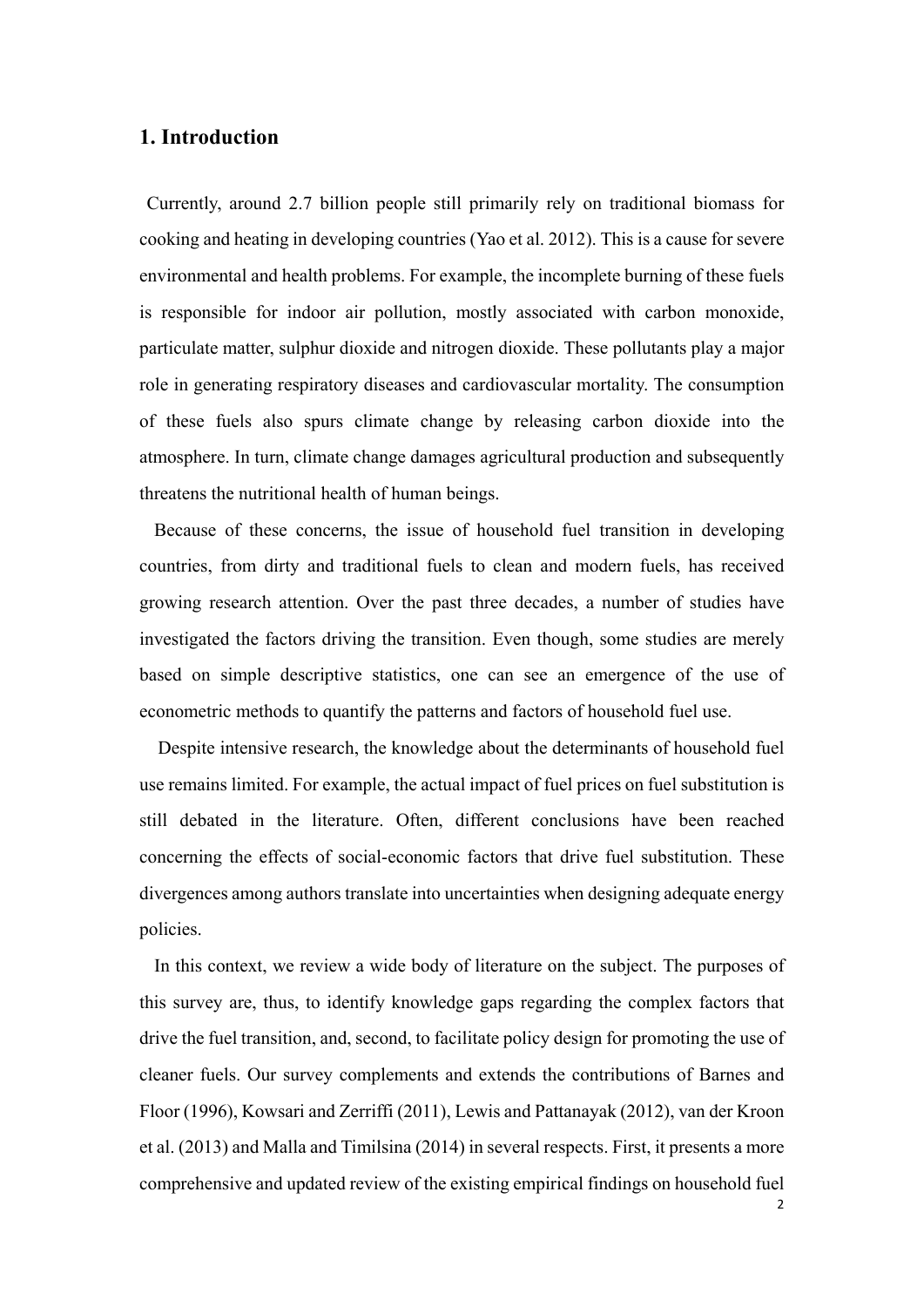transition in developing countries, detailing for the first time the related econometric issues and theoretical issues. Second, it reviews the current state of knowledge and issues related to the theory of household fuel use, a relatively little treated question

 The remainder of the paper is organized as follows. Section 2 provides a review of the theoretical research. Section 3 discusses the empirical determinants of household fuel use. Section 4 examines the policy implications derived from the research. Finally, Section 5 offers concluding remarks and suggestions for future research.

## **2. Theoretical literature**

 This section discusses the conceptual and theoretical frameworks that guide the analyses of household fuel use in developing countries.

## **2.1 The "Energy ladder" theory**

 The 'energy ladder' has been a commonly used concept in explaining household fuel use in developing countries. The energy ladder depicts a process by which households, as their income rises, move away from traditional fuels (e.g., biomass), first to adopt intermediate fuels (kerosene, coal), and then to use modern fuels (gas, electricity).<sup>1</sup> In that sense, the energy ladder concept serves as a stylized extension of the typical income effect of consumer economic theory that explains how consumers substitute necessary goods and luxury goods for inferior goods, as their income rises. A subjacent assumption is that households are faced with an array of fuel choices that can be arranged according to increasing technological sophistication, and that this is reflected in household preferences.<sup>2</sup> As a consequence, as their income increases, households shift to more sophisticated energy carriers and simultaneously give up less

 $1$  Heltberg (2005), Chambwera and Folmer (2007), Lay et al. (2013).

<sup>&</sup>lt;sup>2</sup> Hosier and Dowd (1987) Chambwera and Folmer (2007), Link et al. (2012).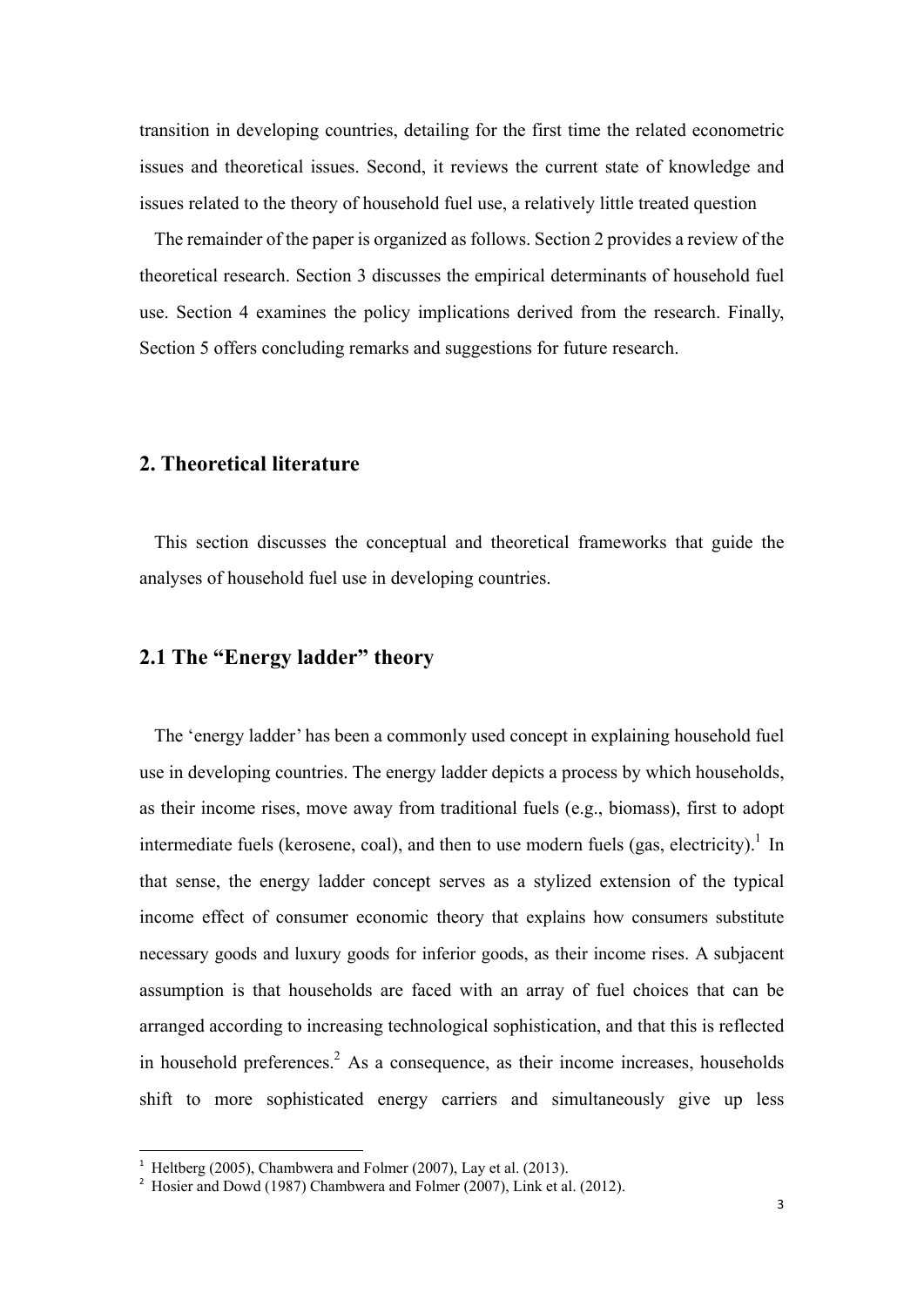sophisticated alternatives.<sup>3</sup> In this theory, the characteristics of the final technologies are implicitly associated with some features of consumer preferences that divide the fuels into necessary goods and luxury goods. Although such hypothesis has still to be fully validated empirically, one achievement of this theory is its ability to fit well common observations of the strong income dependency of household fuel use.

## **2.2 The 'Fuel stacking' theory**

 However, Masera et al. (2000) criticized the energy ladder theory on the grounds that it cannot adequately describe the dynamics of households' fuel use. Instead, they note that fuel stacking is common in both urban and rural areas of developing countries. Fuel stacking corresponds to multiple fuel use patterns—where households choose a combination of fuels from both lower and upper levels of the ladder. Indeed, modern fuels may serve only as partial, rather than perfect substitutes for traditional fuels (van der Kroon et al. 2013, 2014). Multiple fuel use arises from several reasons, such as, occasional shortages of modern fuels (Hosier and Kipondya 1993; Kowsari and Zerriffi 2011), high cost of appliances associated with using exclusively modern fuels (Davis 1998), fluctuations of commercial fuel prices (Leach 1992) and preferences inducing households not to fully adopt modern fuels (Masera et al. 2000). The complexity of the fuel switching process thus suggests that there is a multiplicity of factors, besides income, that may affect fuel use. This led some authors to delve into more sophisticated modeling approaches.

#### **2.3 Urban household models**

 Edwards and Langpap (2005) and Gupta and Köhlin (2006) set up household consumer models to describe the simultaneous consumption of non-commercial and commercial fuels in urban areas. They model households' fuel consumption by

<sup>&</sup>lt;sup>3</sup> Kowsari and Zerriffi (2011), Rahut et al. (2014).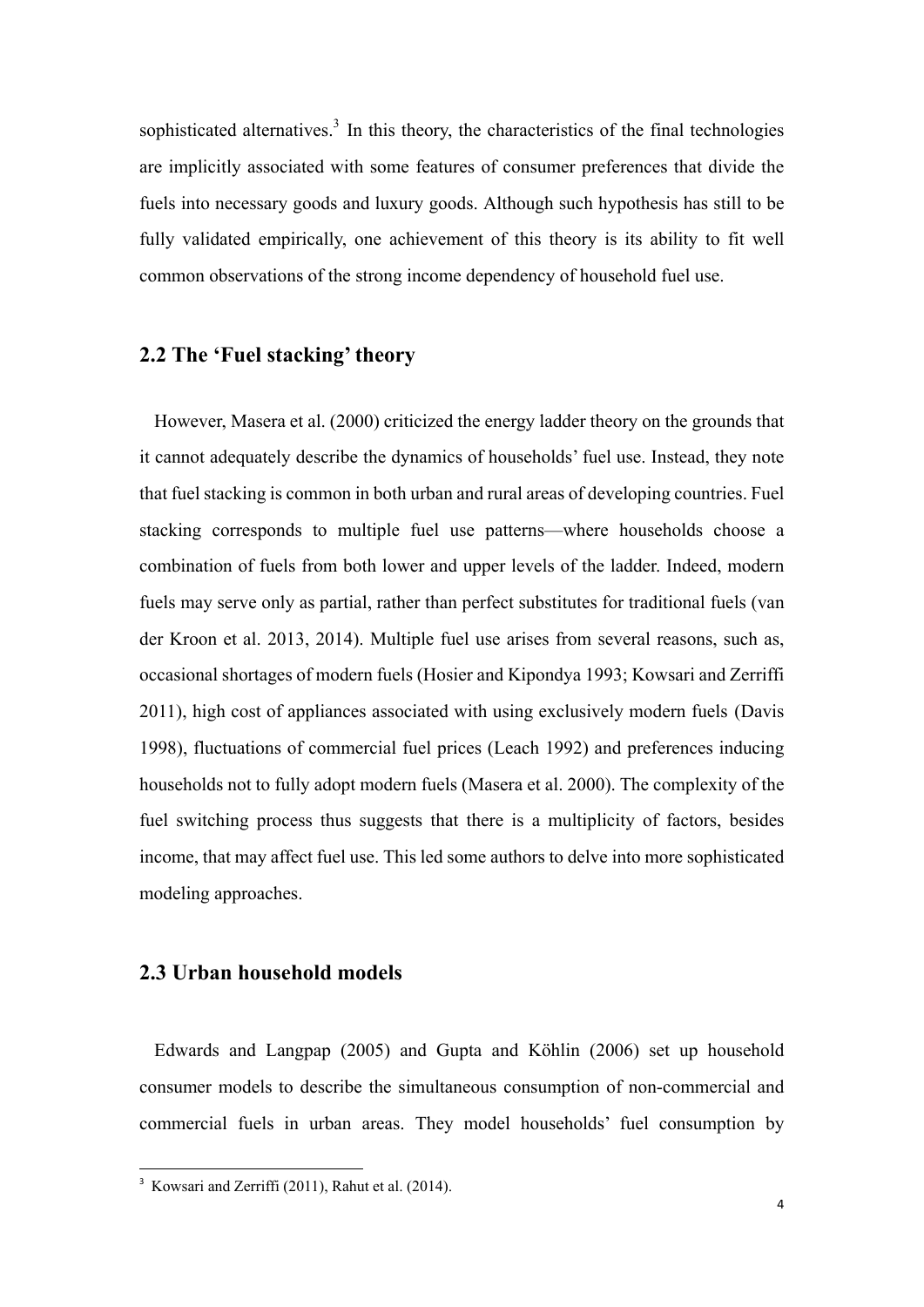following standard consumers' utility maximization principles subject to a budget constraint, which bring about the driving role of prices. Even, in such narrow setting, the set of considered consumption goods vary with the studied contexts and the authors. For example, Edwards and Langpap (2005) suppose that households maximize utility through the consumption of fuels, market good and stove (see Table 1). Instead Gupta and Köhlin (2006) assume utility defined over consumption of fuels, food, health and other goods. These different specifications correspond to implicit assumptions of separability in preferences so as to allow for two-stage budgeting focusing on some goods of interest only. In all cases, fuel consumption is seen as fully determined by income, market prices and household preferences. However, this approach makes it hard to understand how non-market fuels, such as firewood and straw, may be included in household decisions, and what is the interaction with agricultural activities involving these products.

#### **2.4 Agricultural household models**

 As a response to these limitations, a few authors proposed a more complex theoretical framework, particularly well fitted to rural households. It is well recognized that rural households in developing countries often face absent or incomplete markets, not only for fuels (e.g., firewood, electricity), but also for agricultural products, labor and credit. In the absence of market failure, a rural household may be seen as behaving firstly as a profit maximizing producer, and then as a utility maximizing consumer given the profit realized in the first stage. Instead, under market failure, the allocation decisions for production and consumption are made jointly in a non-separable fashion.

Different types of market failures may lead to non-separabilities that matter for the analysis of fuel use. For example, Heltberg et al. (2000) consider the market failures for crop residues, animal dung and labor. They study the substitution of private non-marketed fuels (animal dung and crop residues) for firewood, in response to increasing firewood scarcity. In that case, the diverse rural household's decisions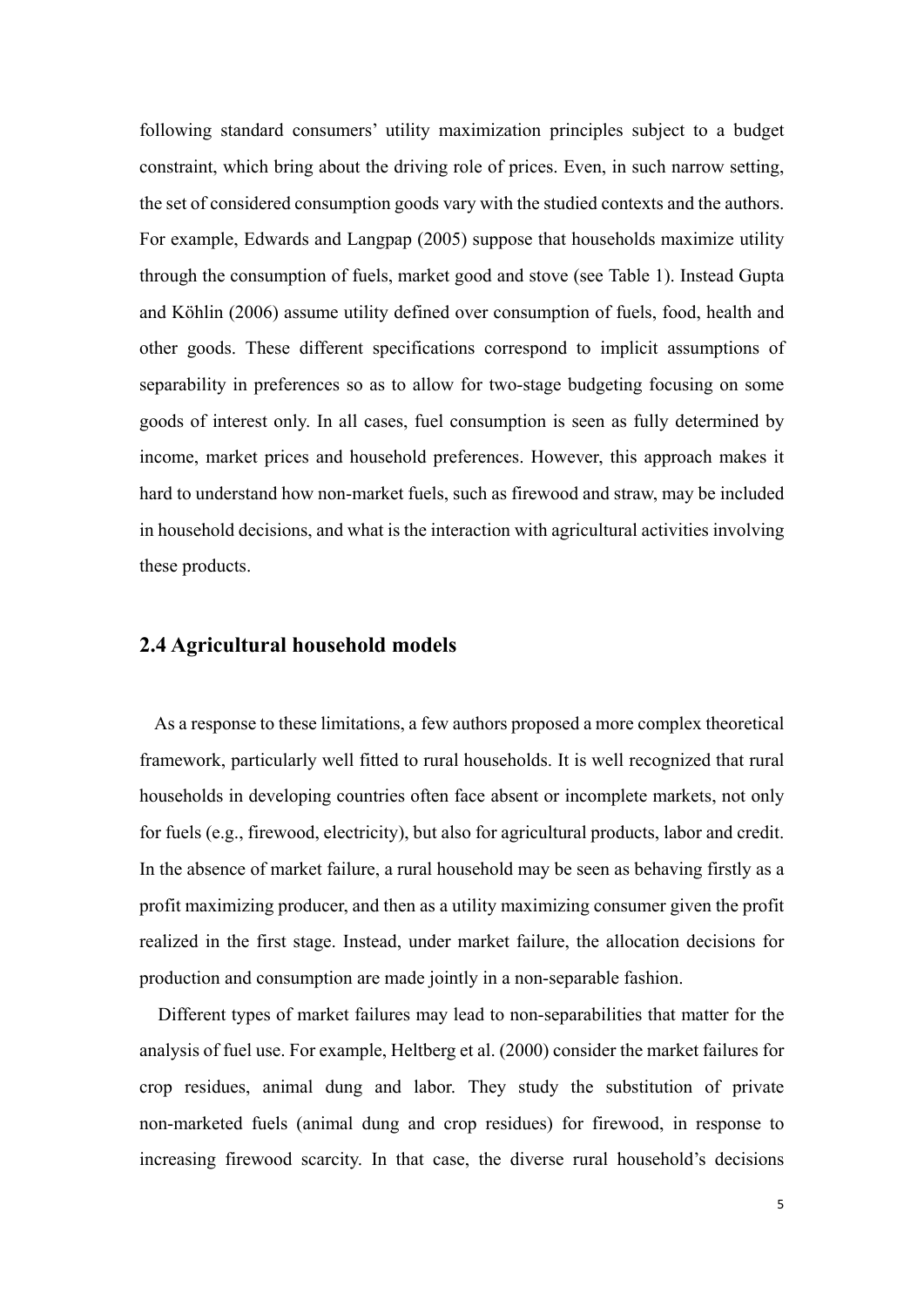relating to energy supply, energy demand, farm and off-farm labor supply are made simultaneously. In this framework, rural households are modeled as maximizing utility, subject to: leisure and budget constraints, an agricultural production function, a residue and dung production function, and finally a fuelwood collection function. Even under separability, the household total income is endogenous since it depends on production decisions that generate farm profits. A further complication brought by the non-separability is that the production constraints, or other non-budget constraints, have to be explicitly considered in the determination of consumption decisions, instead of merely summarizing their effects through an extended income variable in the budget. In a non-separable model, the fuel use decision may thus be seen as guided by the household-specific shadow price of fuel, which depends on household and community characteristics associated with both preferences and all constraints.

Chen et al. (2006) extend the approach of Heltberg et al. (2000) by introducing the missing market for firewood, and emphasize the substitution between firewood and coal. Manning and Taylor (2014) consider rural labor market failure and substitution between firewood and gas. Finally, Muller and Yan (2014) propose a fully-fledged non-separable decision model that simultaneously links fuel use decisions with agricultural production, domestic technology, fuel collection technology and rationing of fuels.

## **2.5 Assessment**

The conceptual and theoretical frameworks discussed above rely on the microeconomic theory of the consumer and they serve as the prominent explanations of the household fuel transition in developing countries. These approaches have progressively addressed how fuel decisions occur as part of the multiple activities in which households of developing countries engage. However, the challenge is still significant to obtain both sophisticated and tractable explanations of fuel uses in less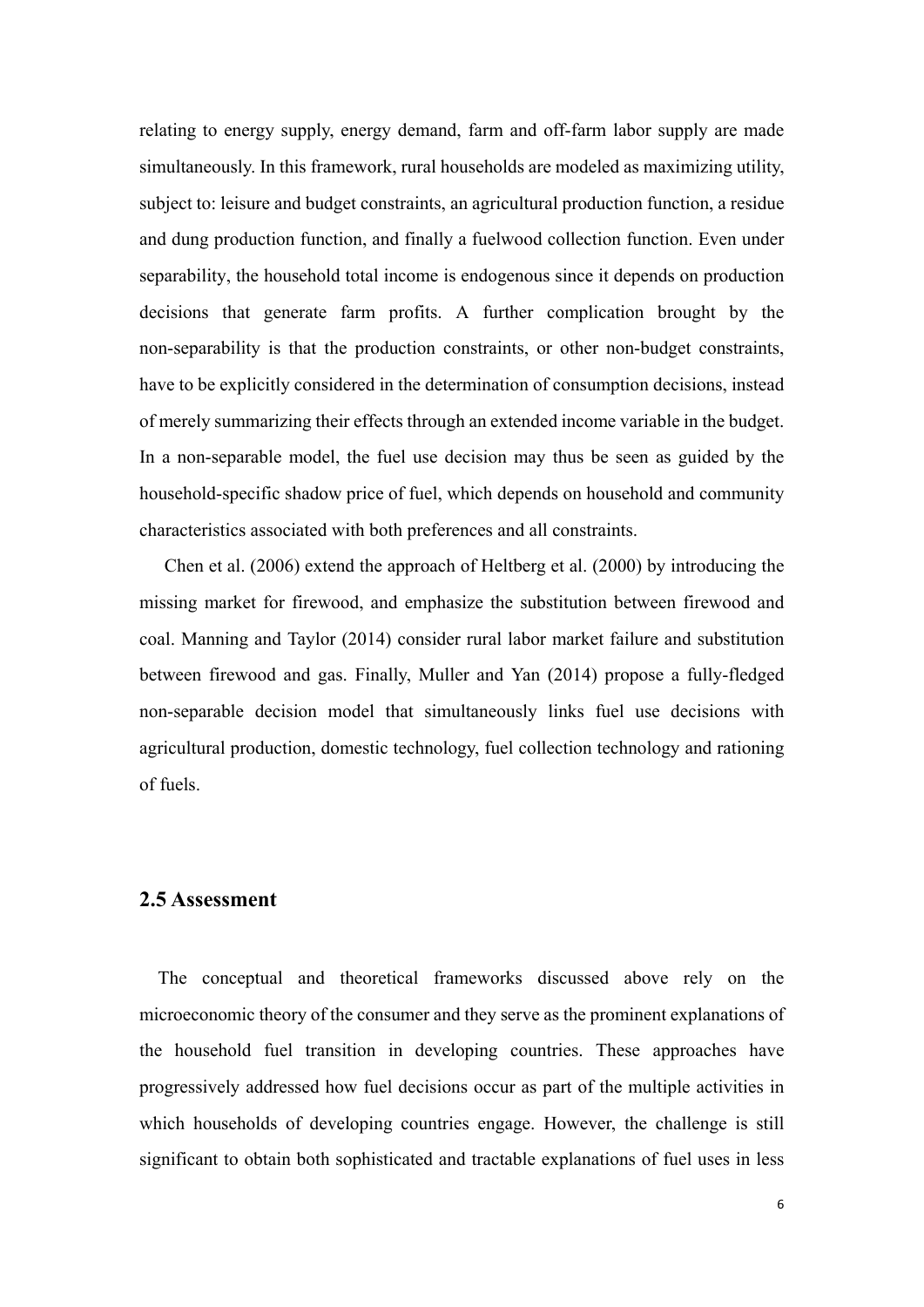developed countries. Detailed descriptions of market failures, domestic technologies, interactions between agricultural outputs and fuel types, and fuel rationing should play a larger role in realistic model specification. We now turn to empirical determinants of household fuel use that reflect the above theoretical reflections.

## **3. Empirical literature**

Consistently with our theoretical discussion, the determinants of fuel use that are considered in the empirical literature can be categorized into: incomes, prices, household preferences, production characteristics and energy supply factors. Table 2 lists the effects estimated in the empirical literature, along with the data sources and the estimation methods. Early research into the determinants of the quantity of fuels consumed often applies OLS regression technique, sometimes with selectivity correction..<sup>4</sup> To allow for zero quantity of fuels consumed, some studies use Tobit models.<sup>5</sup> Other authors investigate fuel choices from cross-section data with multinomial, probit or logit models. Finally, Muller and Yan (2014) estimate panel data random effect logit and multinomial models to investigate fuel choices in China. There is therefore a tendency towards increasingly flexible specifications, allowing for the discreteness in fuel type choices.

Note that the literature makes typically the implicit assumption that the estimated correlation effects well reflect causal effects of interest, sometimes with instrumentation of some total expenditure variables. It shares this feature with most consumption studies. Furthermore, we discuss all empirical results under the hypothesis that most specification errors in the models can be neglected, a strong while inevitable assumption in the state of this literature.

 $4$  e.g., Chen et al. (2006), Gupta and Köhlin (2006), Lee (2013).

 $5$  Edwards and Langpap (2005), Chen et al. (2006), Abebaw (2007), Zhang and Koji (2012), Lee (2013).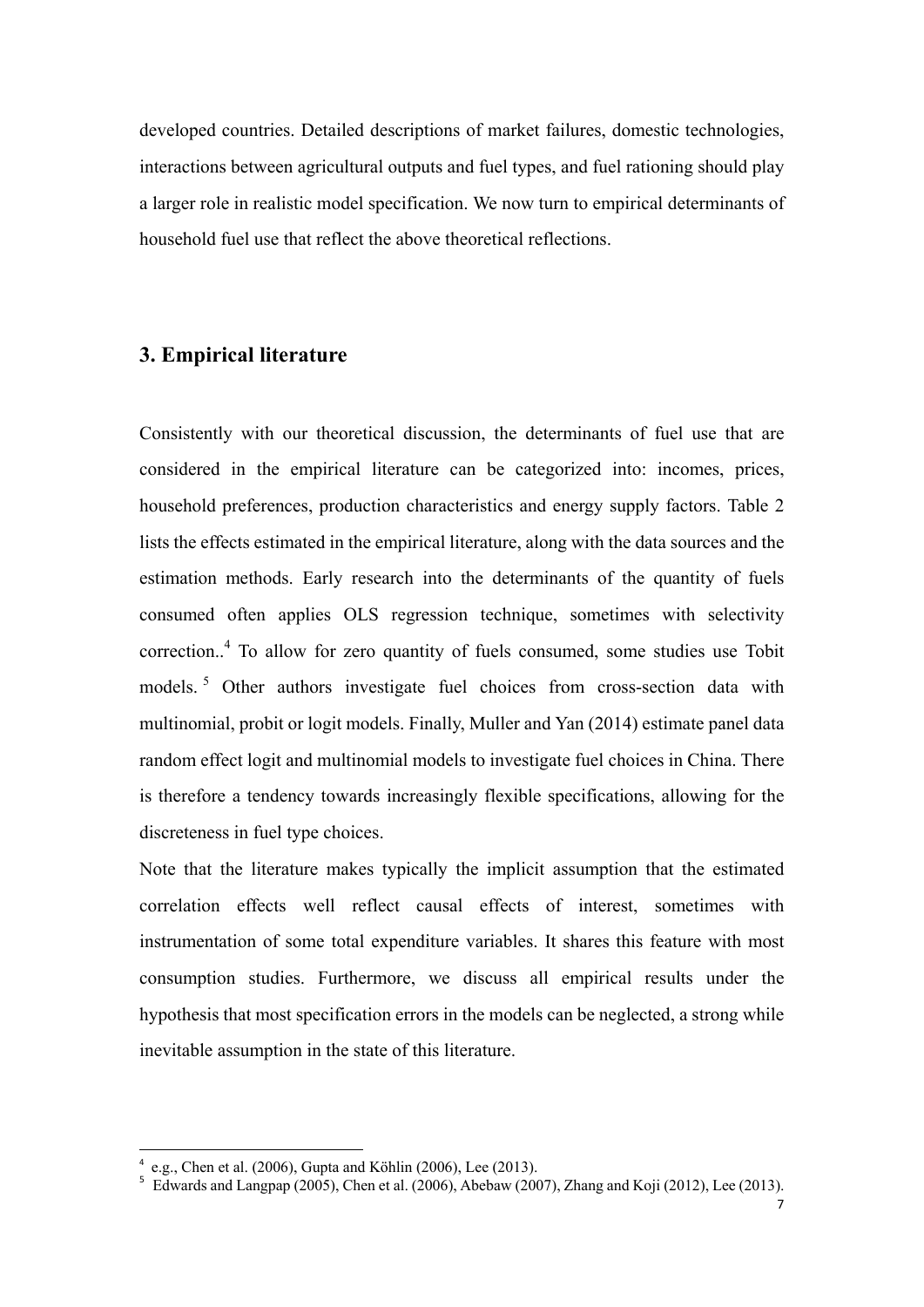#### **3.1 Income**

 The effects of income on fuel use have been investigated in almost all empirical econometric studies. Most authors specify income as a measure of household earnings.<sup>6</sup> Several authors also use household expenditure as a proxy for income.<sup>7</sup> That is because expenditure data are often more reliable and more reflective of long-term income. Household wealth is sometimes used as an alternative measure approximated from information on household durable assets (Chen et al. 2006; Démurger and Fournier 2011).

 Numerous studies point to income as the major driver behind the uptake of modern fuels.<sup>8</sup> Hosier and Dowd (1987) find that Zimbabwean urban households tend to move away from wood, towards kerosene and electricity, as their income rises. Ouedraogo (2006) observes in Burkina Faso that a higher income induces urban households to choose natural gas over kerosene. Baiyegunhi and Hassan (2014) show in rural Nigeria that the transition from fuelwood to kerosene, natural gas and electricity occurs along to rising income. A similar trend is observed when household expenditure is used as a proxy for income. Gupta and Köhlin (2006) find in urban India some evidence for an energy transition from fuelwood and kerosene to LPG (Light Petroleum Gas), which is largely driven by expenditure levels. Lay et al. (2013) show in Kenya that rising expenditure induces households to choose electricity and solar energy over wood and kerosene. In addition, Démurger and Fournier (2011) provide evidence indicating that Chinese rural households respond to rising wealth by substituting coal for firewood. All these studies seem to corroborate the energy ladder concept, which emphases income in explaining the transition from 'inferior' traditional fuels to 'normal' modern fuels.

 However, such a simple pattern of income dependence is increasingly questioned by emerging empirical evidence showing that the effect of income on fuelwood demand in

 $6$  For example, Hosier and Dowd (1987), Abebaw (2007), Arthur et al. (2010), Zhang and Koji (2012), Baiyegunhi and Hassan (2014) and Nlom and Karimov (2014).

<sup>7</sup> An et al. (2002), Edwards and Langpap (2005), Rao and Reddy (2007), Akpalu et al. (2011) and Lee (2013).

<sup>8</sup> e.g., Brew-Hammond (2010), Peng et al. (2010) and Kowsari and Zerriffi (2011).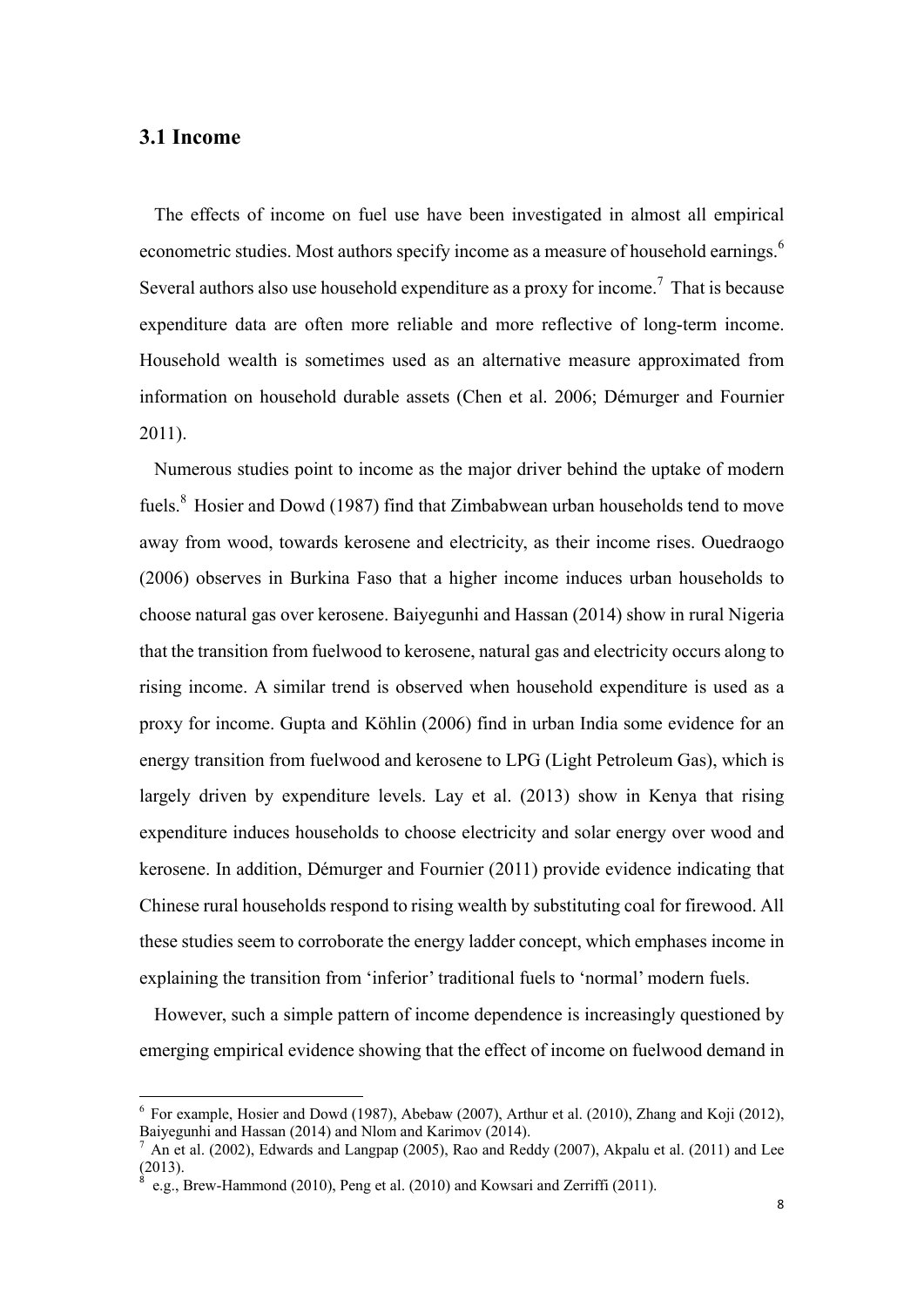rural and urban households may sometimes be insignificant regardless of how income is measured. $9$  Mekonnen (1999), Israel (2002), Lee (2013) and Guta (2014) report that in some contexts fuelwood is not an inferior good as often thought. Edwards and Langpap (2005) show that wood is a normal good for low income households, but an inferior good for high income households in Guatemala (i.e., an inverse U relationship between income and wood consumption). Heltberg (2004, 2005) observe in different countries that, with increasing income, households tend to add modern fuels into their mix as partial rather than perfect substitutes for traditional ones. All these studies bring evidence against the energy ladder concept.

 Table 3 reports the estimated income elasticities of fuel consumption, and of fuel choices for different fuel types, in the empirical literature.<sup>10</sup> The results show a wide range of estimates. For example, the income elasticity estimates for firewood consumption range from -1.7 to 1.85. Besides, the income elasticities of the choice probability for firewood fall into the -0.23 to 0.04 range. In turn, the income elasticity of charcoal consumption can drop as low as -0.28 (Hughes-Cromwick 1985) or rise as high as 2.95 (Pitt 1985). In contrast, the estimates of the income elasticity of kerosene consumption are almost always positive and relatively inelastic, from 0.07 (Lee 2013) to 0.59 (Pitt 1985). This implies that kerosene can be safely assumed to be a normal good for most households. In contrast, the estimates of gas and electricity income elasticities vary a lot across studies. The estimates reported by Macauley et al. (1989), Akpalu et al. (2011) and Lee (2013) suggest that LPG and electricity are necessary goods, while the results found by Hughes-Cromwick (1985) and Gupta and Köhlin (2006) instead indicate that they are rather luxury goods in their studied context. Muller and Yan (2014) find an income elasticity of -0.15 for the choice probability of coal in rural China. In addition, the choice probabilities for gas and electricity appear to be

<sup>9</sup> Kaul and Liu (1992), Chen et al. (2006), Akpalu et al. (2011), Zhang and Koji (2012) and Manning and Taylor (2014).

 $10^{10}$  As they are usually not provided by the authors, we computed, when possible, the elasticities from the published estimated coefficients and descriptive statistics, sometimes using lognormal approximations. However, the calculated elasticities in Farsi et al. (2007) turn out not to be reasonable and we drop them. In Gupta and Kohlin (2006) and in Lay et al. (2013) only mean or median incomes are provided without dispersion information, and the calculus is not possible in that case. Finally, the elasticities in Muller and Yan (2014) are calculated from the multinomial logit estimates.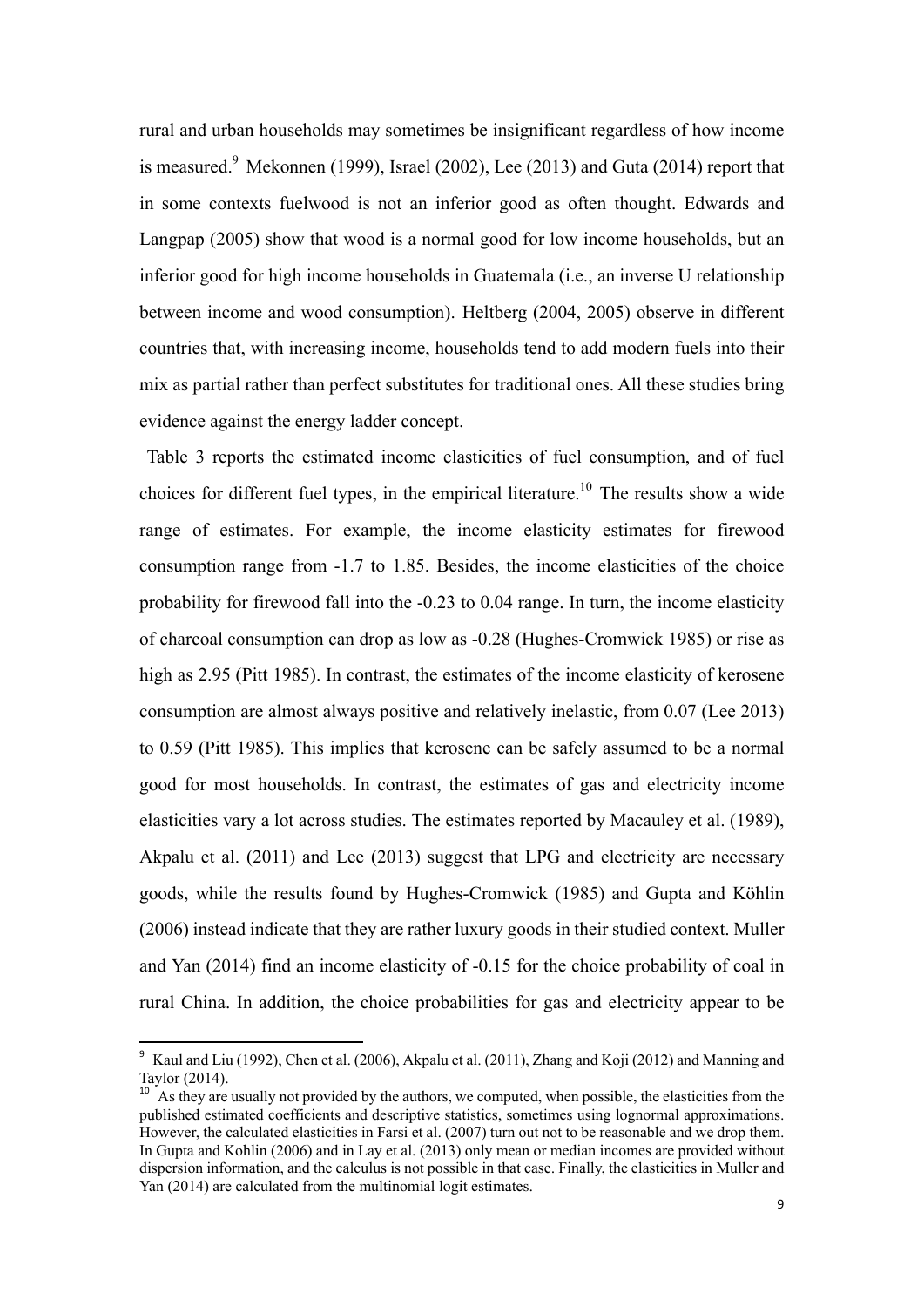rather inelastic. On the whole, it seems fair to say that while some fuels are more likely to be necessities in most cases (firewood, biomass) and others normal goods (kerosene), ultimately their classification into inferior goods, necessities and luxuries depends on the studied context and must therefore be carefully established empirically.

## **3.2 Prices**

 The role of fuel prices in household fuel use is emphasized in an extensive literature. Table 2 shows the diversity of the price information used. However, most studies consider market prices among these for firewood, coal, charcoal, kerosene, LPG and electricity<sup>11</sup>. Instead, Mekonnen (1999) and Démurger and Fournier (2011) use collection time as a proxy for the shadow price of firewood.

 There is much evidence showing significant negative own-price effects both for the quantity of fuel consumed and the probability of choosing this fuel. For instance, Farsi et al. (2007) in India and Zhang and Koji (2012) in Biejing, China find that an increase in LPG price significantly reduces the probability of choosing LPG and the LPG consumption, respectively. Many authors<sup>12</sup> come up with a negative relationship between firewood consumption and firewood price. However, the magnitude of the effects varies across products, years and countries. For kerosene, Gupta and Köhlin (2006) and Akpalu et al. (2011) observe that the demand is elastic (elasticity greater than unity in absolute value) with respect to own price in India and Ghana (see Table 4), while Pitt (1985) finds in Indonesia an own-price elasticity closer to unity in absolute value and Lee (2013) an elasticity of -0.32 in Uganda. Farsi et al. (2007) and Lay et al. (2013) observe that the price of kerosene is associated with the expected negative effect on kerosene choice in India and Kenya. Moreover, there is also evidence of cases for which the own price has no significant impact on fuel use. Thus, Gupta and Köhlin (2006) find in India an insignificant (negative) own-price elasticity for coal. Although

<sup>&</sup>lt;sup>11</sup> e.g., An et al. (2002), Gupta and Köhlin (2006), Akpalu et al. (2011), Zhang and Koji (2012).<br><sup>12</sup> Pitt (1985), Mekonnen (1999), Gupta and Köhlin (2006), Akpalu et al. (2011), Démurger and Fournier (2011), Lee (2013) and Nlom and Karimov (2014).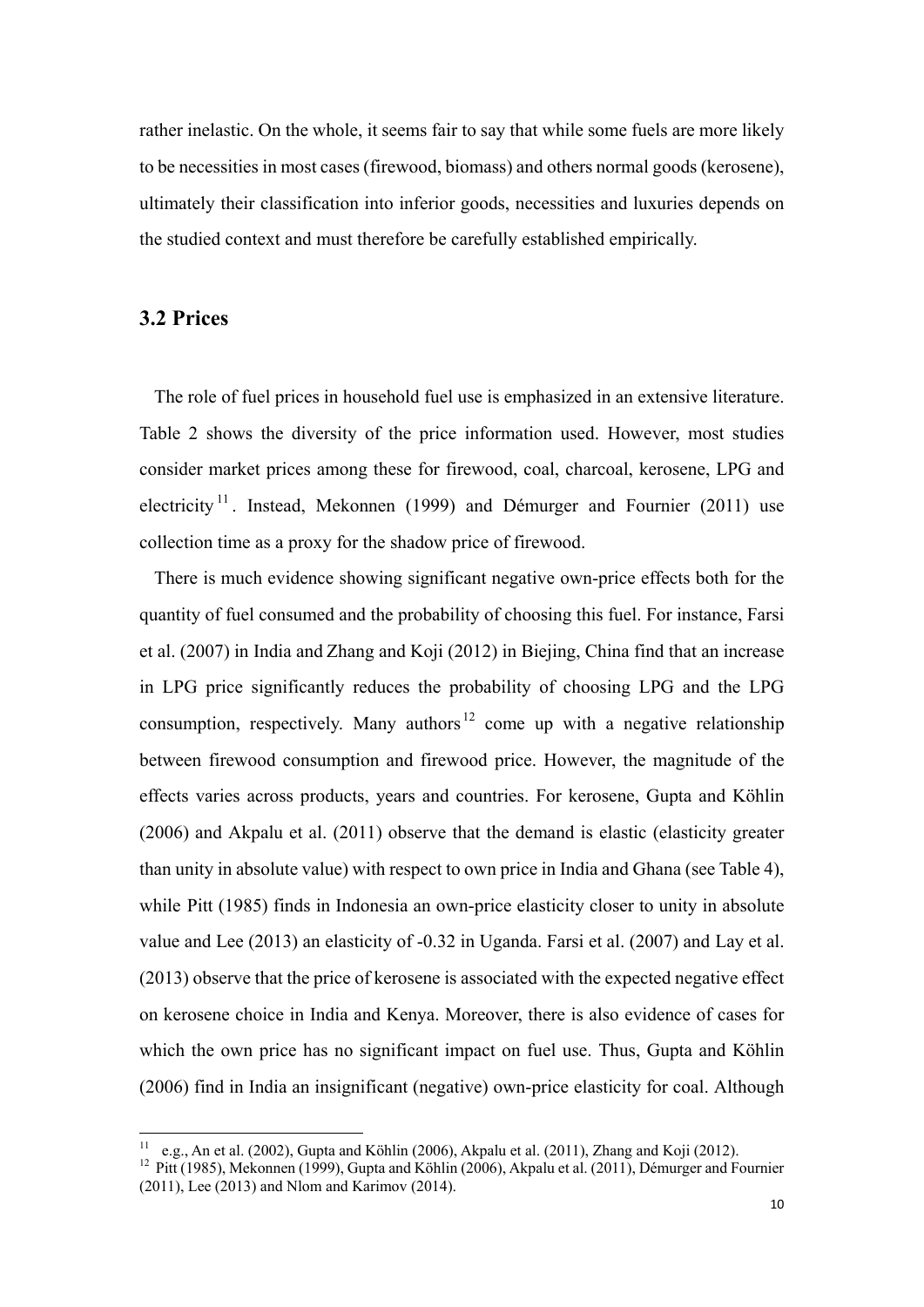own-price elasticities for coal separate into the ones for charcoal (mostly for the poorest countries) and proper coal, they are still generally significantly negative, ranging from -0.96 (Guta, 2014, for coal consumption) to -0.29 (Muller and Yan, 2004, for coal choice). Surprisingly, few estimates are available for electricity, for which we could only calculate the elasticities for three studies. Though, on the whole, negative own-price effects are rather well established empirically.

 The cross-price effect estimates found in the literature are more controversial. Some scholars suggest that cross-price effects can be an important driver of fuel substitution. Peng et al. (2010) show that high coal prices increase the probability of choosing biomass in China, suggesting that coal and biomass may be substitutes. Heltberg (2005) reports a significant substitution effect between light petroleum gas and wood in Guatemala. Pitt (1985) finds a significant substitution effect between kerosene and firewood in Indonesia. However, these findings are challenged by the evidence provided by other authors. Kaul and Liu (1992) and Zhang and Koji (2012) find that an insignificant estimated coefficient of coal price for explaining fuelwood consumption in China. Gupta and Köhlin (2006) conclude that coal and fuelwood have negative cross-price elasticities in India. Akpalu et al. (2011) also claim to observe complementarities between LPG and firewood in Ghana. Lay et al. (2013) report a statistically significant negative effect of kerosene price on choosing wood in Kenya. As a matter of fact, most statements of complementarities and substitutabilities of fuels by diverse authors are strictly speaking inaccurate since they are deduced from estimated direct price effects instead of compensated effects. In theory, such complementary/substitution relationships should be derived from a Slutsky equation, for example using a simple consumer model. In that case, cross-price effects can be decomposed into substitution and income effects. But it may occur that the income effect offsets the substitution effect, which would invalidate some of the stated interpretations in the literature. For example, the cross-price elasticity of -0.699 reported by Akpalu et al. (2011) would suggest at first sight that LPG and firewood are complements. However, since LPG has a relatively high income elasticity of 0.701 in this study, a decrease in real income due to an increase in firewood price may result in a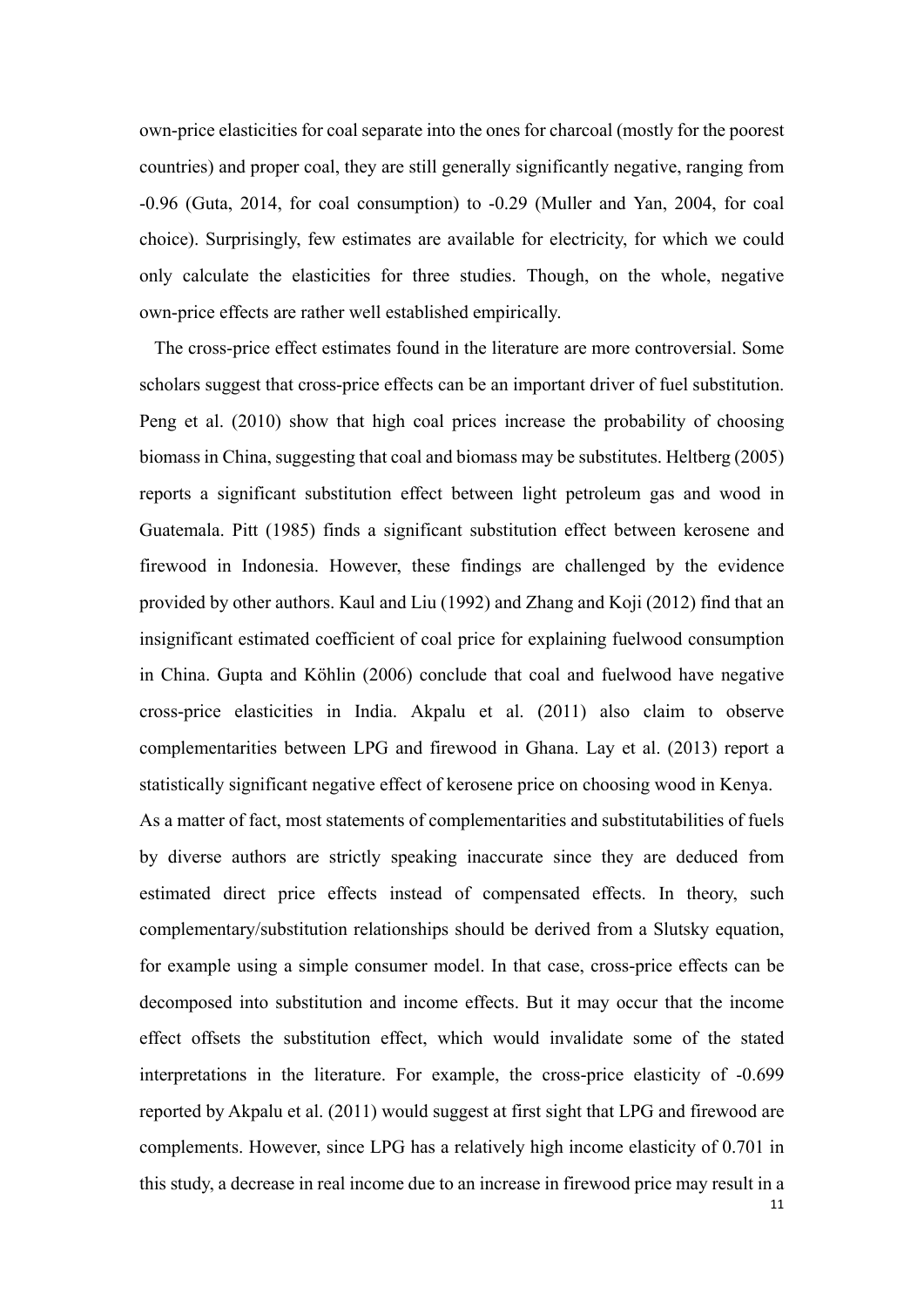decreased demand for LPG, even though the two considered fuels were (Slutsky-)substitutes.

Therefore, face to this impressive amount of analyses on the substitutability/complementarity of consumed fuels, it is useful to recall a few fundamentals of economic theory in order to relativise their interpretations. First, in a basic consumer model setting, one should estimate and control for the income effects before to deduce any substitutability/complementarity relationship. However, there is still more trouble ahead. Indeed, the relatively simple analysis of price effects in the consumer model does not extend so easily to more complex household models. Often, the prices of other consumed and produced goods may also affect fuel use. Finally, when consumption and production are not separable, which is the case for rural households under missing markets, the observed prices do not fully summarize the shadow prices that determine household decisions. In that case, e.g., in Muller and Yan (2014), it is still possible to exhibit how variations in food prices may affect fuel choices. Muller and Yan (2014) find that an increase in the price of purchased food make Chinese rural households to choose cheaper dirty fuels, while an increase in the price of self-produced food stimulates the switch to clean fuels. These considerations imply that price effect estimates in simple econometric specifications may be, at best, considered only as approximate estimates rather than definite ones, especially for rural areas. Therefore, caution must be applied when interpreting the estimated direct and especially cross price effects in the literature.

## **3.3 Household preferences**

 Previous research tends to focus on household characteristics that reflect blatant disparities in households' energy preferences. A wide range of factors describing age, gender, education, occupation, religion, lifestyle, household size, device characteristics and environment awareness have received attention.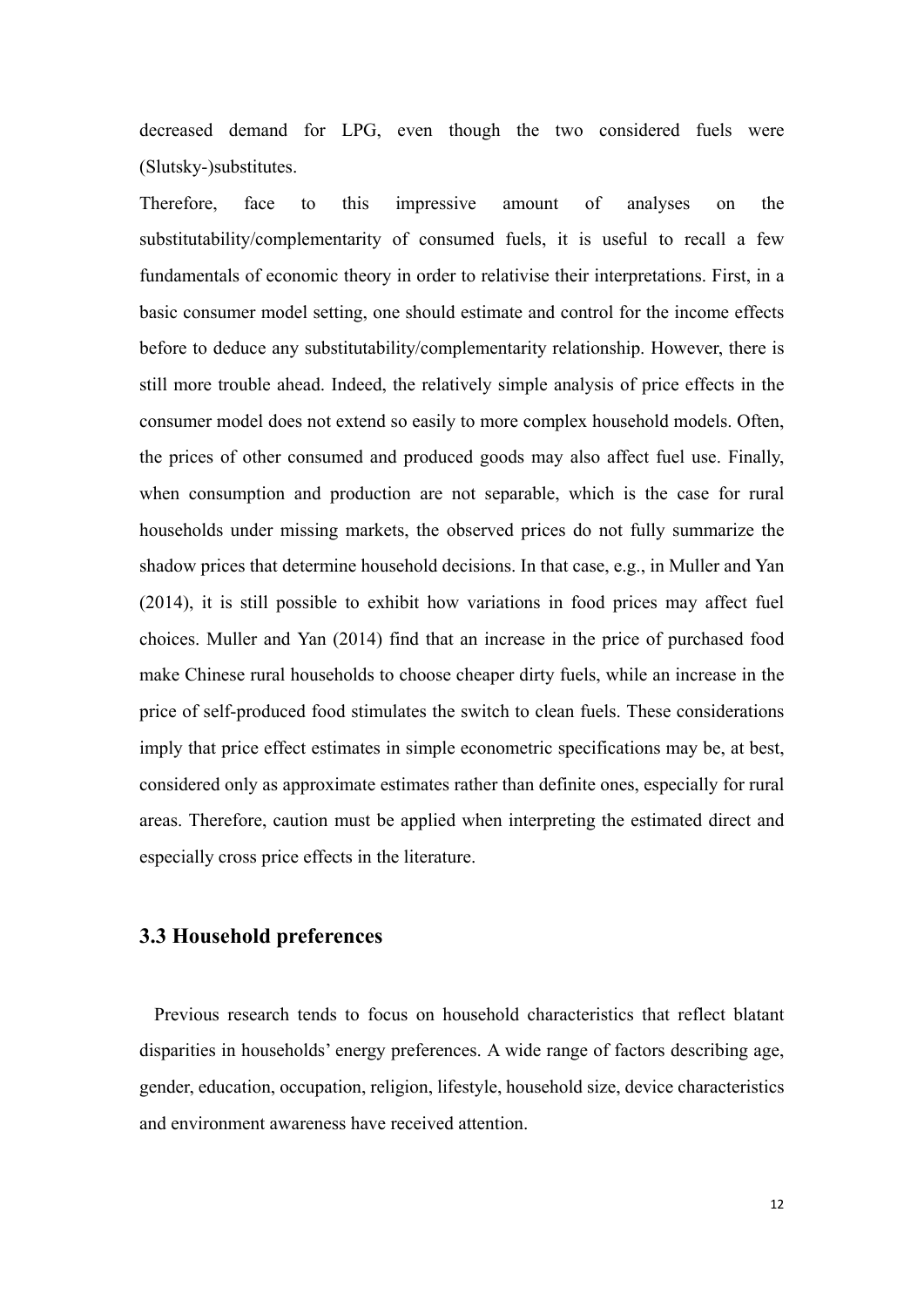#### *1) Age*

The empirical findings on the role of age in explaining household fuel use remain contradictory. Some studies find that age is positively associated with preference for traditional fuels. Baiyegunhi and Hassan (2014) observe that an increase in the age of household head induces Nigerian rural households to shift away from natural gas towards fuelwood. Edwards and Langpap (2005) show a positive and significant association of household head's age with wood consumption in Guatemalan households. Démurger and Fournier (2011) find that household average age has a positive and significant impact on firewood consumption in rural households of northern China. Gebreegziabher et al. (2012) report that older household heads are more likely to consume charcoal, while less likely to consume kerosene and electricity in Ethiopia. Rahut et al. (2014) show that households with older heads prefer fuelwood to electricity in Bhutan. Such preferences for traditional fuels support the notion that older people tend to perpetuate traditional habits, related to fuels, more than young people.

However, other authors find that age is instead positively associated with preference for modern fuels. Farsi et al. (2007) and Gupta and Köhlin (2006) provide evidence showing that older household heads are more likely to prefer LNG (Light Natural Gas) to wood in Indian households. Rao and Reddy (2007) use instead the average age of household members and find similar results. Guta (2012) finds that older household heads are more likely to prefer modern fuels to traditional fuels in Ethiopian rural households. Özcan et al. (2013) observe that older household heads are more likely to shift away from wood towards natural gas, liquid fuel and electricity in Turkey. These results may suggest a life cycle effect where young people facing liquidity constraints would resort to cheaper fuels, while old people would be able to afford cleaner fuels more easily. In addition, An et al. (2002), Israel (2002) and Abebaw (2007) claim that age is not affecting fuel use.

#### 2) *Gender*

Gender is another debated factor. There is evidence indicating that female-headed households prefer modern fuels to traditional fuels (Farsi et al. 2007; Rao and Reddy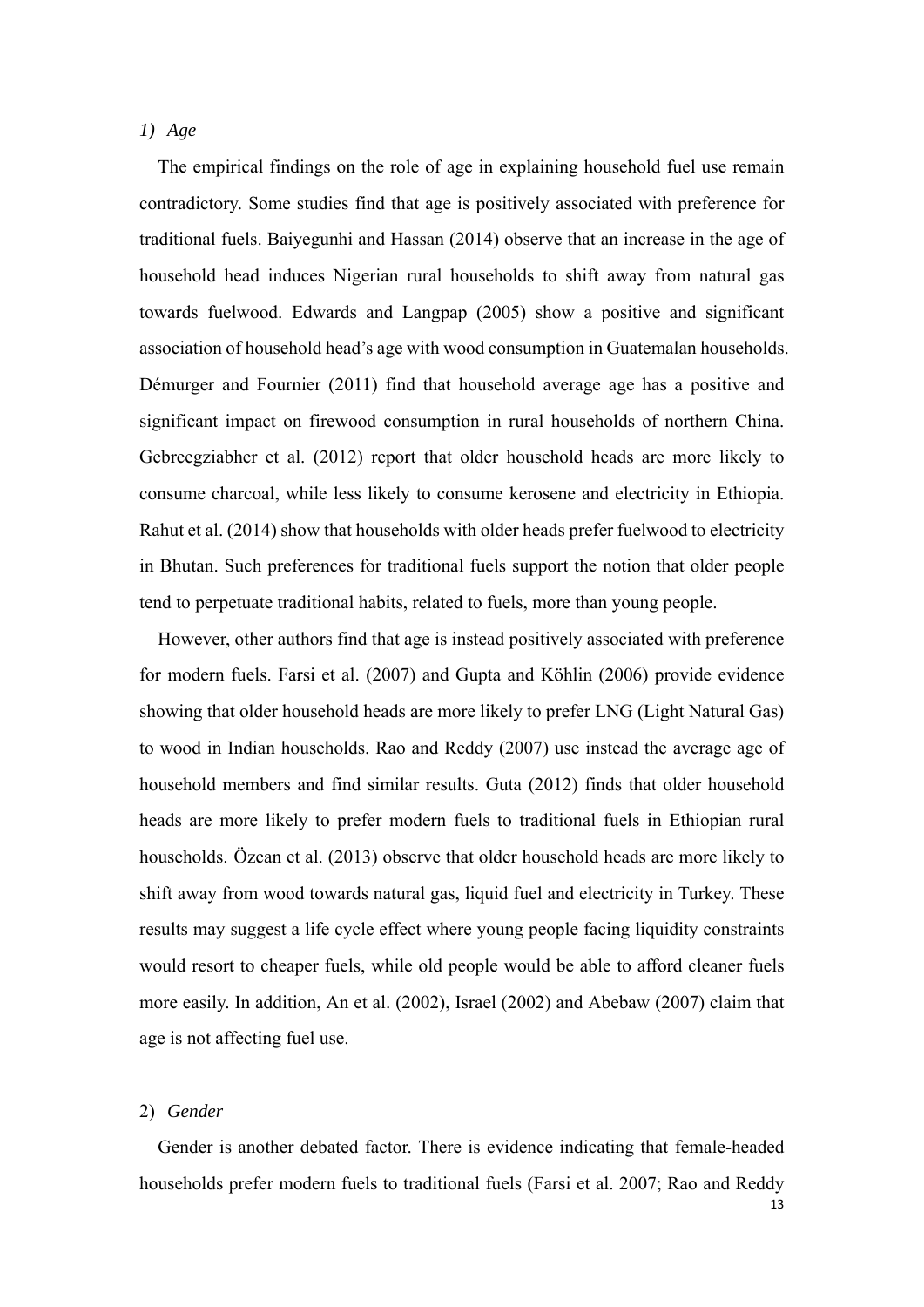2007; Rahut et al. 2014). This may be attributed to the fact that women are often responsible for household cooking and thus they are directly affected by the air pollution emitted from the burning of the dirty fuels. However, this evidence is challenged by An et al. (2002), Ouedraogo (2006) and Abebaw (2007) who observe that the coefficient of gender of the household's head is insignificant in some contexts. Link et al. (2012) show that a high proportion of female members induce households to use fuelwood in Nepal. This is attributed to the fact that women are the main gatherers of fuelwood. In contrast, Heltberg (2005) observes that a large proportion of female does not affect the use of fuelwood in Guatemala. Moreover, Israel (2002) finds an association of a high female share of the family earned income with a low probability of using firewood in urban Bolivia. Women who work for monetary compensation may have higher opportunity costs of time and thus prefer time-saving fuel. Nonetheless, Gupta and Köhlin (2006) find that the number of women not working does not affect fuel use in India. The general impression produced by all these results is that the role of gender in explaining fuel use stems from a combination of preferences characteristics, time opportunity cost considerations and within-household bargaining position of women.

#### 3) *Education*

 $14$ The importance of education in the decision making process of fuel use is emphasized in various studies. For example, education level is found to have a negative relationship with firewood consumption by Abebaw (2007) and Démurger and Fournier (2011). The opportunity costs of fuel collection time, seen as increasing in education, may explain the observed results. Likewise, more education generally implies higher income. It may thus be that the estimated education effect is just an ill observed income effect, which is consistent with typical rankings of fuels according to necessities and luxuries. Gupta and Köhlin (2006) and Baiyegunhi and Hassan (2014) observe in India and Nigeria that a higher education level induces households to move away from firewood dependence towards the use of kerosene and LPG. Gebreegziabher et al. (2012) find in Ethiopia that, the higher the education level, the less likely the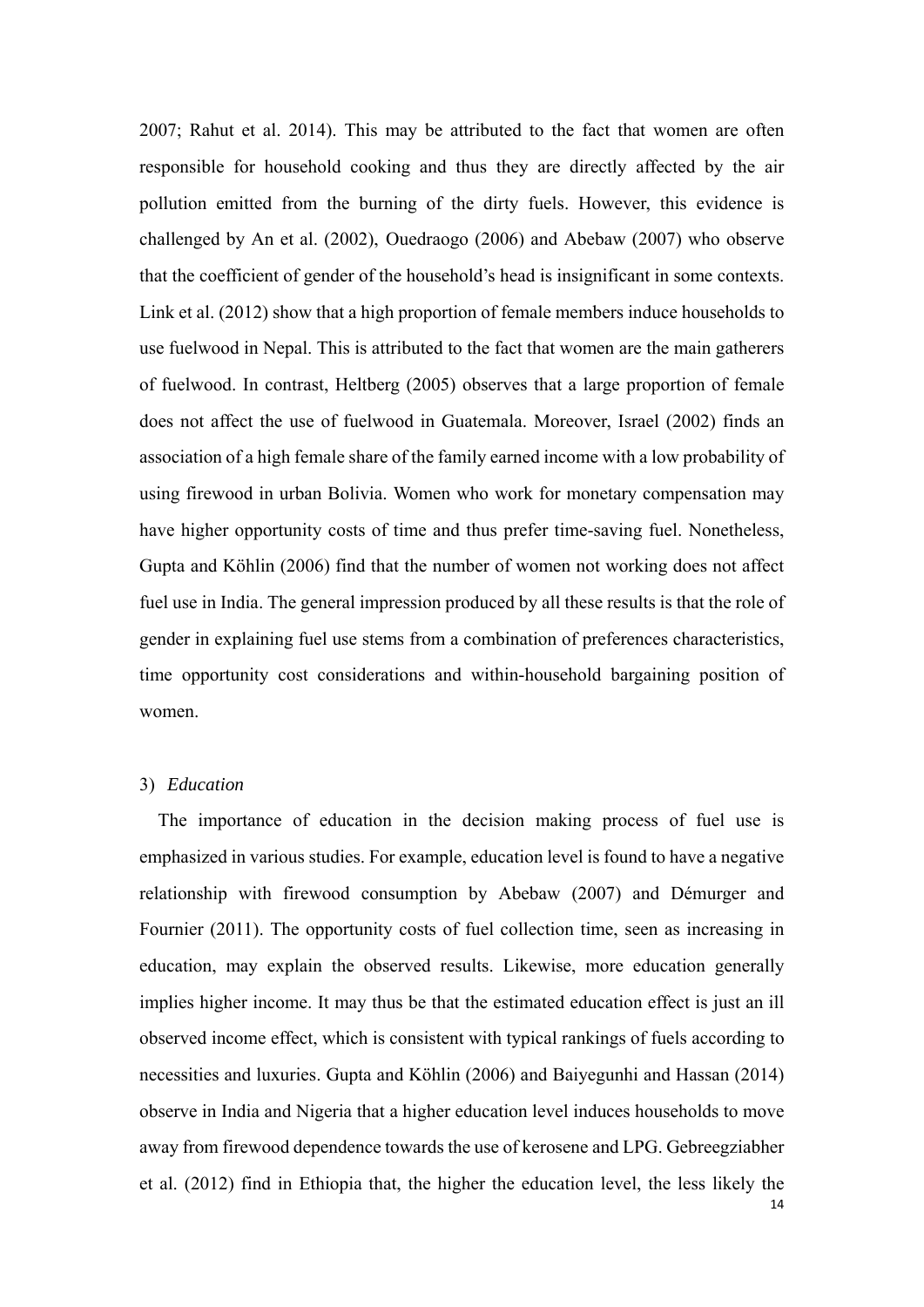households will choose wood, while the more likely the households will choose electricity. Lay et al. (2013) show in Kenya that a higher education level is associated with a higher probability of using electricity and solar energy, and with a lower probability of using wood and kerosene. Beyond its effect on tastes and time opportunity costs, education as a powerful determinant of fuel switching could also be explained by better education translating into higher awareness of the negative health impacts of dirty fuels, and enhanced knowledge about efficiency and convenience of modern fuels (Farsi et al. 2007). Identifying how these distinct channels of education influence combine or separate is one of the challenges of future research.

#### 4) *Household size*

Household size also plays an important role in energy choices. Israel (2002), Abebaw (2007) and Zhang and Koji (2012) all find evidence of negative association of household size with per capita energy consumption. These results may reveal the presence of economies of scale in energy use. Alternatively, they may merely stand in for a subjacent income effect if equivalent incomes are measured by dividing income by a scale increasing in household size, as usual. Note that the effect of household size on fuel switching still remains ambiguous empirically. The results in the studies of Reddy (1995), Ouedraogo (2006), Rao and Reddy (2007), Pandey and Chaubal (2011) and Özcan et al. (2013) indicate that larger households prefer dirty fuels over clean fuels. One possible reason is that household size is often larger in poorer households that cannot afford modern fuels. Instead, Hosier and Dowd (1987), Gupta and Köhlin (2006) and Baiyegunhi and Hassan (2014) find the opposite trend: households with larger members are more likely to choose clean fuels. Besides, Chen et al. (2006) and Guta (2012) show insignificant impact of household size on household fuel transition. Another contrasting finding is that of Heltberg (2004), who reports that larger households are more likely to consume both dirty and clean fuels (i.e., they are more involved in fuel stacking). Clearly, the nature and the shape of the effects of household composition on fuel use still need more investigations to identify what the mechanisms at work are.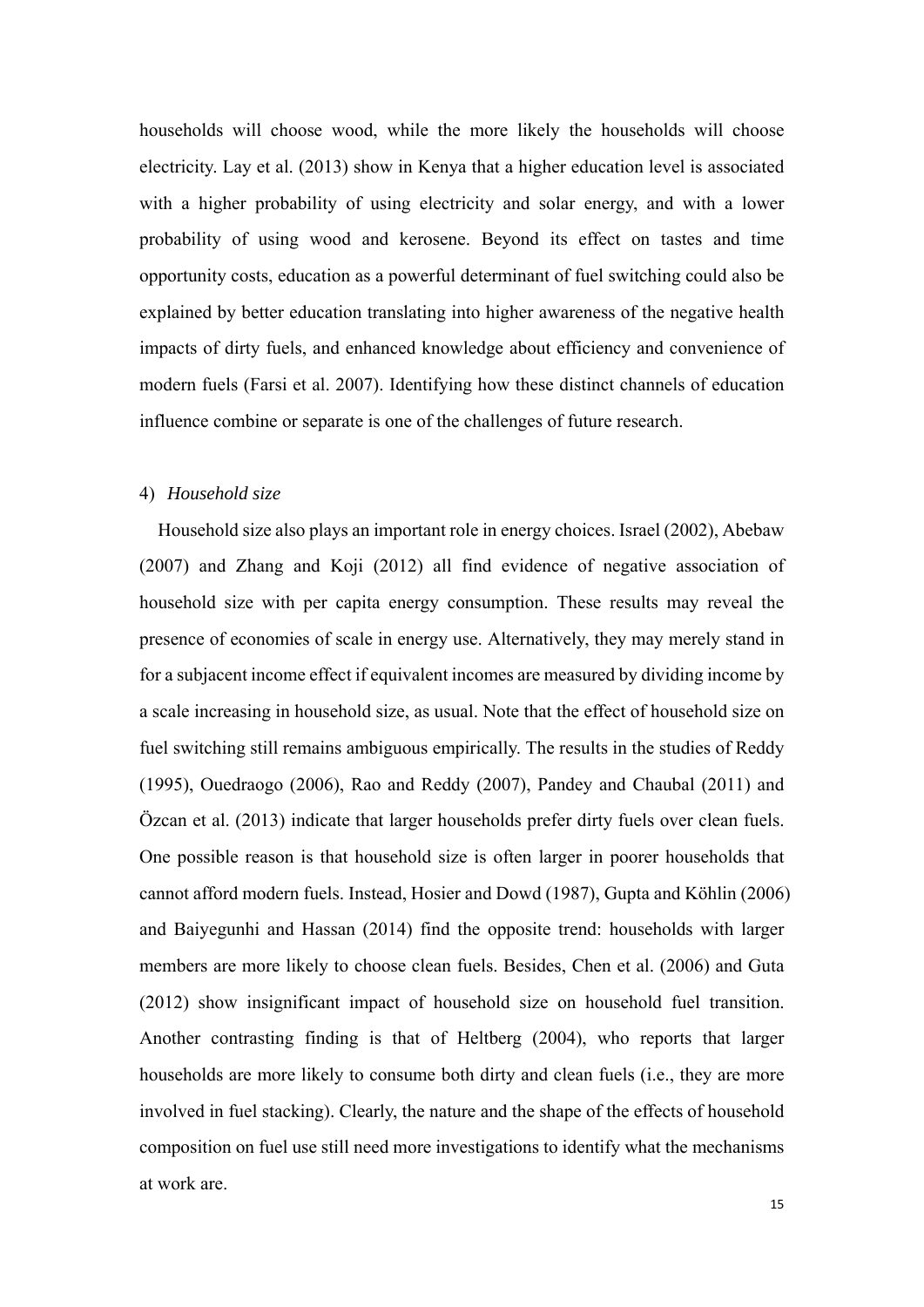#### 5) *Lifestyle*

Lifestyle factors such as cooking habits, food tastes and cultural beliefs are found to be closely linked to the observed fuel use behavior. Baiyegunhi and Hassan (2014) find in Nigeria that longer cooking time hampers the transition from fuelwood to natural gas and electricity. Pundo and Fraser (2006) obtain a similar result with Kenyan households preferring firewood over charcoal and kerosene when food requires lengthy cooking. A possible reason may be that fuelwood alternatives have higher relative costs per unit of time (Baiyegunhi and Hassan 2014). It may also be that lengthy cooking is found inconvenient by some household members, and using some fuel type may help reduce cooking time. The taste of the cooked meals may also be a reason for fuel choice. For example, Ouedraogo (2006) finds that a more common occurrence of cooking tô increases the likelihood of using firewood in Ouagadougou.<sup>13</sup>

## **3.4. Domestic constraints**

Practical domestic constraints play a role for how cooking tasks can be performed. They can be gathered into too categories respectively linked to dwelling and device characteristics.

#### 1) *Dwelling characteristics*

A few dwelling characteristics are sometimes listed among the determinants of fuel choices. Diverse measures of dwelling characteristics have been used: dwelling ownership, material used for floor, roof and wall, modern or traditional dwelling unit, number of room, drinking water source and whether house is electrified or not. The dwelling characteristics are often considered as proxies of a household's wealth and living conditions. They can also be seen as constraints to choices. For example, inflammable house material may deter the use of firewood; or installing some cooking

 $13$  Tô is a staple food made of millet, sorghum or maize flower, a traditional meal in Burkina Faso, which tastes better when cooked with firewood.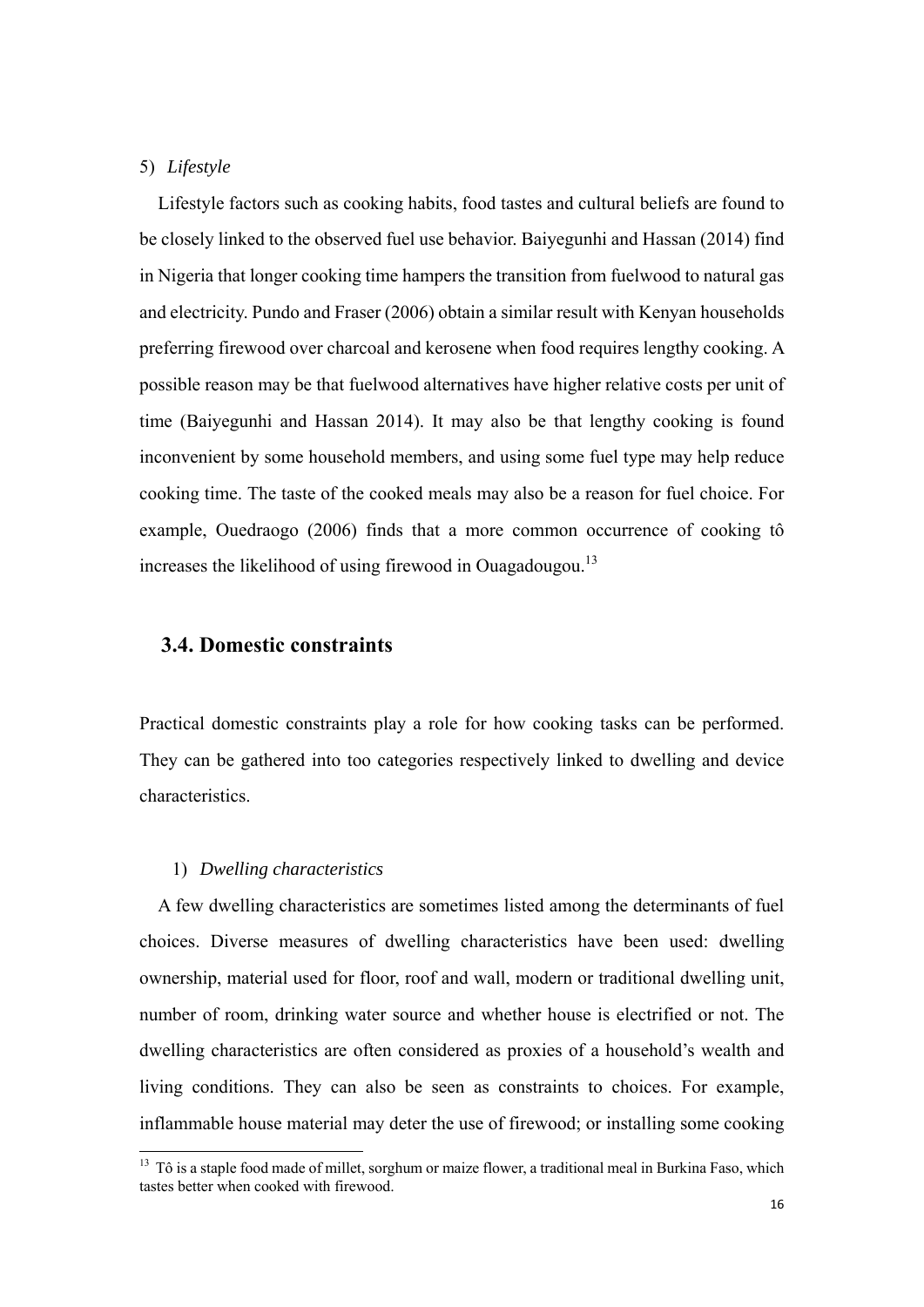device may favour some fuels. Using electricity is facilitated by the existence of electric connections already in place, and this may be more likely in modern-type housing.

 Arthur et al. (2010), Lay et al. (2013) and Baiyegunhi and Hassan (2014) find that house owners are more likely to shift towards cleaner fuels as compared to tenants, which is contrary to the results reported by Ouedraogo (2006) and Pundo and Fraser (2006). Baiyegunhi and Hassan (2014) observe in Nigeria that households living in traditional houses are less likely to choose natural gas and electricity over fuelwood. Heltberg (2005) shows in Guatemala the association of number of rooms with a switch away from wood towards LPG exclusively. Arthur et al. (2010) find in Mozambique that house size measured by the number of rooms is associated with adoption of electricity. Similarly, they found that the access to piped water induces an increase in the likelihood of using electricity. Heltberg (2004) also exhibits a link between access to tap water and LPG usage in eight different countries. Moreover, Heltberg (2004) and Ouedraogo (2006) point to the higher propensity of electrified households to move towards modern fuels. All these results, consistent with the energy ladder model, suggest that subjacent income effects may be present, if one chooses to interpret the coefficient of these dwelling characteristics as related to some ill observed income effect. However, other explanations are also possible as for example the proximity of wood material that could be used simultaneously to construct dwellings and as fuel, or other unobserved domestic constraints.

#### 2) *Device characteristics*

Other determining factors may include cooking and heating device and appliance characteristics, since they imply different domestic technologies of fuel use. Obviously, not all sources of energy are compatible with using traditional furnaces, for example. In that sense, the choice of fuel may be simultaneous with device acquisition or may be constrained by the devices already available at home.

However, the empirical evidence in this regard is scant. Chen et al. (2006) find in Chinese villages that the possession of improved stoves does not affect fuelwood consumption but results in lower coal consumption. Hughes-Cromwick (1985) and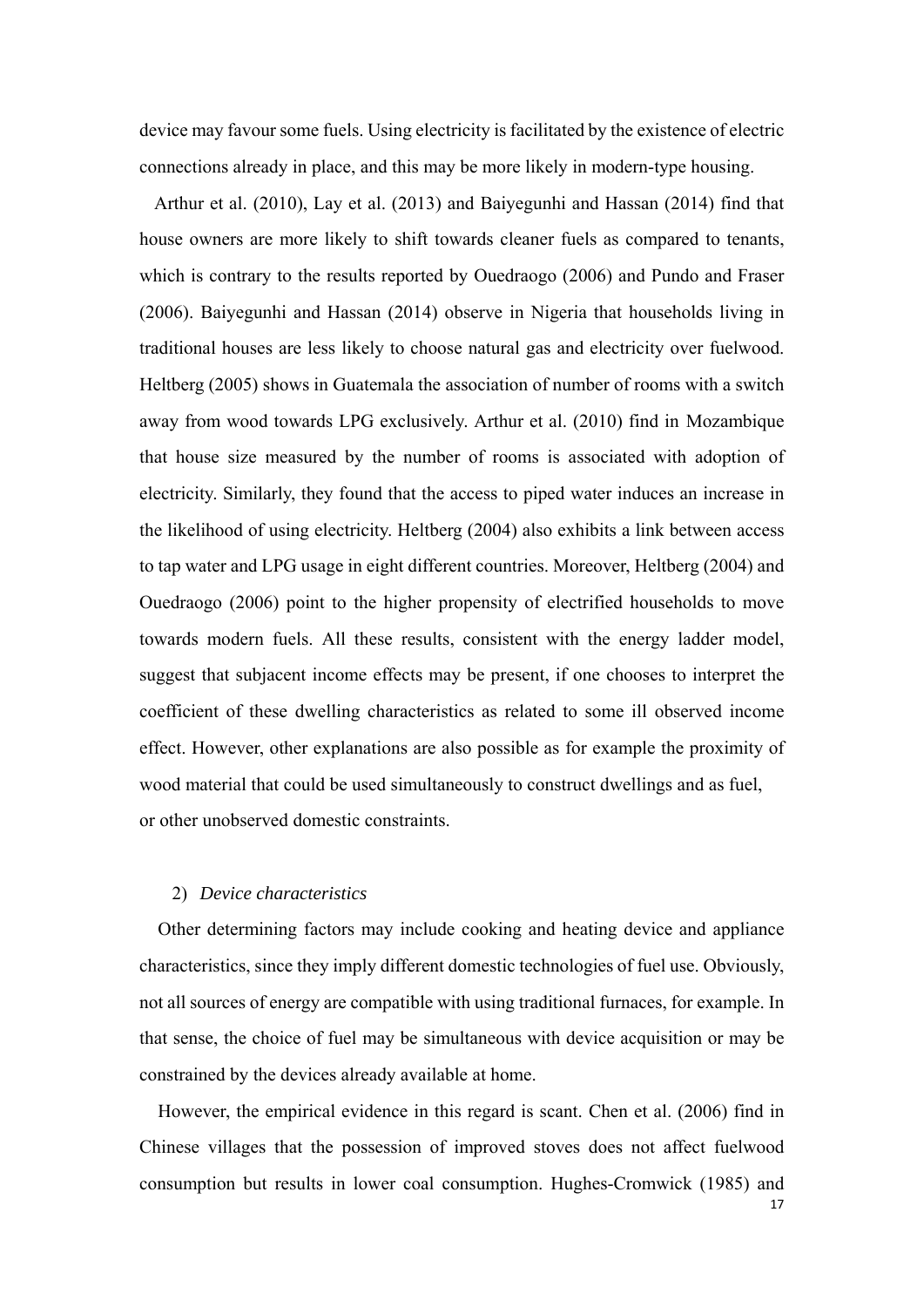Manning and Taylor (2014) suggest that ownership of modern cooking and heating appliances is a necessary condition for adopting higher-grade energy sources. Similarly, Edwards and Langpap (2005) claim that in Guatemala the high upfront cost of appliances is a significant impediment to the adoption of LPG as an alternative to wood . These results point to joint choices of energy sources and of appliances, while they need confirmation.

## **3.5 Production characteristics**

 Several authors provide evidence that the pattern of fuel use of rural households may depend on agricultural production characteristics. This is consistent with non-separable agricultural household models in which consumption and production decisions are made jointly. In this sense, the fuel consumption decisions may be seen as guided by the household-specific shadow prices of fuel, which potentially depend on all household and community characteristics associated with consumption and production. To reflect agricultural production characteristics, the authors have relied on the following variables: farmland size, livestock number, household size and ratios of labor force by activities, which are directly included in fuel use regressions.

The evidence on the effects of household production assets, as measured by farmland size or livestock, on fuel use is ambiguous. However, it is often in favour of a direct link between fuel choice and the biomass byproducts of the farm activities. Chen et al. (2006) find that, in a remote Chinese village, farmland size does not affect firewood consumption. On the contrary, still for China, Démurger and Fournier (2011) report that farmland size is associated with a significant increase in firewood consumption in Labagoumen township. Likewise, Kaul and Liu (1992) and Pandey and Chaubal (2011) find a close link between farmland size and the use of biomass in China and India. Démurger and Fournier (2011) also observe that households with more livestock have lower firewood consumption, which is contrary to the findings of Kaul and Liu (1992), and Mekonnen (1999) in the distinct Ethiopian context, who finds the opposite effect.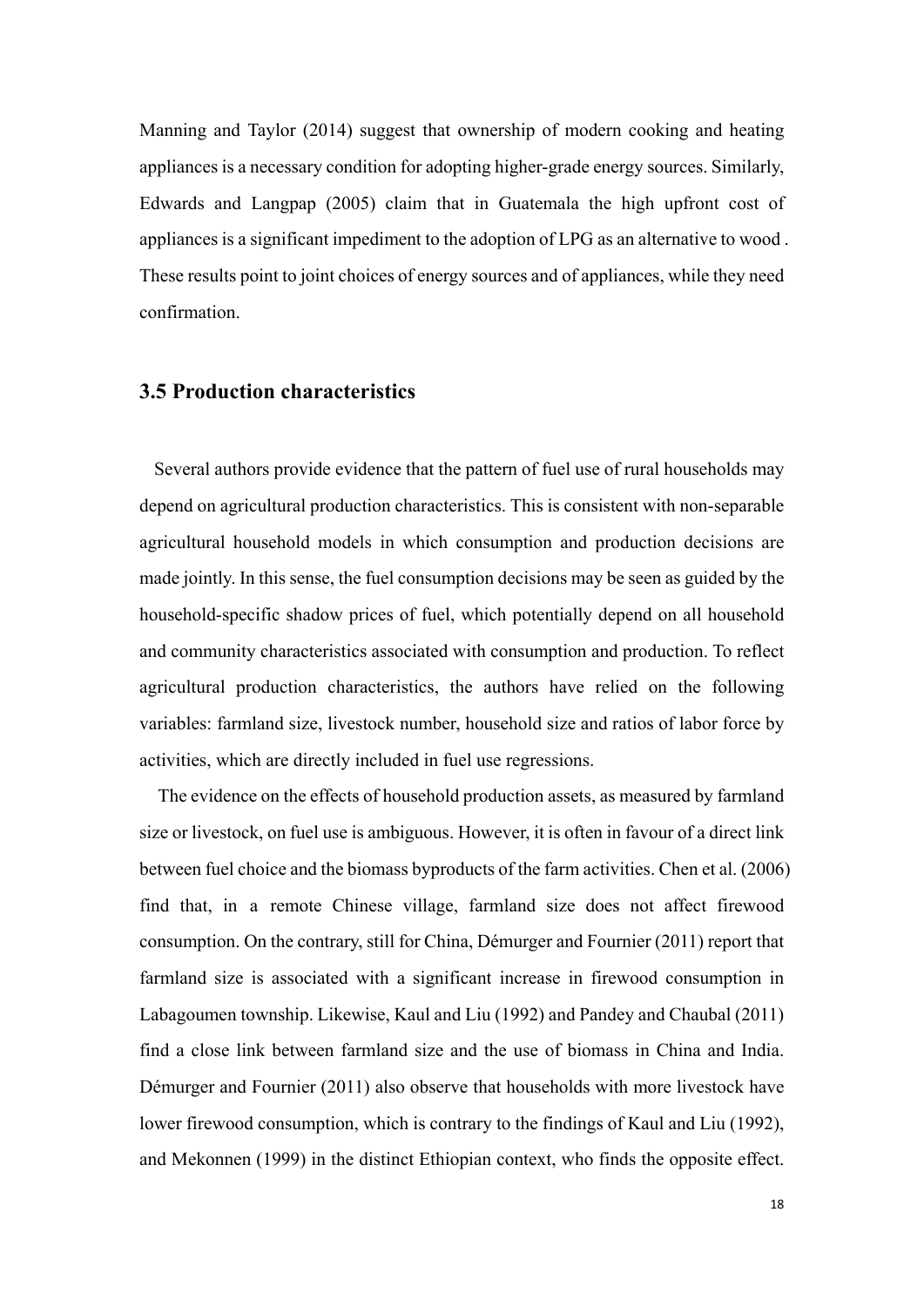Guta (2012) finds, in Ethiopia, that households with a larger livestock prefer traditional fuels and mix of fuels over modern fuels only. These contradictory results found in different contexts may reflect different local habits in fuel collection. In any case, it is interesting to note that the correlation of household assets with fuel choice cannot be readily interpreted as a mere income effect since it does not systematically follow the 'ladder' of energy sources.

The empirical findings for the effect of household time endowment, measured by household size, or proportion of active members, are mixed. As mentioned before, the positive association of household size with biomass consumption is often observed.<sup>14</sup> Beyond the already mentioned interpretation of income effects, another, not exclusive interpretation is that of larger households having more available labor both for firewood collection and agricultural production. This labour endowment translates into lower opportunity costs of collecting firewood and preparing crop residues for combustion. Chen et al. (2006) find in China a positive association between proportion of active members and fuelwood consumption, albeit Zhang and Koji (2012) find an opposite trend. Still for rural China, Muller and Yan (2014) find an association of agricultural specialization with higher probability of using biomass as fuel. In all cases, at least in rural areas, production characteristics, including agricultural specialization or labor force endowment, appear to be connected to fuel choices, although this is rarely taken into account in the modeling approaches in the literature.

## **3.6 Access**

Obviously, availability and accessibility of fuels should contribute to explaining household fuel use. In the literature, the availability of traditional fuels has been measured by: distance to fuelwood (Kaul and Liu 1992; An et al. 2002; Heltberg 2005), households' perceptions of availability of fuelwood (Hosier and Dowd 1987) and geographic location (Peng et al. 2010). On the other hand, the accessibility of modern

<sup>&</sup>lt;sup>14</sup> In Démurger and Fournier (2011), Pandey and Chaubal (2011) and Rahut et al. (2014), while not in Chen et al. (2006).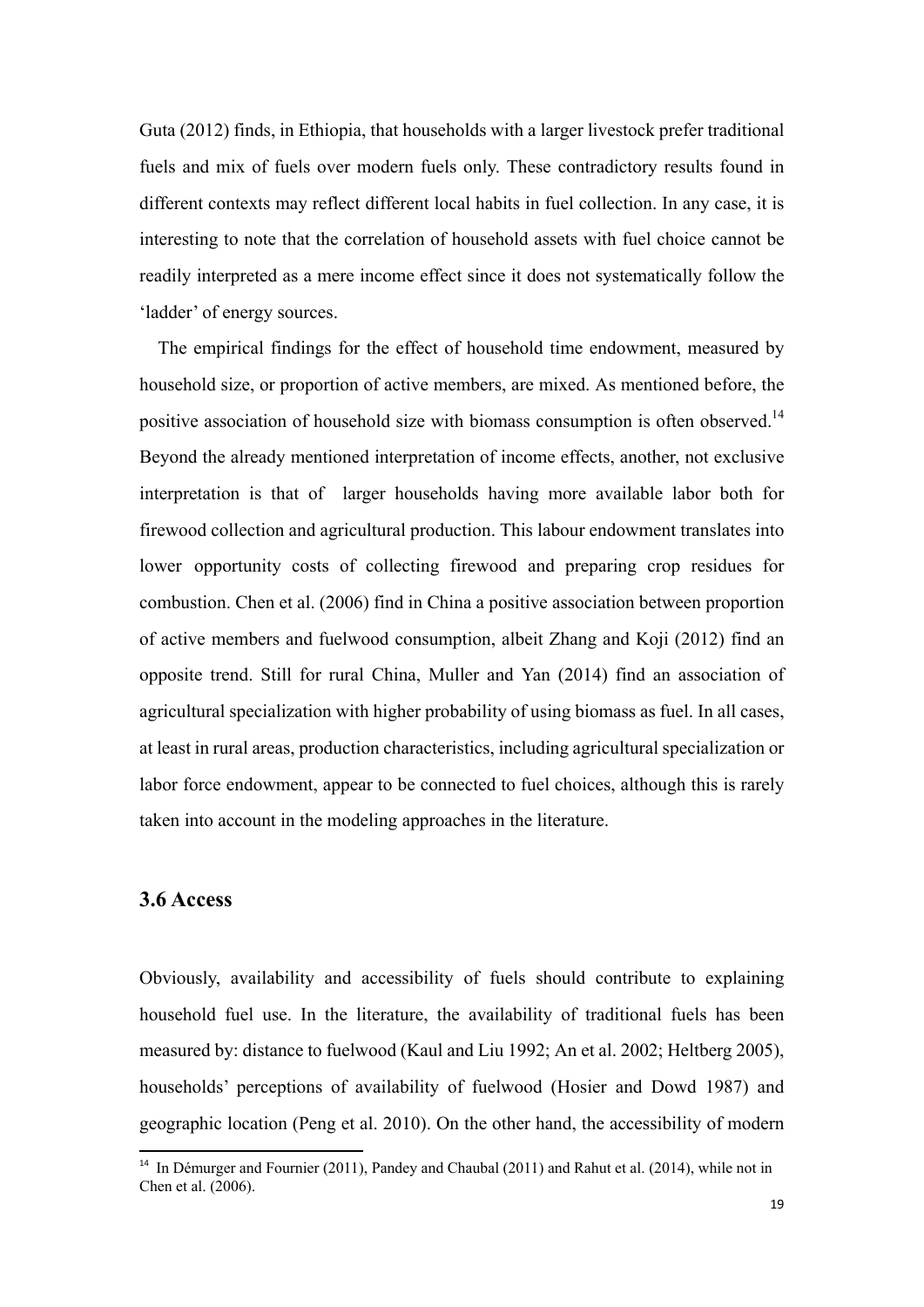fuels has been measured by: households' perceptions of availability of LPG (Gupta and Köhlin 2006), community access to electricity (Heltberg 2004; Lay et al. 2013), prevalence of solar home systems (Lay et al. 2013) and renewable energy technologies (Zhang and Koji 2012).

It is also recognized that the scarcity of traditional fuels may affect fuel use. Several authors find that households living far from fuelwood sources tend to shift towards fuelwood alternatives. <sup>15</sup> This can be explained by higher opportunity costs of collection time. Hosier and Dowd (1987) find that households who do not perceive any difficulty in collecting wood tend to use more wood in Zimbabwe.

 Some scholars go as far as to attribute the fuel transition to improved access to modern energy, mostly electricity. Heltberg (2004) reports a strong link between electrification at community level, on the one hand, and incidence of LPG use in India and Brazil, on the other. Lay et al. (2013) observe that improved access to electric power induces Kenyan households to move away from wood and kerosene towards electricity. An et al. (2002) argue that low voltage levels and high outage frequencies hinder the adoption of electricity by Chinese. Zhang and Koji (2012) and Lay et al. (2013) provide evidence that access to renewable energy technology fosters a greater acceptance of modern fuels by households. In the next section, we discuss a few policy implications of all these empirical findings.

## **4. Policy Implications for the Fuel Transition**

 In this section, we examine a few policy implications about how to foster the fuel transition. First, some economic changes may not stem from policies, while they could still enhance incomes, and thereby spur the transition to modern fuels because of income effects, as long as dirty fuels are inferior goods and clean fuels are necessary or luxury goods. This is the case of the improvement of living standards that arises

<sup>&</sup>lt;sup>15</sup> Kaul and Liu (1992), An et al. (2002) and Chen et al. (2006).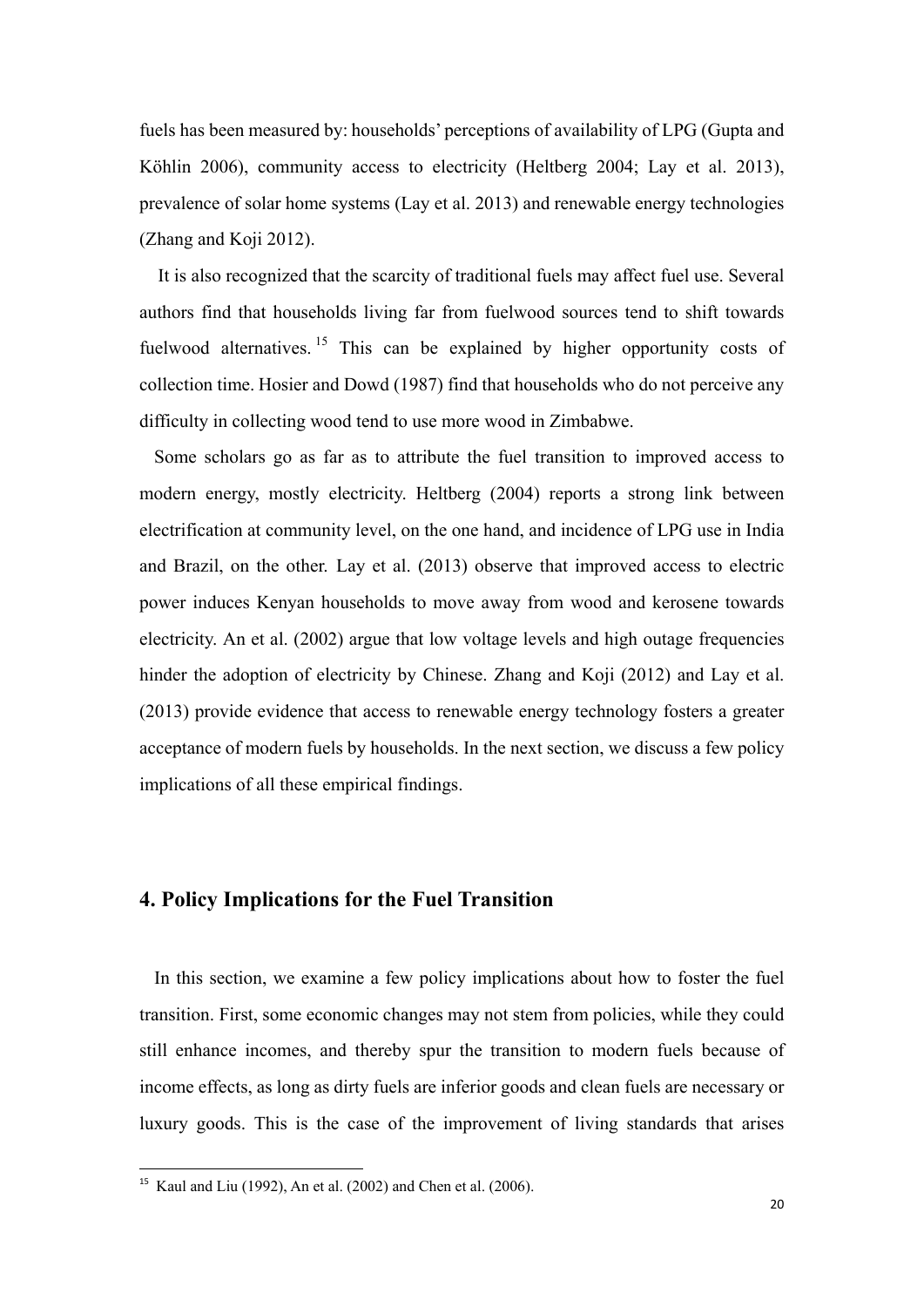naturally from the growth of the economy. However, the question of why the use of firewood is persistent as income rises remains not well answered. This may be first related to the uncertain characterization of firewood as either a normal or an inferior good. It may also be that other factors, such as preferences for food cooked firewood, limited access to modern fuels, or opportunity costs from time-consuming activities, dominate income effects.

Second, price policies can be implemented in the form of price taxes to deter the consumption of dirty fuels, and/or price subsidies to foster the use of clean fuels. In some countries, a certain degree of local decentralization of price policies is possible (e.g., in China, Su, 2011). Nonetheless, the commonly observed negative effect of own-price suggests that central governments ought to tax carbon-intensive fuels on the one hand, and subsidize modern clean fuel types on the other hand. However, the lack of agreement on the levels of elasticities across countries implies that actual price responses should be carefully investigated in each context before designing tax policies. Some words of caution are of order here. Although price subsidies for modern fuels have been historically used for promoting fuel transition, they are often undesirable, beyond the well known issue of the price distortions caused by price subsidies. One reason is that subsidies may be financially unsustainable for the State. Another reason is that subsidy programs are often ill targeted. Indeed, they typically benefit high-income households disproportionately more than the poor. Finally, the poor face barriers of high connection costs for electricity. Then, they may little benefit from subsidies, and therefore little change their fuel use pattern. Under these circumstances, policy makers need to look beyond pricing measures for broader policy options.

Third, more policy emphasis should be laid on the factors fostering household preferences that favor modern clean fuels. In particular, specific education curricula should be promoted so as to better inform households of the benefits of adopting clean fuels. Practical training on how to use the fuels and the corresponding devices would be useful and easy to implement. For example, one could disseminate the lessons from the numerous development projects promoting the use of improved furnaces in less developed countries. In addition, policy initiatives should encourage the transformation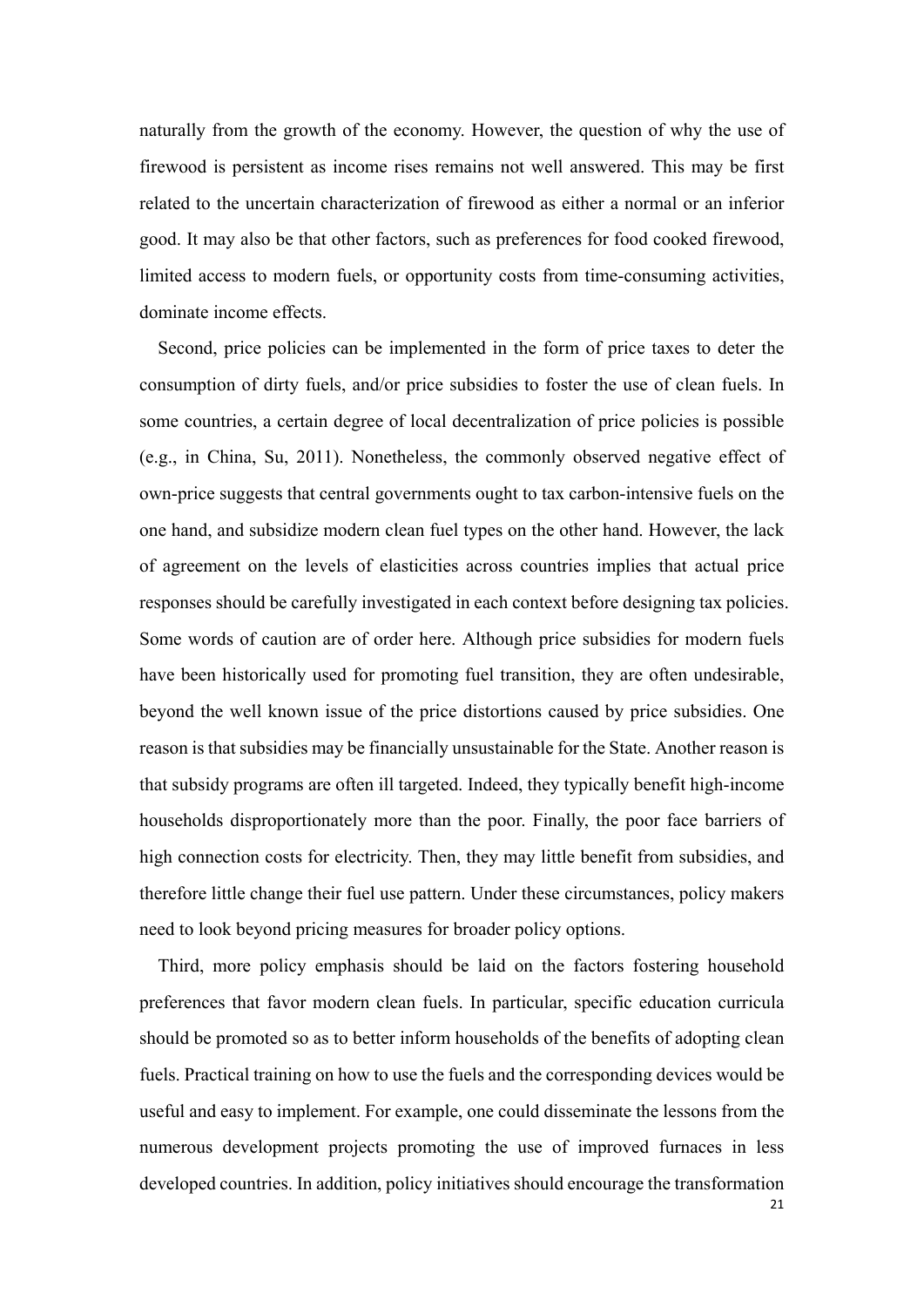of the traditional lifestyle, since sustained use of modern fuels requires compatibility with local lifestyles. For example, diet changes may make firewood cooking less attractive.

Fourth, the costs of the practical use of different fuels could be converted into policy instruments. For example, the government may increase the opportunity cost of time for gathering biomass. Policy could also directly address stove acquisition and start-up cost problems, because of the connected choices of fuel types and of appliances. The initial investment cost of modern fuel devices has been mentioned in the empirical literature as a barrier to upward fuel switching. Providing subsidies or credit for purchasing these devices seems to be a promising policy direction.

Fifth, the findings exhibiting the dependence of rural household fuel use on agricultural production characteristics suggest that policies should account for the non-separability of consumption and production decisions in the contexts of imperfect rural markets. Therefore, effective policies for promoting the fuel transition in rural areas could depend on socioeconomic or technological characteristics pertaining to consumption and production activities, and shaping household's responses to market failures. For example, in China, financial incentives are proposed by the government to pork producers to incentivized them to raise their output level. Such policy measures are likely to generate a higher use of biomass by-products as fuels by these households or their neighbours. Some coordination of agricultural and energy policies would be desirable in that case.

Finally, policies should lay more emphasis on supply-driven factors. On the one hand, and given the evidence showing a strong link between the household fuel transition and access to modern energy, either governments or markets should ensure a sufficient and reliable supply of modern fuels. On the other hand, policy makers could devote more efforts to restrict the availability of traditional fuels. Given the strong effect of wood scarcity on this fuel use, forbidding wood collection, or at least raising the opportunity costs of wood collection by barriers may yield results. To reduce biomass use as fuel, the government may support the commercialization of biomass by subsidizing investment in biomass-based clean energy (e.g., biomass-based power generation) or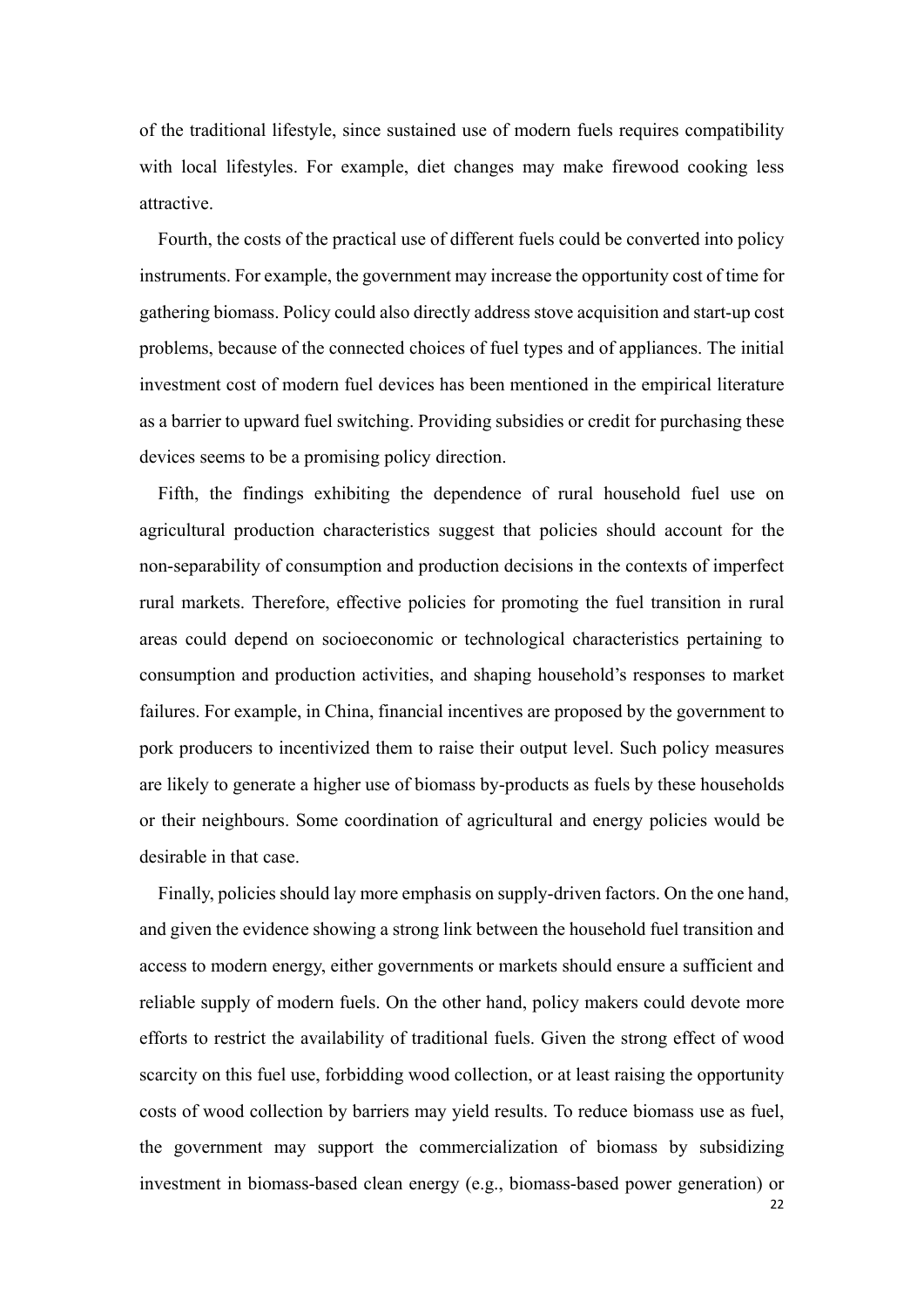other industrial uses. Surely, more policy recommendations could be suggested from what has been learned in the literature. However, many interesting findings still remain rather isolated and would require confirmation.

## **5. Conclusion**

 Our survey has detailed the theoretical and empirical underpinnings of household fuel use in developing countries. Household fuel use was initially explained by the "energy ladder" concept that much boils down to traditional income effects in the economic consumer model. Subsequently, more sophisticated urban and agricultural household models were proposed to explain fuel use patterns. Our review of the empirical literature reveals a few noticeable findings. Firstly, beyond income, an intricate web of closely interrelated social-economic factors drive the household fuel transition, and the extent of influence from these factors varies widely within or across countries. Secondly, the pace of the upward transition brought about by shifting energy prices also varies widely across countries. Thirdly, the sustained use of modern clean fuels requires the compatibility of stove technologies with local lifestyles. Fourthly, in contexts of imperfect markets, the fuel transition in rural households depends upon the interaction of non-separable consumption and production household decisions. Finally, easy access to modern energy sources is a necessary condition for the transition.

 Although there has been considerable progress in both the theoretical and empirical research on household fuel use in the past three decades, there remain areas where more research is needed. First, future studies should provide additional evidence on the determinants of fuel stacking. The hypothesis of fuel stacking behavior, especially in rural households, has been gaining increasing support in the literature. Nonetheless, econometric estimations of fuel stacking models are almost completely lacking. As a consequence, the causes of fuel stacking are still not well understood.

Second, future studies should further examine the impacts of awareness of the health hazards of indoor air pollution resulting from dirty fuel use. There is a growing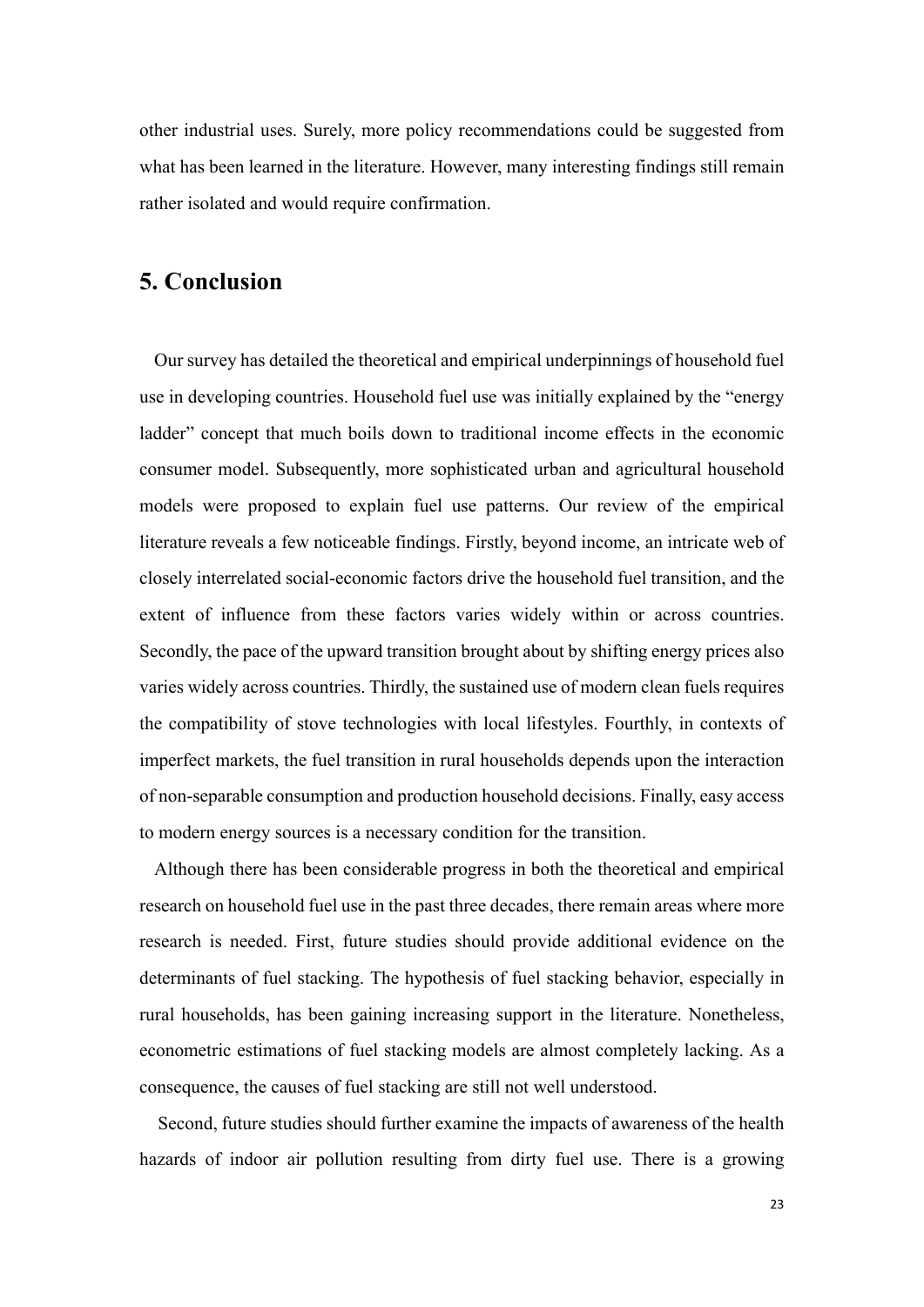recognition that such awareness may motivate households to shift toward clean fuels. However, to date only Gupta and Köhlin (2006) have provided empirical evidence on these effects.

Third, additional evidence on evaluating the effectiveness of renewable energy technologies is needed for designing future policies aimed at promoting the deployment of these technologies. The diversification brought by renewable energies technologies is expected to improve the energy consumption structure in developing countries. However, understanding of the role that renewable energy technologies play in the household fuel transition is still lacking.

Fourth, future research should further explore the impacts of off-farm employment on the rural households' fuel transition. Off-farm employment participation, especially through migration, is one of the quintessential features of economic development in developing countries. Off-farm employment complicatedly affects household fuel transition through providing new income sources, increasing fuel consumption, diminishing household available labor and also changing household habits (Shi et al. 2009). However, current research has not adequately addressed these issues.

Finally, future research should not neglect the impacts of food prices, especially on rural households. As a matter of fact, rising food prices could either foster or impede the fuel transition, both through consumer-side and producer-side effects. On the consumer side, an increase in the price of purchased food may induce rural households to choose cheap dirty fuels so as to be able to meet their necessary food needs. On the producer side, an increase in the price of self-produced food may shift the budget constraint by an extra income. This additional income effect may stimulate the fuel transition to clean fuels if fuel is a normal good. Moreover, non-separable effects of food prices may occur. For example, a hike in pork price in China may stimulate both pig production and the production biomass by-products that are used as convenient energy sources by producer households. What is also missing is a theoretical standard comparative statics framework that would clarify the meaning of the estimated price effects, and help eliciting substitutability and complementarity with fuels. In these conditions, it is still early days for a deep understanding of food price effects on household fuel use.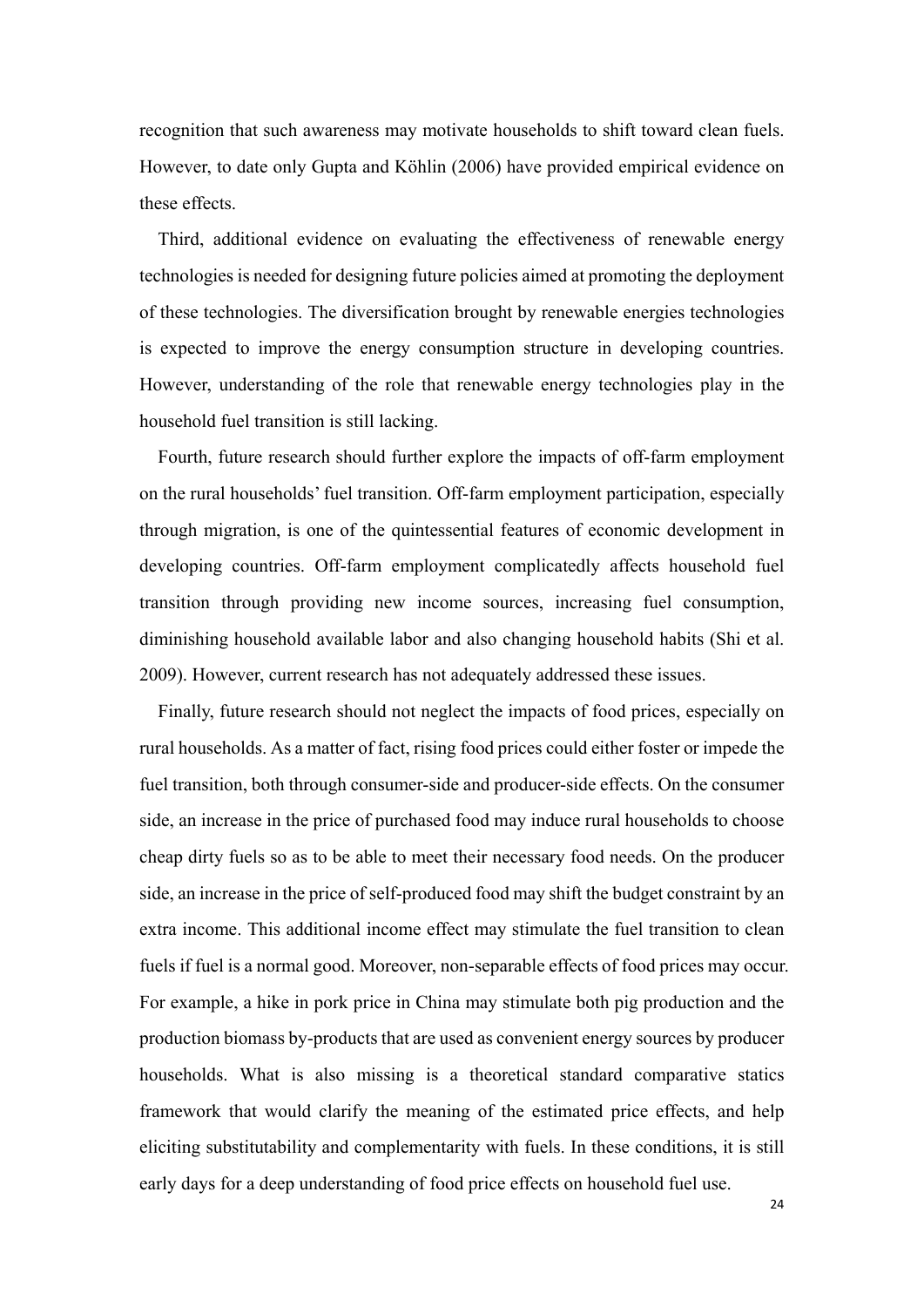## **References**

Abebaw, Degnet. 2007. "Household Determinants of Fuelwood Choice in Urban Ethiopia: A Case Study of Jimma Town." *The Journal of Developing Areas* 41 (1): 117-26.

Ahmad, Sohail, and Jose A. Puppim de Oliveira. 2015. "Fuel switching in slum and non-slum households in urban India." *Journal of Cleaner Production* 94: 130-36.

Akpalu, Wisdom, Isaac Dasmani, and Peter B. Aglobitse. 2011. "Demand for cooking fuels in a developing country: To what extent do taste and preferences matter?" *Energy Policy* 39 (10): 6525–31.

An, Li, Frank Lupi, Jianguo Liu, Marc A. Linderman, and Jinyan Huang. 2002. "Modeling the choice to switch from fuelwood to electricity Implications for giant panda habitat conservation." *Ecological Economics* 42 (3): 445-57.

Arthur, Maria de Fatima S.R., Sammy Zahran, and Gabriela Bucini. 2010. "On the adoption of electricity as a domestic source by Mozambican households." *Energy Policy* 38 (11): 7235–49.

Baiyegunhi, L.J.S., and M.B. Hassan. 2014. "Rural household fuel energy transition: Evidence from Giwa LGA Kaduna State, Nigeria." *Energy for Sustainable Development* 20: 30–5.

Barnes, Douglas F., and Willem M. Floor. 1996. "Rural energy in developing countries: A Challenge for Economic Development." *Annual Review of Energy and the Environment* 21: 497–530.

Brew-Hammond, Abeeku. 2010. "Energy access in Africa: Challenges ahead." *Energy Policy* 38 (5): 2291–301.

Chambwera, Muyeye, and Henk Folmer. 2007. "Fuel switching in Harare: An almost ideal demand system approach." *Energy Policy* 35 (4): 2538–48.

Chen, Le, Nico Heerink, and Marrit van den Berg. 2006. "Energy Consumption in Rural China: A household Model for Three Villages in Jiangxi Province." *Ecological Economics* 58 (2): 407-20.

Cheng, Chao-yo, and Johannes Urpelainen. 2014. "Fuel stacking in India: Changes in the cooking and lighting mix, 1987-2010." *Energy* 76: 306-17.

Davis, Mark. 1998. "Rural Household Energy Consumption: The Effects of Access to Electricity--Evidence from South Africa." *Energy Policy* 26 (3): 207-17.

Démurger, Sylvie, and Martin Fournier. 2011. "Poverty and Firewood Consumption: A Case Study of Rural Households in Northern China." *China Economic Review* 22 (4): 512–23.

Edwards, John H. Y., and Christian Langpap. 2005. "Startup Costs and the Decision to Switch from Firewood to Gas Fuel." *Land Economics* 81(4): 570-86.

Farsi, Mehdi, Massimo Filippini, and Shonali Pachauri. 2007. "Fuel Choices in Urban Indian Households." *Environment and Development Economics* 12 (6): 757-74.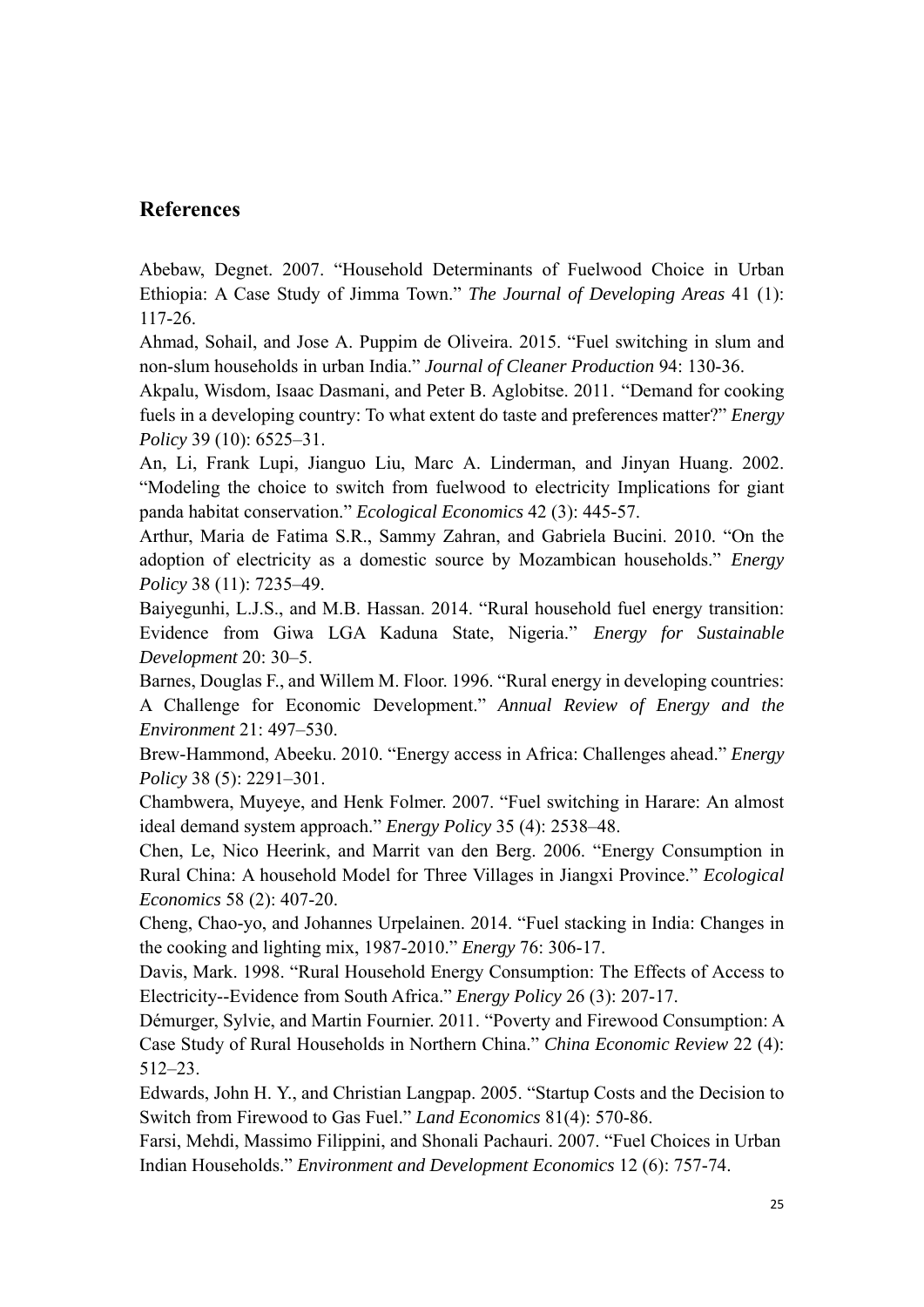Gebreegziabher, Zenebe, Alemu Mekonnen, Menale Kassie, and Gunnar Köhlin. 2012. "Urban energy transition and technology adoption: The case of Tigrai, northern Ethiopia." *Energy Economics* 34 (2): 410–8.

Gregory, Jack, and David I. Stern. 2014. "Fuel choices in rural Maharashtra." *Biomass and Bioenergy* 70: 302-14.

Gupta, Gautam, and Gunnar Köhlin. 2006. "Preferences for Domestic Fuel: Analysis with Socio-Economic Factors and Rankings in Kolkata, India." *Ecological Economics* 57 (1): 107-21.

Guta, Dawit Diriba. 2012. "Application of an almost ideal demand system (AIDS) to Ethiopian rural residential energy use: Panel data evidence." *Energy Policy* 50: 528–39. Guta, Dawit Diriba. 2014. "Effect of fuelwood scarcity and socio-economic factors on household bio-based energy use and energy substitution in rural Ethiopia." *Energy Policy* 75: 217–27.

Heltberg, Rasmus. 2004. "Fuel Switching: Evidence from Eight Developing Countries." *Energy Economics* 26 (5): 869-87.

Heltberg, Rasmus. 2005. "Factors Determining Household Fuel Choice in Guatemala." *Environment and Development Economics* 10 (3): 337–61.

Heltberg, Rasmus, Thomas Channing Arndt, and Nagothu Udaya Sekhar. 2000. "Fuelwood Consumption and Forest Degradation: A Household Model for Domestic Energy Substitution in Rural India." *Land Economics* 76 (2): 213-32.

Hosier, Richard H., and Jeffrey Dowd. 1987. "Household fuel choice in Zimbabwe: an empirical test of the energy ladder hypothesis." *Resources and Energy* 9 (4): 347–61.

Hosier, R.H., and W. Kipondya. 1993. "Urban household energy use in Tanzania: prices, substitutes and poverty." *Energy Policy* 21(5): 454–73.

Hughes-Cromwick, Ellen L. 1985. "Nairobi households and their energy use: An economic analysis of consumption patterns." *Energy Economics* 7 (4): 265–78.

Israel, Debra. 2002. "Fuel Choice in Developing Countries: Evidence from Bolivia." *Economic Development and Cultural Change* 50 (4): 865-90.

Jiang, Leiwen, and Brian C. O'Neill. 2004. "The Energy Transition in Rural China." *International Journal of Global Energy Issues* 21(1/2): 2-26.

Kaul, Sanjay, and Qian Liu. 1992. "Rural household energy use in China." *Energy* 17 (4): 405-11.

Kowsari, Reza, and Hisham Zerriffi. 2011. "Three dimensional energy profile: A conceptual framework for assessing household energy use." *Energy Policy* 39 (12):7505–17.

Lay, Jann, Janosch Ondraczek, and Jana Stoever. 2013. "Renewables in the energy transition: Evidence on solar home systems and lighting fuel choice in Kenya." *Energy Economics* 40: 350–9.

Leach, Gerald. 1992. "The energy transition." *Energy Policy* 20 (2): 116–23.

Lee, Lisa Yu-Ting. 2013. "Household energy mix in Uganda." *Energy Economics* 39: 252–61.

Lee, Soo Min, Yeon-Su Kim, Wanggi Jaung, Sitti Latifah, Mansur Afifi, and Larry A. Fisher. 2015. "Forests, fuelwood and livelihoods—energy transition patterns in eastern Indonesia." *Energy Policy* 85: 61–70.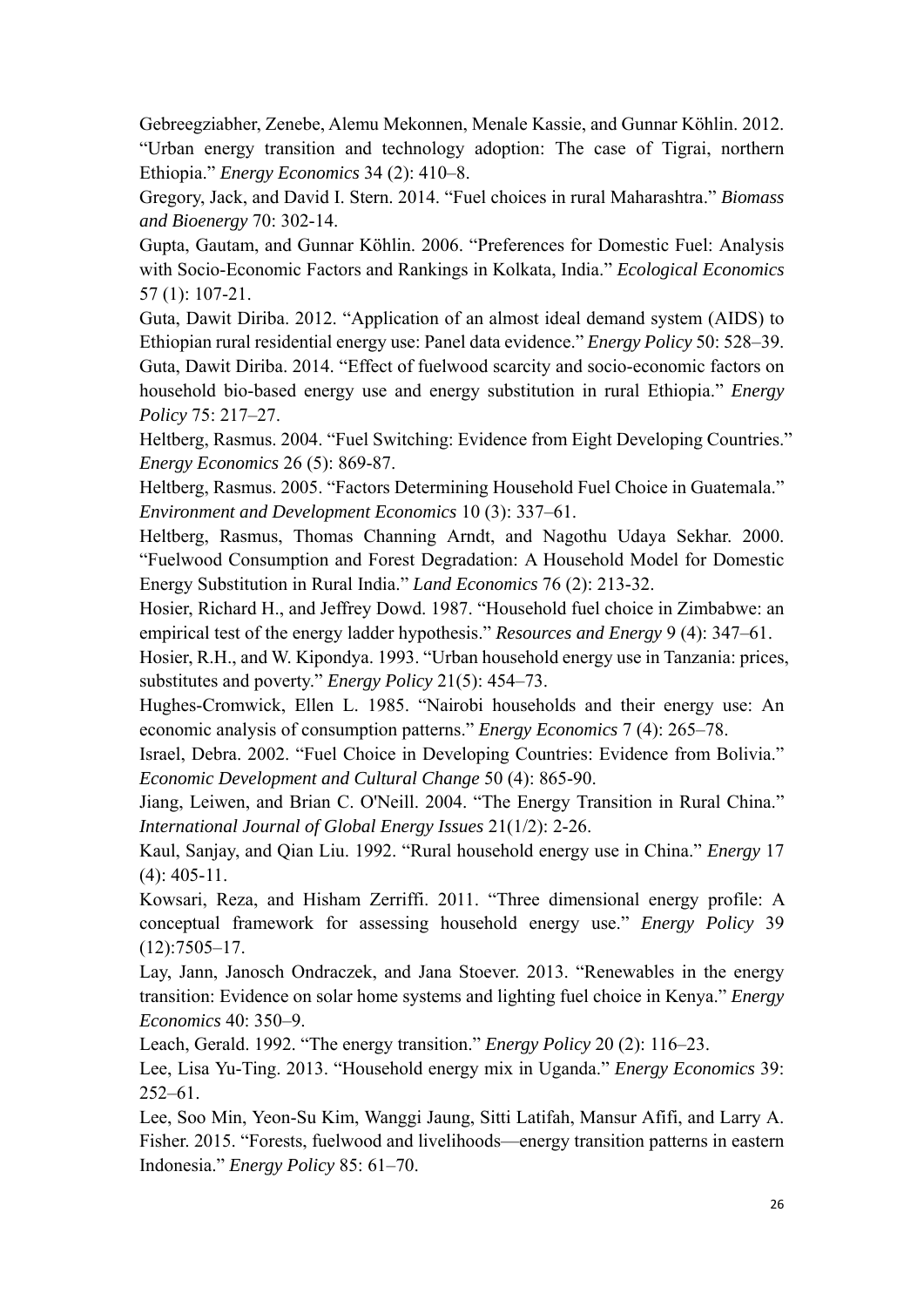Lewis, Jessica J., and Subhrendu K. Pattanayak. 2012. "Who Adopts Improved Fuels and Cookstoves? A Systematic Review." *Environmental Health Perspectives* 120 (5): 637–45.

Link, Cynthia F., William G. Axinn, and Dirgha J. Ghimire. 2012. "Household energy consumption: Community context and the fuelwood transition." *Social Science Research* 41 (3): 598–611.

Macauley, M., M. Naimuddin, P.C. Agarwal, and J. Dunkerley. 1989. "Fuelwood Use in Urban Areas: A Case Study of Raipur, India." *The Energy Journal* 10 (3): 157-80.

Malla, Sunil, and Govinda R. Timilsina. 2014. "Household Cooking Fuel Choice and Adoption of Improved Cookstoves in Developing Countries: A Review." World Bank Policy Research Working Paper 6903.

Manning, Dale T., and J. Edward Taylor. 2014. "Migration and fuel use in rural Mexico." *Ecological Economics* 102: 126–36.

Masera, Omar R., Barbara D. Saatkamp, and Daniel M. Kammen. 2000. "From Linear Fuel Switching to Multiple Cooking Strategies: A Critique and Alternative to the Energy Ladder Model." *World Development* 28 (12): 2083-103.

Mekonnen, A. 1999. "Rural household biomass fuel production and consumption in Ethiopia: A case study." *Journal of Forest Economics* 5 (1): 69−97.

Muller, Christophe, and Huijie Yan. 2014. "Household Fuel Use in Rural China." Paper presented at the 16th INFER Annual Conference, Pescara.

Nlom, Jean Hugues, and Aziz A. Karimov. 2014. "Modeling fuel choice among households in northern Cameroon." UNU-WIDER Working Paper 038.

Onyebuchi, Edward I. 1989. "Alternate Energy strategies for the developing World's domestic use: a case study of Nigerian households' fuel use patterns and preferences." *The Energy Journal* 10 (3):121-38.

Ouedraogo, Boukary. 2006. "Household Energy Preferences for Cooking in Urban Ouagadougou, Burkina Faso." *Energy Policy* 34 (18): 3787-95.

Özcan, Kıvılcım Metin, Emrah Gülay, and Şenay Üçdoğruk. 2013. "Economic and demographic determinants of household energy use in Turkey." *Energy Policy* 60: 550–7.

Pandey, Vijay Laxmi, and Aditi Chaubal. 2011. "Comprehending household cooking energy choice in rural India." *Biomass and Bioenergy* 35 (11): 4724-31.

Peng, Wuyuan, Zerriffi Hisham, and Jiahua Pan. 2010. "Household Level Fuel Switching in Rural Hubei." *Energy for Sustainable Development* 14 (3): 238-44.

Pitt, Mark M. 1985. "Equity, Externalities and Energy Subsidies: The Case of Kerosene in Indonesia." *Journal of Development Economics* 17 (3): 201–17.

Pundo, M.O., and G.C.G. Fraser. 2006. "Multinomial logit analysis of household cooking fuel choice in rural Kenya: The case of Kisumu district." *Agrekon* 45 (1): 24-37.

Rahut, Dil Bahadur, Sukanya Das, Hugo De Groote, and Bhagirath Behera. 2014. "Determinants of household energy use in Bhutan." *Energy* 69: 661-72.

Rao, M. Narasimha, and B. Sudhakara Reddy. 2007. "Variations in energy use by Indian households: An analysis of micro level data." *Energy* 32 (2): 143–53.

Reddy, B. Sudhakara. 1995. "A multilogit model for fuel shifts in the domestic sector."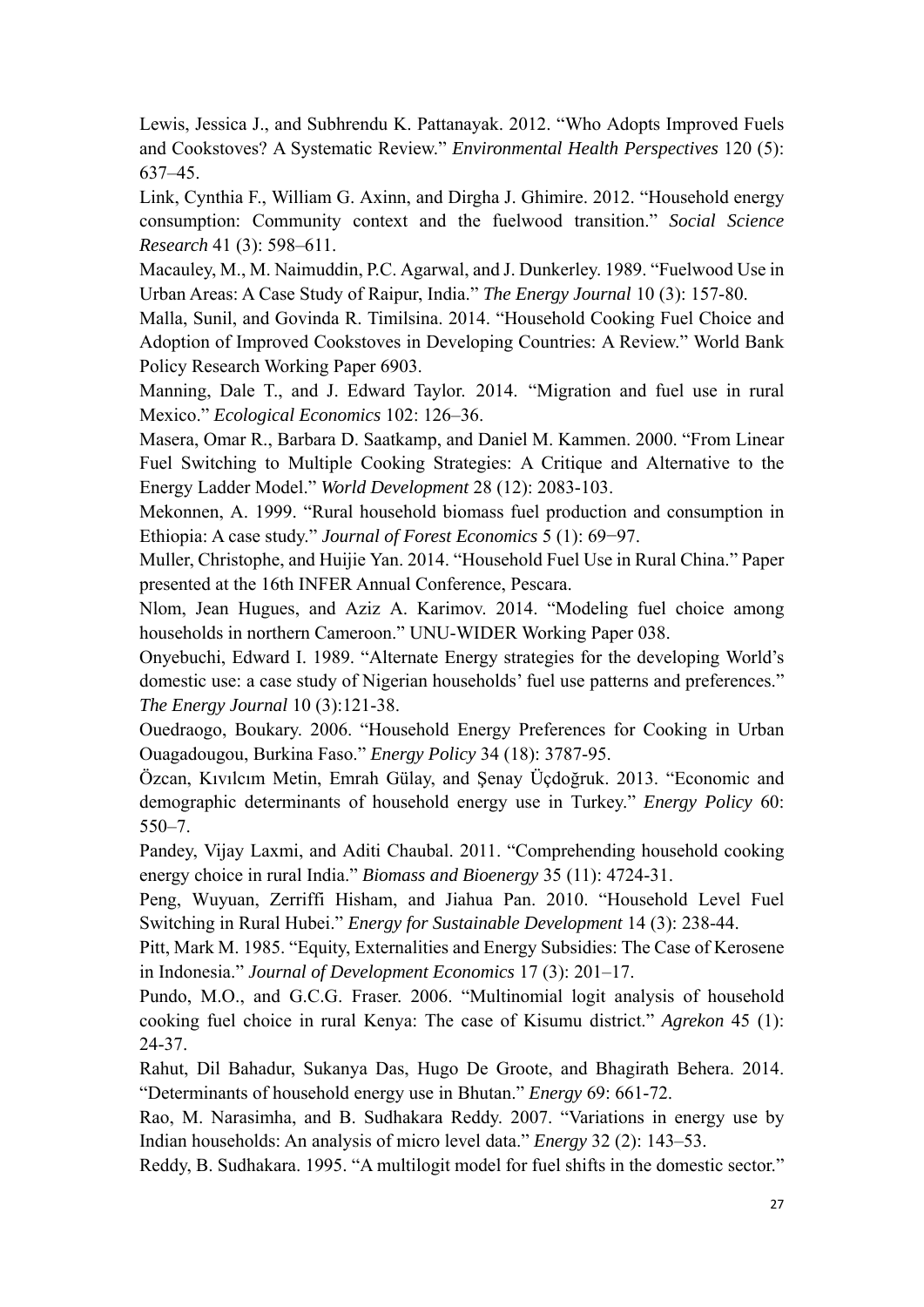*Energy* 20 (9): 929-36.

Sehjpal, Ritika, Aditya Ramji, Anmol Soni, and Atul Kumar. 2014. "Going beyond incomes: Dimensions of cooking energy transitions in rural India." *Energy* 68: 470-7.

Shi, Xiaoping, Nico Heerink, and Futian Qu. 2009. "The Role of Off-Farm Employment in the Rural Energy Consumption Transition — A Village-Level Analysis in Jiangxi Province, China." *China Economic Review* 20 (2): 350-9.

van der Kroon, Bianca, Roy Brouwer, and Pieter J.H. van Beukering. 2013. "The energy ladder: Theoretical myth or empirical truth? Results from a meta-analysis." *Renewable and Sustainable Energy Reviews* 20: 504–13.

van der Kroon, Bianca, Roy Brouwer, and Pieter J.H. van Beukering. 2014. "The impact of the household decision environment on fuel choice behavior." *Energy Economics* 44: 236–47.

Xu, C. 2011. "The Fundamental Institutions of China's Reforms and Development," Journal of Economic Literature, 49:4, 1076-1151.

Yao, Chunsheng, Chongying Chen, and Ming Li. 2012. "Analysis of rural residential energy consumption and corresponding carbon emissions in China." *Energy Policy* 41: 445–50.

Zhang, Xiao-Bing, and Sied Hassen. 2014. "Household fuel choice in urban China: A random effect generalized probit analysis." University of Gothenburg Working Paper 595.

Zhang, Jingchao, and Koji Kotani. 2012. "The determinants of household energy demand in rural Beijing: Can environmentally friendly technologies be effective?" *Energy Economics* 34 (2): 381-8.

Zhang, Rui, Taoyuan Wei, Solveig Glomsrød, and Qinghua Shi. 2014. "Bioenergy consumption in rural China: Evidence from a survey in three provinces." *Energy Policy* 75: 136–45.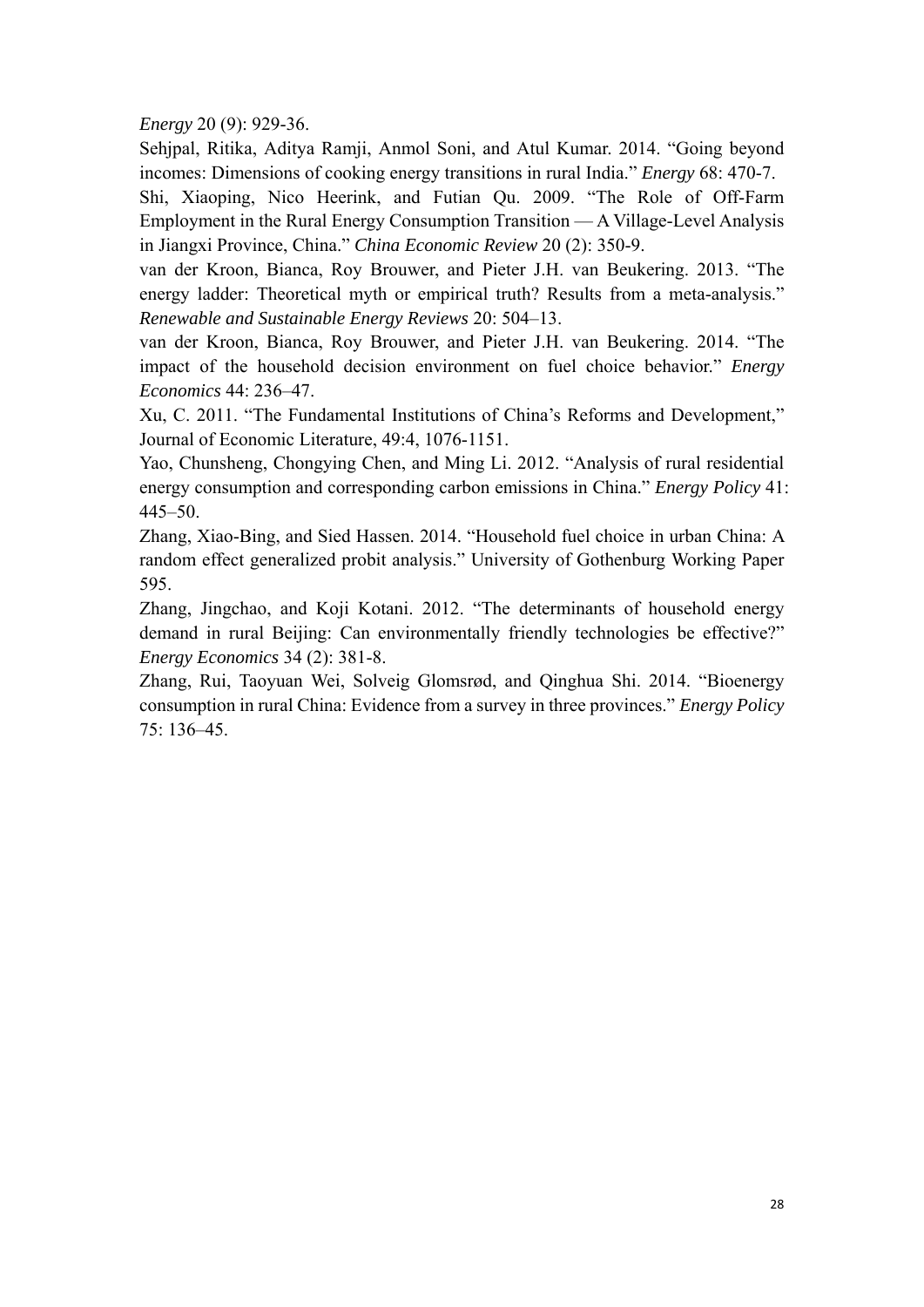| <b>Author</b>                          | <b>Utility function</b>                                | Firewood<br>collection/private<br>fuel production<br>function | <b>Agricultural</b><br>production<br>function                                                                                               | Income constraint                                                                                                                             | <b>Time constraint</b>            |
|----------------------------------------|--------------------------------------------------------|---------------------------------------------------------------|---------------------------------------------------------------------------------------------------------------------------------------------|-----------------------------------------------------------------------------------------------------------------------------------------------|-----------------------------------|
| Chen et al.<br>$(2006)^{a}$            | $U(c_{H}(e_{f},e_{c},S),c_{M},l;z)$                    | $q_{f}(l_{f}; z_{v})$                                         | $q_a(l_a;z_h)$                                                                                                                              | $p_{M}c_{M} + p_{c}e_{c} = p_{a}q_{a} + \nu l_{out} + E$                                                                                      | $l_{f} + l_{a} + l_{out} + l = T$ |
| Edwards and<br>Langpap<br>$(2005)^{b}$ | $U(c_m, c_h(f(e_f) + g(e, S)); z)$                     |                                                               |                                                                                                                                             | $p_{m}c_{m} + p_{e_{f}}e_{f} + p_{e}e + p_{s}S \leq y$                                                                                        |                                   |
| Gupta and<br>Köhlin $(2006)^c$         | $U(c(G, F_i), H(I, K_i), X; z)$                        |                                                               |                                                                                                                                             | $p_i F_i + p_{\nu} G + p_h I + p_{\nu} X = y$                                                                                                 |                                   |
| Heltberg et al.<br>$(2000)^d$          | $U(c_H(e_f, e_p, S), c_M, l^m, l^w; z)$                | $q_{f}(l_{f}^{w}; z_{v})$                                     |                                                                                                                                             | $q_a(l_a^m, l_a^w, inp; z_h)$ $p_M c_M = p_f(q_f - e_f) + p_a q_a + w l_{out}^m$                                                              |                                   |
|                                        |                                                        | $q_p = \alpha q_a - i n p$                                    |                                                                                                                                             |                                                                                                                                               |                                   |
| Manning and<br>Taylor $(2014)^e$       | $U(\frac{c_m}{s}, \frac{c_F(e_f, e_g, l_c, S)}{s}, l)$ | $q_{f}(l_{f},k_{f})$                                          | $q_a(l_a)$                                                                                                                                  | $p_M c_M + p_s S = D((1 - \delta)T; a) + p_a q_a l_f + l_a + l_c + l = \delta T$                                                              |                                   |
| Muller and Yan<br>$(2014)^{f}$         | $U(C(C^h, C^p;\Omega),$                                | $q^{dw}(L_{dw})$                                              | $Q_{\scriptscriptstyle{AG}}(Q_{\scriptscriptstyle{c}}(L_{\scriptscriptstyle{c}},A_{\scriptscriptstyle{c}}),$<br>$Q_i(M^p, M^h(L_i)); \phi)$ | $C^{h} p^{h} + C^{p} p^{p} + F^{dc} p^{dc} + F^{cl} p^{cl} + F^{ce} p^{ce}$ $L_{\mu\nu} + L_{\tau} + L_{\tau} + L_{\theta\theta\tau} + l = T$ |                                   |
|                                        | $F(F^d(F^{dw}, F^{ds}, F^{dc}),$                       | $q^{ds} = \alpha Q_c + \beta \lambda$                         |                                                                                                                                             | $=(Q_{AC}p^{h}-A_{C}p^{ac}-M^{p}p^{mp})+wL_{def}+Y_{0}$                                                                                       |                                   |

#### **Table 1 Theoretical models of fuel use**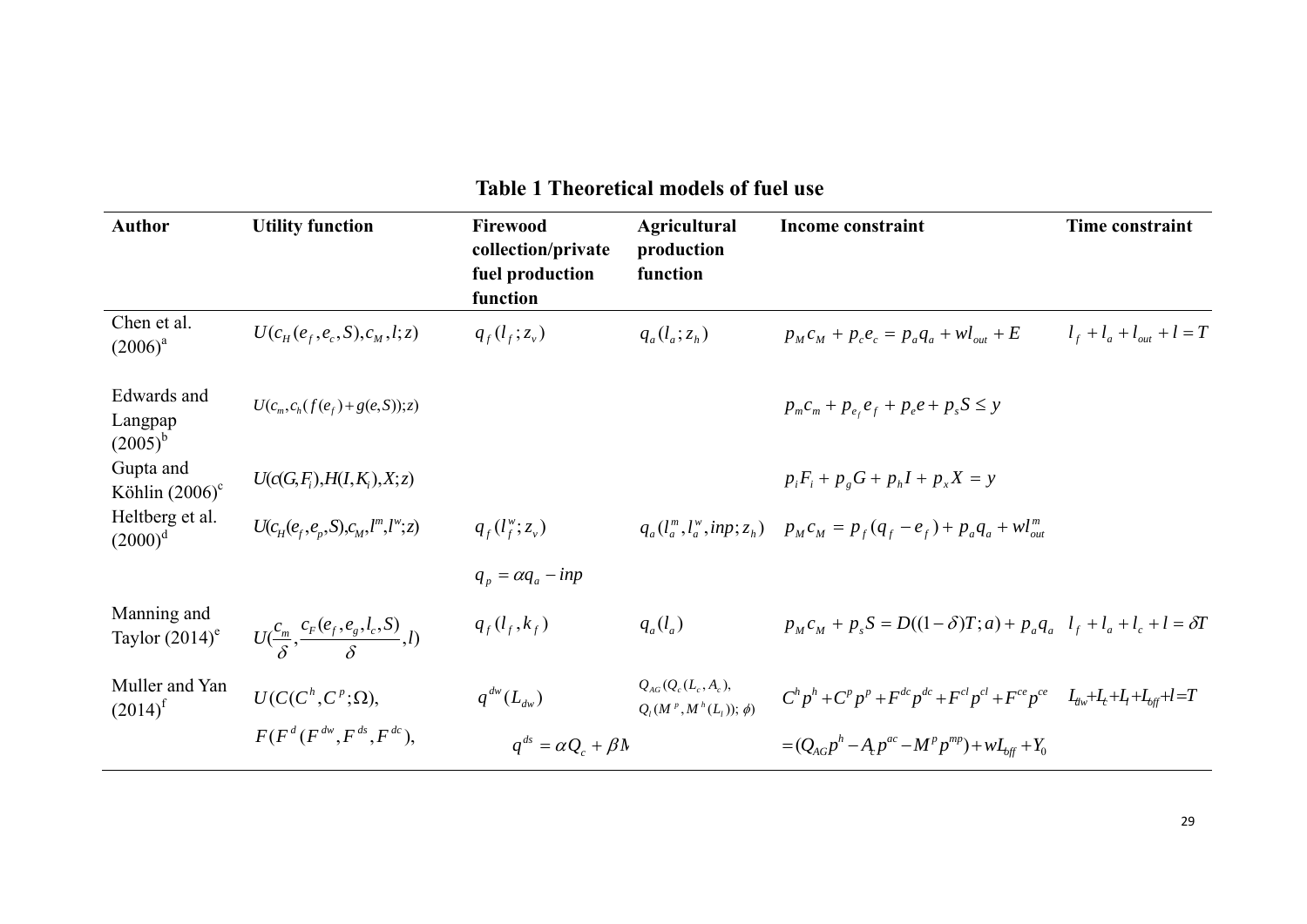$F^c(F^{cl},F^{ce});V),l;Z)$ 

- a)  $c_m$  describes the consumption vector of market goods,  $c_h$  is the consumption vector of household goods,  $e_f$  and  $e$  are the amounts of firewood and energy used, *S* indicates whether the household owns a stove or not, *z* represents the vector of household characteristics,  $p_m$ ,  $p_e$ ,  $p_e$  and  $p_s$  are the prices of market good, firewood, energy and stove, respectively, *y* is income.
- b) *c* is food consumption, *G* groceries,  $F_i$  is the vector of fuels as input in the domestic food consumption technology (cooking), *H* is an health indicator, *I* is health-related investment and consumption,  $K_i$  denotes the polluting characteristics of fuel,  $X$  describes other goods and services.
- c)  $c_H$  is the vector of consumption goods that require energy inputs,  $e_c$  is coal consumption,  $c_M$  denotes the vector of other consumption goods, *l* is leisure,  $q_f$  is collected firewood,  $l_f$  is the labor time spent in collecting firewood,  $z_v$  is a vector of exogenous variables reflecting forest access,  $q_a$  is the vector of agricultural outputs,  $l_a$  is household labor time spent in agriculture,  $z_h$  is a vector of household endowments pertaining to farming,  $p_M$ ,  $p_c$  and  $p_a$  are the respective prices of other goods, coal and agricultural goods, *w* is the exogenous wage rate,  $l_{out}$  is labor time spent off-farm,  $E$  is the exogenous household income,  $T$  is the total available household time.
- d)  $e_p$  is the consumption vector of private non-marketed fuels (e.g., crop residues, animal dung),  $l^m$  and  $l^w$  are the leisure times, respectively for adult men, women and children,  $l_f^w$  is female and child labor time spent collecting firewood,  $l_a^m$  and  $l_a^w$  are male farm labor time, and female/child labor time, respectively, *inp* measures the use of residues and dung as farm inputs,  $q_p$  is the vector of the private non-marketed fuel productions,  $l_{out}^m$  is male labor time in off-farm work.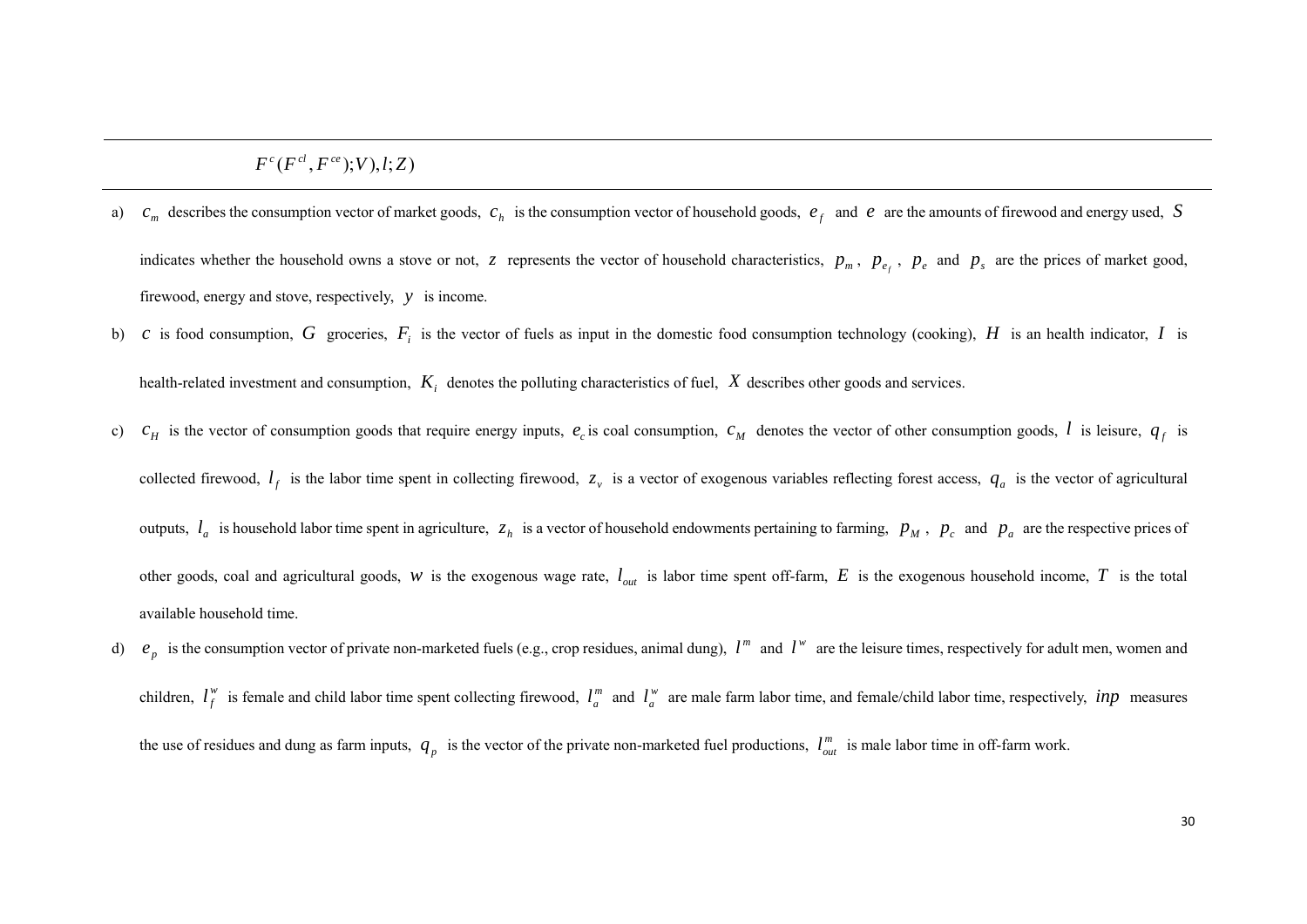- e)  $c_F$  is the vector of home-produced food,  $e_g$  measures the use of gas,  $l_c$  is the household labor time spent in cooking,  $\delta$  is the proportion of households living at home and represents the proportion of the labor endowment in the household, *T* is time endowment in household,  $(1 - \delta)T$  describes migrations to the US, *a* is the migration cost, D denotes the remittances.
- f)  $C^h$  and  $C^p$  describe the vectors of the household produced and consumed food, on the one hand, and of the market-purchased food, on the other.  $\Omega$  stands for predetermined variables related to the domestic technology and constraints yielding the final food consumption. *Z* is a vector of household characteristics pertaining to preferences, notably with respect to fuel use.  $F^d$  and  $F^c$  are, respectively, indices for dirty and clean fuel consumptions .  $F^d$  consists of used quantities of firewood  $(F^{dw})$ , straw  $(F^{ds})$  and coal  $(F^{dc})$ , while  $F^c$  is made of quantities of liquefied natural gas  $(F^{cd})$  and electricity  $(F^{ce})$ . Vector V denotes predetermined variables associated with the cooking technology and access constraints.  $q^{dw}$  is the quantity of collected firewood,  $L_{dw}$  is the household labor time spent collecting firewood.  $Q_c$  and  $Q_l$  are crop and livestock production levels, respectively.  $L_c$  is the household labor time spent in crop production.  $A_c$  represents the other fixed agricultural inputs.  $M^p$  and  $M^h$  are the purchased and homemade cattle feeding quantities.  $L_i$  denotes the labor time allocated in cattle feeding activities.  $\phi$  is a vector of household endowments pertaining to land and livestock.  $\alpha$  and  $\beta$  denote the corresponding proportions.  $q^{ds}$  is the straw output produced by the household.  $p^h$  and  $p^p$  respectively refer to the prices of household produced and market purchased food;  $p^{dc}$ ,  $p^{cl}$  and  $p^{ce}$  are the prices of coal, liquefied natural gas and electricity, respectively;  $p^{ac}$  represents the prices of the other fixed inputs in crop production;  $p^{mp}$  is the price of purchased feeding;  $L_{off}$  denotes the household labor time allocated in off-farm; *w* is the wage rate and  $Y_0$  denotes the other exogenous incomes.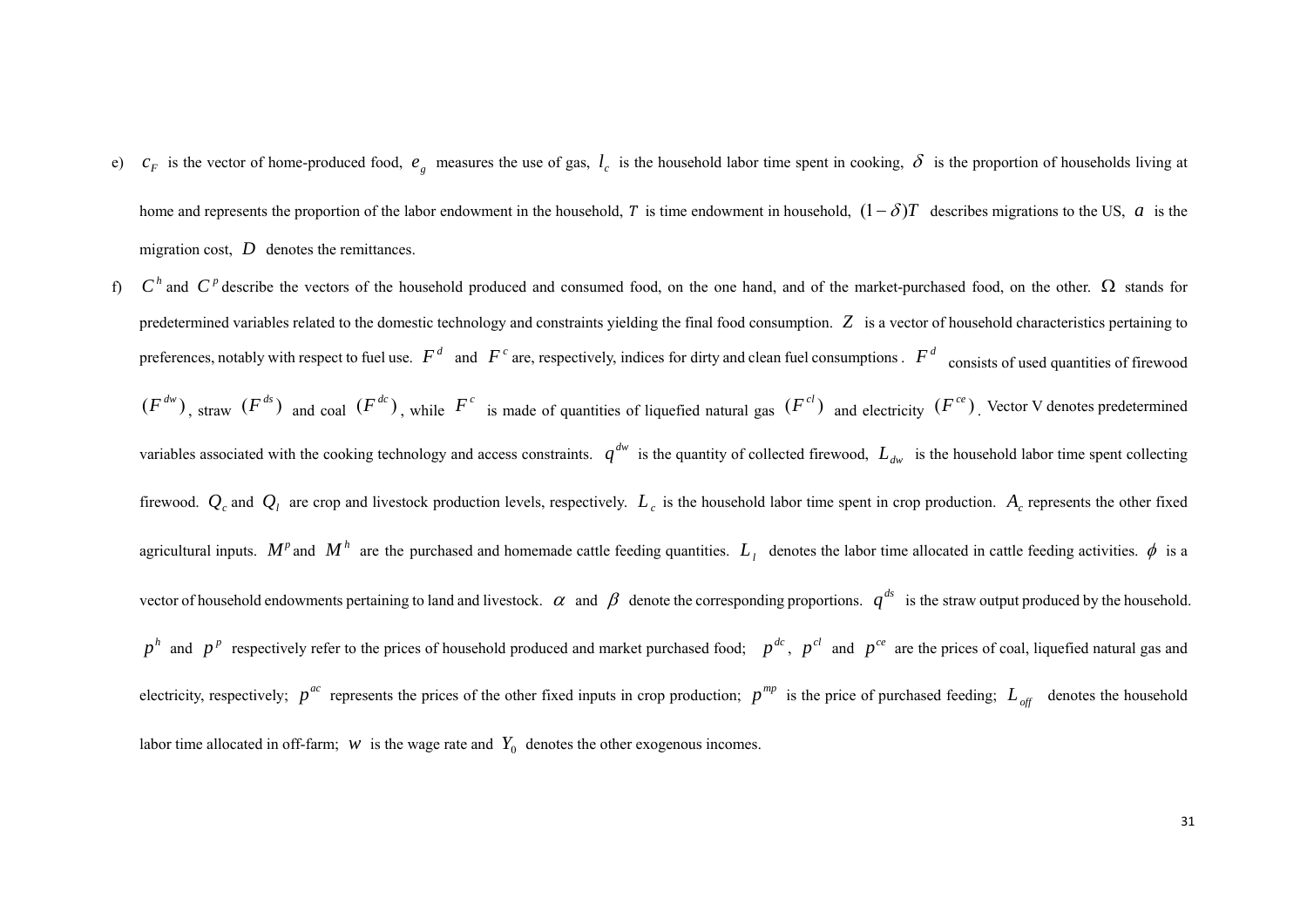| <b>Author</b>        | <b>Fuel type</b>    | Data source         | Econometric | <b>Income</b>  | <b>Fuel price</b> | Household              | Community         |
|----------------------|---------------------|---------------------|-------------|----------------|-------------------|------------------------|-------------------|
|                      |                     |                     | method      |                |                   | characteristics        | characteristics   |
| Abebaw (2007)        | Fuel consumption    | Jimma town of       | Tobit model | Per capita     |                   | Household head's age   | Perceived         |
|                      | (firewood,          | Ethiopia, household |             | monthly        |                   | Household size         | fuelwood supply   |
|                      | charcoal)           | survey, urban, 2000 |             | household      |                   | Household head's       | in future         |
|                      |                     |                     |             | income         |                   | gender                 | Distance from     |
|                      |                     |                     |             | Square of per  |                   | Household head's       | nearest fuelwood  |
|                      |                     |                     |             | capita monthly |                   | education              | entry rout to the |
|                      |                     |                     |             | household      |                   | Cattle ownership       | town              |
|                      |                     |                     |             | income         |                   | Refrigerator ownership |                   |
|                      |                     |                     |             |                |                   | Home ownership         |                   |
| Ahmad and Puppim de  | Fuel choice         | Indian Human        | Multinomial | Household      | Firewood price    | Household size         |                   |
| Oliveira (2015)      | (traditional, mixed | Development         | logit model | income         | LPG price         | Highest education      |                   |
|                      | and modern fuels)   | Survey, urban, 2004 |             |                | Kerosene price    | Number of meals per    |                   |
|                      |                     |                     |             |                |                   | day                    |                   |
|                      |                     |                     |             |                |                   | Piped water supply     |                   |
|                      |                     |                     |             |                |                   | Electricity supply     |                   |
| Akpalu et al. (2011) | Fuel consumption    | Ghana Living        | Regression  | Household      | Kerosene price    |                        | Geographic        |
|                      | (firewood,          | Standards Survey,   | analysis    | expenditure    | Firewood price    |                        | location          |
|                      | charcoal,           | 1998                |             |                | Charcoal price    |                        |                   |
|                      | kerosene, LPG)      |                     |             |                |                   |                        |                   |

## **Table 2 Empirical literature on fuel use in developing countries**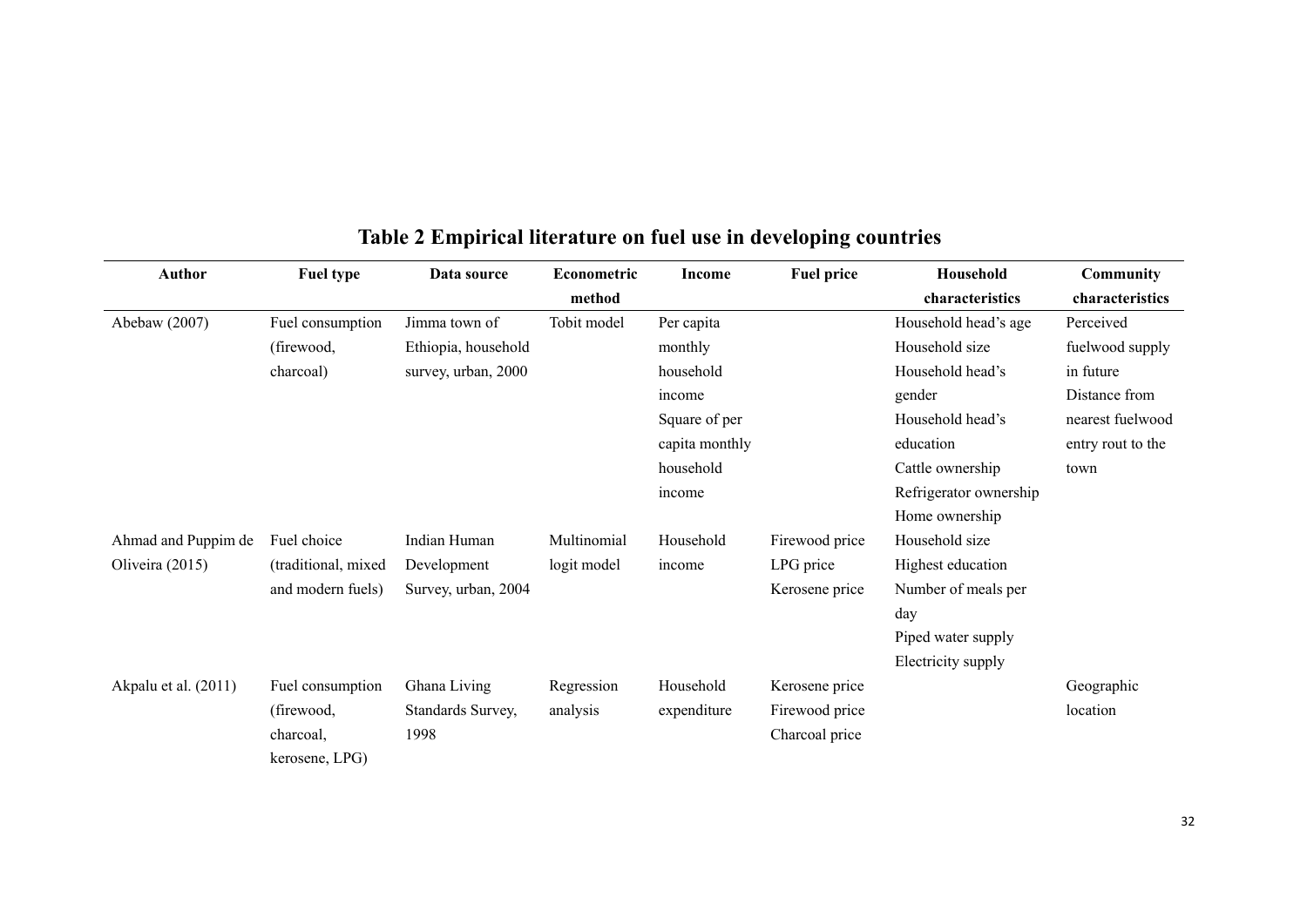| An et al. (2002)                | Fuel choice<br>(fuelwood,<br>electricity)                           | Wolong in China,<br>household survey,<br>rural, 1999         | Logit model                | Household<br>expenditure       | Electricity price | $-Age$<br>Gender<br>Education                                                                                                                                                         | Outage<br>Voltage<br>frequency<br>Distance to |
|---------------------------------|---------------------------------------------------------------------|--------------------------------------------------------------|----------------------------|--------------------------------|-------------------|---------------------------------------------------------------------------------------------------------------------------------------------------------------------------------------|-----------------------------------------------|
|                                 |                                                                     |                                                              |                            |                                |                   |                                                                                                                                                                                       | Fuelwood<br>Geographic                        |
|                                 |                                                                     |                                                              |                            |                                |                   |                                                                                                                                                                                       | location                                      |
| Arthur et al. (2010)            | Fuel choice<br>(charcoal,<br>kerosene,<br>electricity)              | Mozambique,<br>household survey,<br>rural and urban,<br>2002 | Logit model                | Household<br>daily income      |                   | Household head's<br>education<br>Household size<br>Dwelling ownership<br>Dwelling type<br>Drinking Water<br>Primary energy<br>consumption share<br>Share of cash on total<br>earnings |                                               |
| Baiyegunhi and<br>Hassan (2014) | Fuel choice<br>(fuelwood,<br>kerosene, natural<br>gas, electricity) | Nigeria, household<br>survey,<br>rural, 2010                 | Multinomial<br>logit model | Monthly<br>household<br>income | Fuelwood price    | Household head's age<br>Household head's<br>education<br>Household head's<br>occupation<br>Household size<br>Dwelling ownership<br>Dwelling type<br>Duration of food cooked           | Distance to fuel<br>source                    |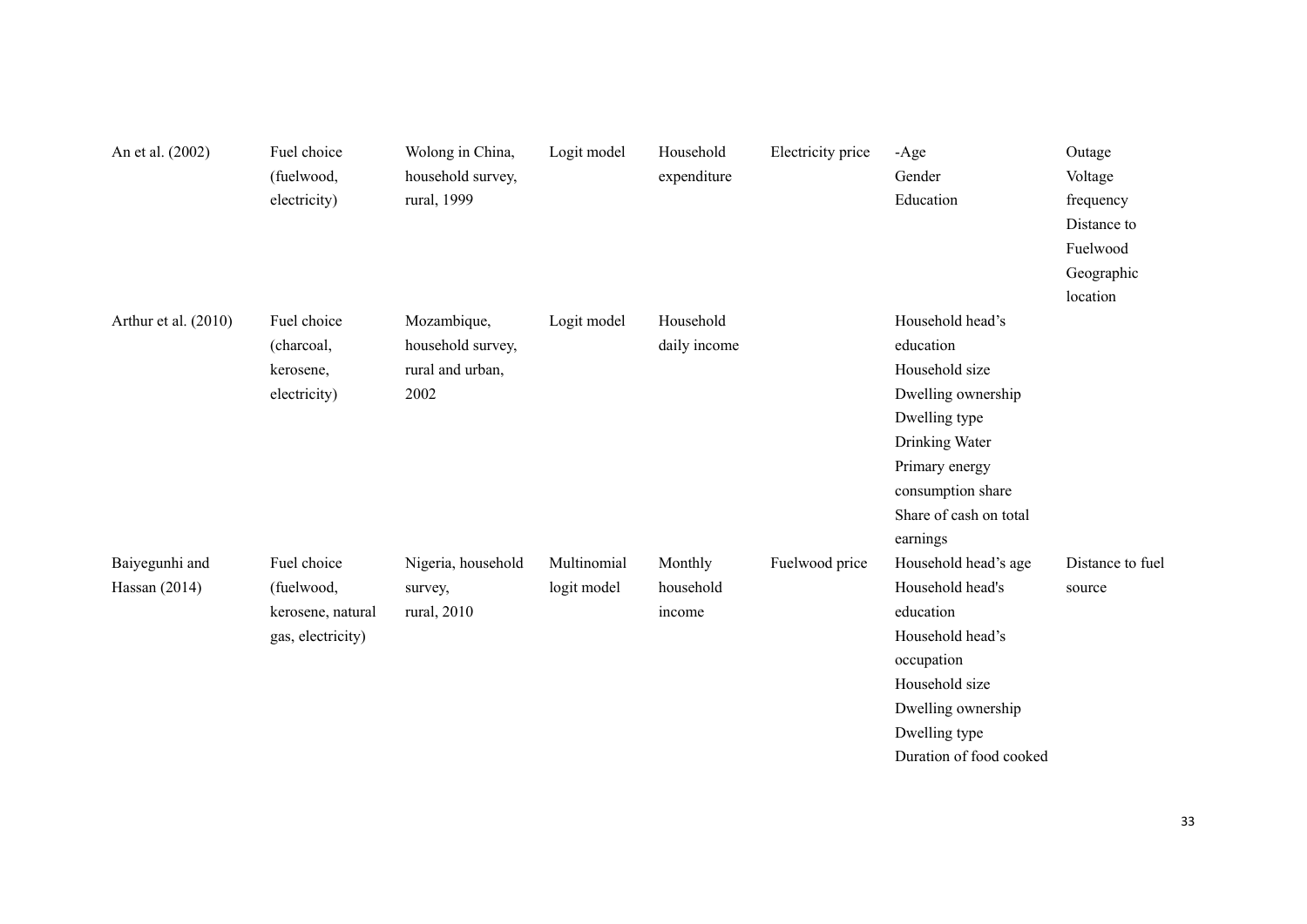| Chen et al. (2006)         | Fuel consumption   | China. household    | <b>OLS</b>   | -Household    |                   | Ownership of             | Distance to |
|----------------------------|--------------------|---------------------|--------------|---------------|-------------------|--------------------------|-------------|
|                            | (firewood, coal)   | survey, rural, 2000 | Tobit model  | wealth        |                   | improved stove           | forest      |
|                            |                    |                     |              | Household     |                   | Household size           |             |
|                            |                    |                     |              | income        |                   | Ratio of labor force     |             |
|                            |                    |                     |              |               |                   | Number of educated       |             |
|                            |                    |                     |              |               |                   | members                  |             |
|                            |                    |                     |              |               |                   | Cultivated area          |             |
| Cheng and Urpelainen       | Fuel choice        | India, National     | Two-stage    | Household     | Firewood price    | Household head's         |             |
| (2014)                     | (modern fuel, fuel | Sample Survey,      | probit model | monthly       | Kerosene price    | education                |             |
|                            | stacking)          | 1987 and 2010       |              | expenditure   | Electricity price | Household head's         |             |
|                            |                    |                     |              |               | <b>LPG</b> Price  | gender                   |             |
|                            |                    |                     |              |               |                   | Household size           |             |
|                            |                    |                     |              |               |                   | Land                     |             |
| Démurger and               | Fuel consumption   | Labagoumen          | Probit model | Household     | Collection time   | Average age              |             |
| Fournier (2011)            | (firewood)         | township in China,  |              | wealth        |                   | Average education of     |             |
|                            | Fuel choice (coal) | household survey,   |              | Household     |                   | adult members            |             |
|                            |                    | rural, 2001         |              | wealth square |                   | Household size           |             |
|                            |                    |                     |              |               |                   | Household size square    |             |
|                            |                    |                     |              |               |                   | Non-agricultural labor   |             |
|                            |                    |                     |              |               |                   | force                    |             |
|                            |                    |                     |              |               |                   | Farmland size            |             |
|                            |                    |                     |              |               |                   | Having children or       |             |
|                            |                    |                     |              |               |                   | siblings outside         |             |
|                            |                    |                     |              |               |                   | Number of livestock      |             |
|                            |                    |                     |              |               |                   | Dwelling size per capita |             |
| <b>Edwards and Langpap</b> | Fuel consumption   | Guatemala,          | Tobit model  | Household     | Wood price        | Household head's age     | Ethnicity   |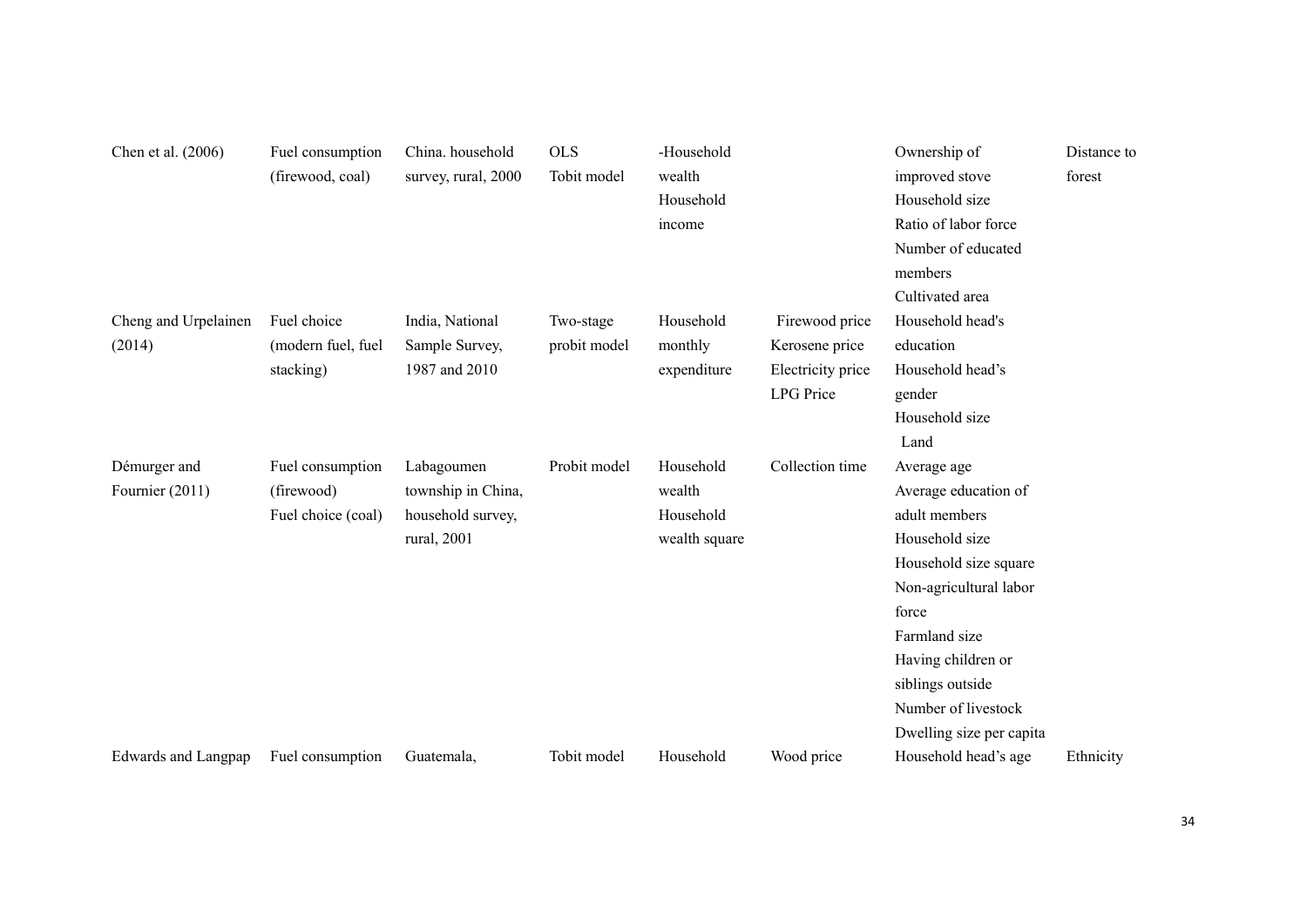| (2005)                | (wood)             | household survey,   |                | expenditure | Coal price        | Household size       |                 |
|-----------------------|--------------------|---------------------|----------------|-------------|-------------------|----------------------|-----------------|
|                       |                    | rural/ urban, 2000  |                | Household   | LPG price         | Stove ownership      |                 |
|                       |                    |                     |                | expenditure | Electricity price |                      |                 |
|                       |                    |                     |                | square      |                   |                      |                 |
| Farsi et al. (2007)   | Fuel choice        | India, National     | Ordered probit | Per capita  | LPG price         | Household head's age | Number of LPG   |
|                       | (firewood,         | Sample Survey,      | model          | monthly     | Kerosene price    | Household head's     | distributor     |
|                       | kerosene, liquid   | urban, 1999         |                | household   | Firewood price    | gender               | Geographic      |
|                       | petroleum gas)     |                     |                | expenditure |                   | Household head's     | location        |
|                       |                    |                     |                |             |                   | education            |                 |
|                       |                    |                     |                |             |                   | Household size       |                 |
| Gebreegziabher et al. | Fuel choice (dung, | Tigrai in Ethiopia, | Probit model   | Household   | Wood price        | Household head's age |                 |
| (2012)                | wood, charcoal,    | household survey,   |                | expenditure | Charcoal price    | Household head's     |                 |
|                       | kerosene,          | urban, 2003         |                |             | Kerosene price    | education            |                 |
|                       | electricity)       |                     |                |             | Electricity price | Household head's     |                 |
|                       |                    |                     |                |             |                   | occupation           |                 |
|                       |                    |                     |                |             |                   | Household size       |                 |
| Gregory and Stern     | Fuel consumption   | India, household    | Regression     | Per capita  |                   | Household size       |                 |
| (2014)                | (Dung, Wood,       | survey, rural,      | analysis       | monthly     |                   | Female share         |                 |
|                       | Kerosene)          | 2009-2010           |                | household   |                   | Children share       |                 |
|                       |                    |                     |                | income      |                   | Kerosene stove       |                 |
|                       |                    |                     |                |             |                   | Other stove          |                 |
|                       |                    |                     |                |             |                   | Electricity supply   |                 |
| Gupta and Köhlin      | Fuel choice and    | Kolkata in India,   | <b>OLS</b>     | Per capita  | Wood price        | Household head's age | Households'     |
| (2006)                | consumption        | household           | Probit model   | household   | Coal price        | Household head's     | perceptions of  |
|                       | (fuelwood, coal,   | survey, urban,      |                | annually    | Kerosene price    | education            | availability of |
|                       | kerosene and       | 2000                |                | expenditure |                   | Number of women not  | fuelwood and    |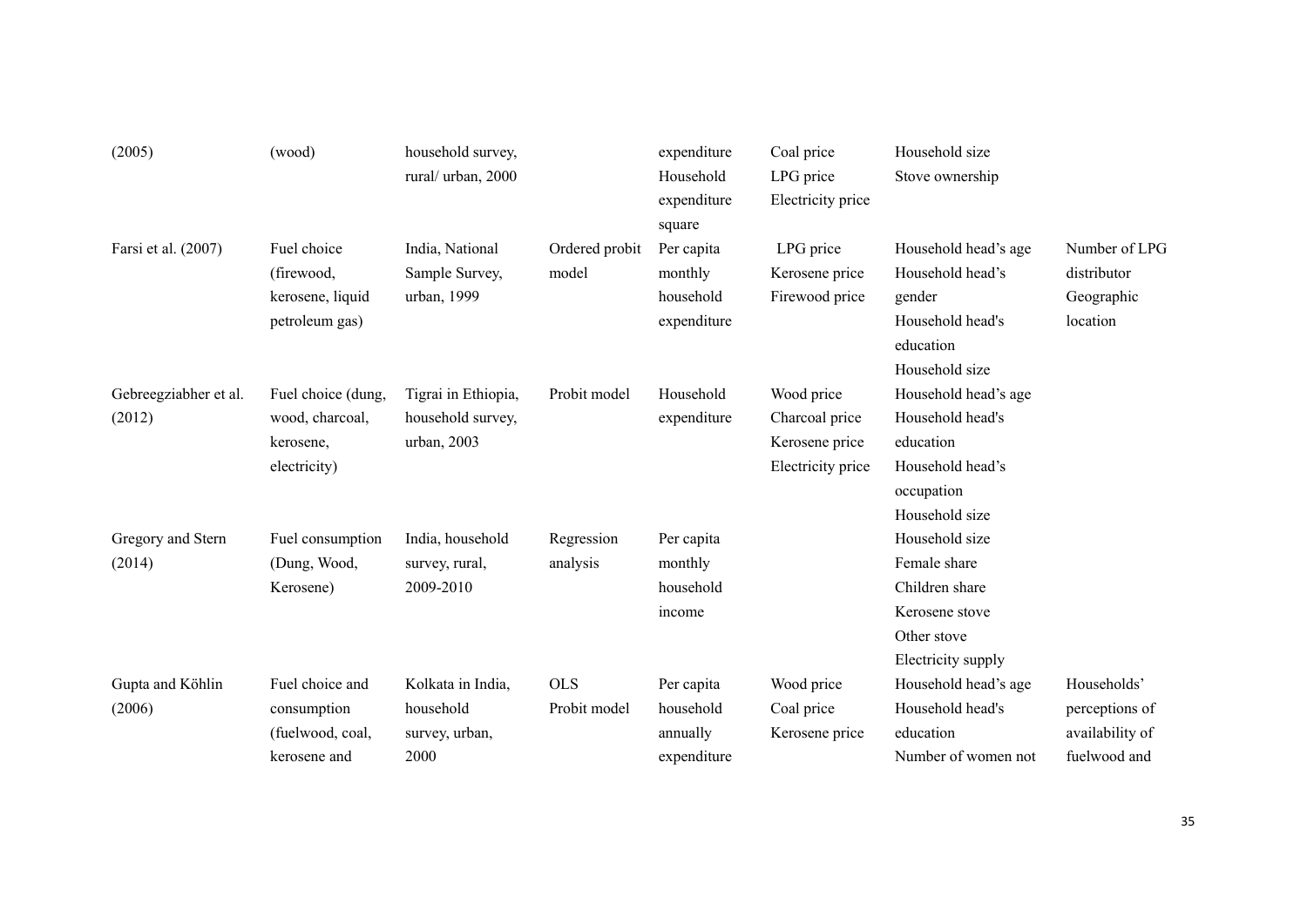|             | LPG                 |                     |             |              |                | working                 | LPG        |
|-------------|---------------------|---------------------|-------------|--------------|----------------|-------------------------|------------|
|             |                     |                     |             |              |                | Household size          | Geographic |
|             |                     |                     |             |              |                | Household size square   | location   |
|             |                     |                     |             |              |                | Households' perceptions |            |
|             |                     |                     |             |              |                | of air pollution caused |            |
|             |                     |                     |             |              |                | by fuelwood and coal    |            |
| Guta (2012) | Fuel choice         | Ethiopia, household | Multinomial | Household    |                | Household head's age    |            |
|             | (Traditional fuels, | survey, rural, 2000 | logit model | monthly      |                | Household head's age    |            |
|             | mix of traditional  | and 2004            |             | expenditure  |                | square                  |            |
|             | and modern fuels,   |                     |             |              |                | Household head's        |            |
|             | modern fuels)       |                     |             |              |                | gender                  |            |
|             |                     |                     |             |              |                | Household head's        |            |
|             |                     |                     |             |              |                | education               |            |
|             |                     |                     |             |              |                | Household size          |            |
|             |                     |                     |             |              |                | Household size square   |            |
|             |                     |                     |             |              |                | Time spent on fuel      |            |
|             |                     |                     |             |              |                | collection              |            |
|             |                     |                     |             |              |                | Total number of         |            |
|             |                     |                     |             |              |                | livestock               |            |
|             |                     |                     |             |              |                | Land holding size       |            |
| Guta (2014) | Fuel consumption    | Ethiopia, Ethiopian | Tobit model | Non-labour   | Charcoal price | Number of livestock     | Population |
|             | (biomass,           | Rural Household     |             | income       | Kerosene price | Land                    | density    |
|             | fuelwood,           | Survey, 2004        |             | Electricity  |                | Fuelwood time           |            |
|             | Charcoal)           |                     |             | expenditures |                | Family size             |            |
|             |                     |                     |             |              |                | Household head's age    |            |
|             |                     |                     |             |              |                | Household head's sex    |            |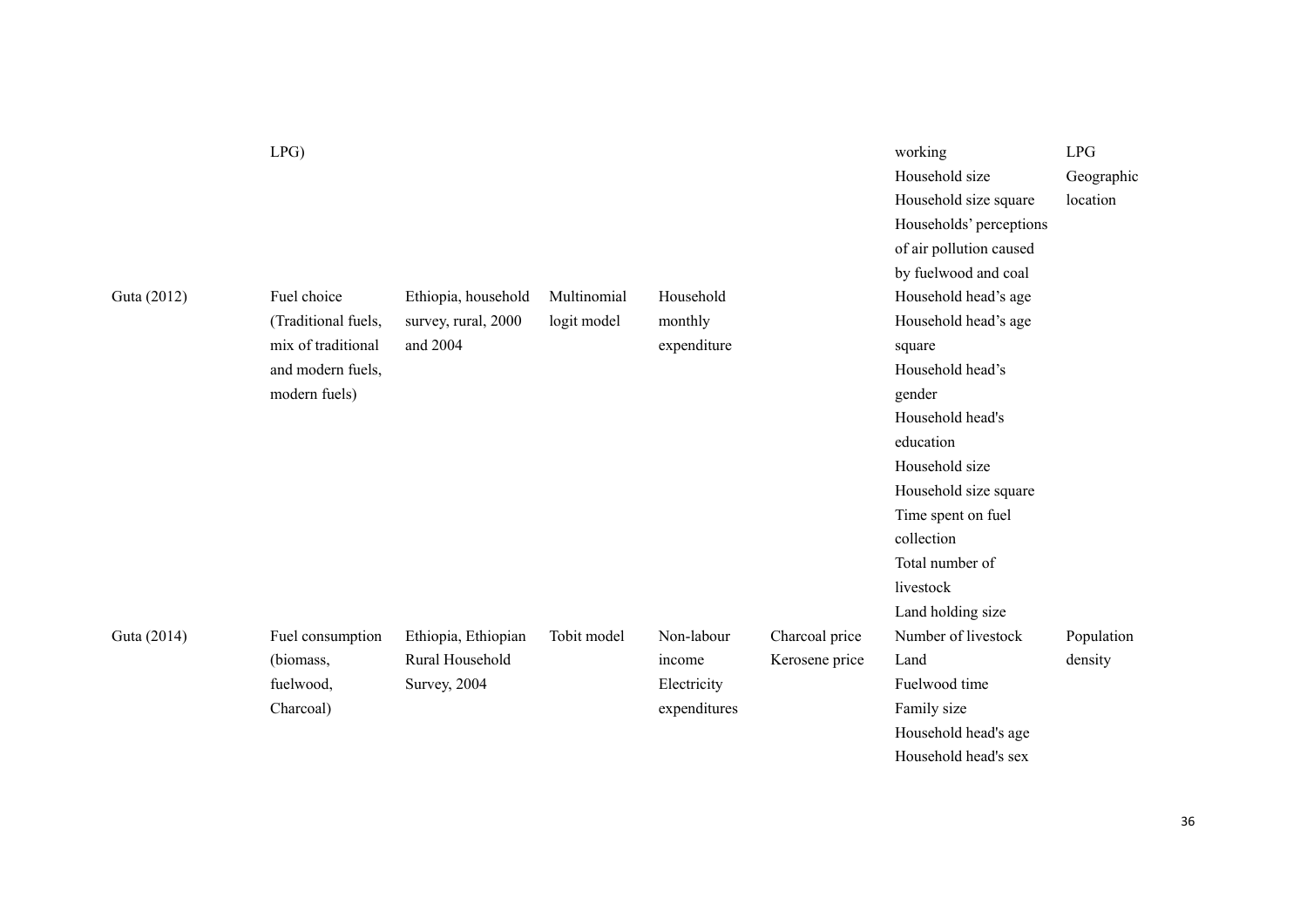Heltberg (2004) Fuel choice (LPG,

Switching)

fuel

Brazil Pesquisa Sobre Padro˜es de Vida, rural and urban, 1996 Ghana Living Standards Survey, rural and urban, 1998, Guatemala National Survey of Living Conditions, rural and urban, 2000 India National Sample Survey, rural and urban, 1999 Nepal Living Multinomial logit model Logit model

Household Per capita

expenditure

force share Household member's highest education level Improved efficiency biomass stove Household head's education Spouse's education Household size Drinking water Household electrified Average number meals per day

Household head's

Female adults labour

education

Community access

to electricity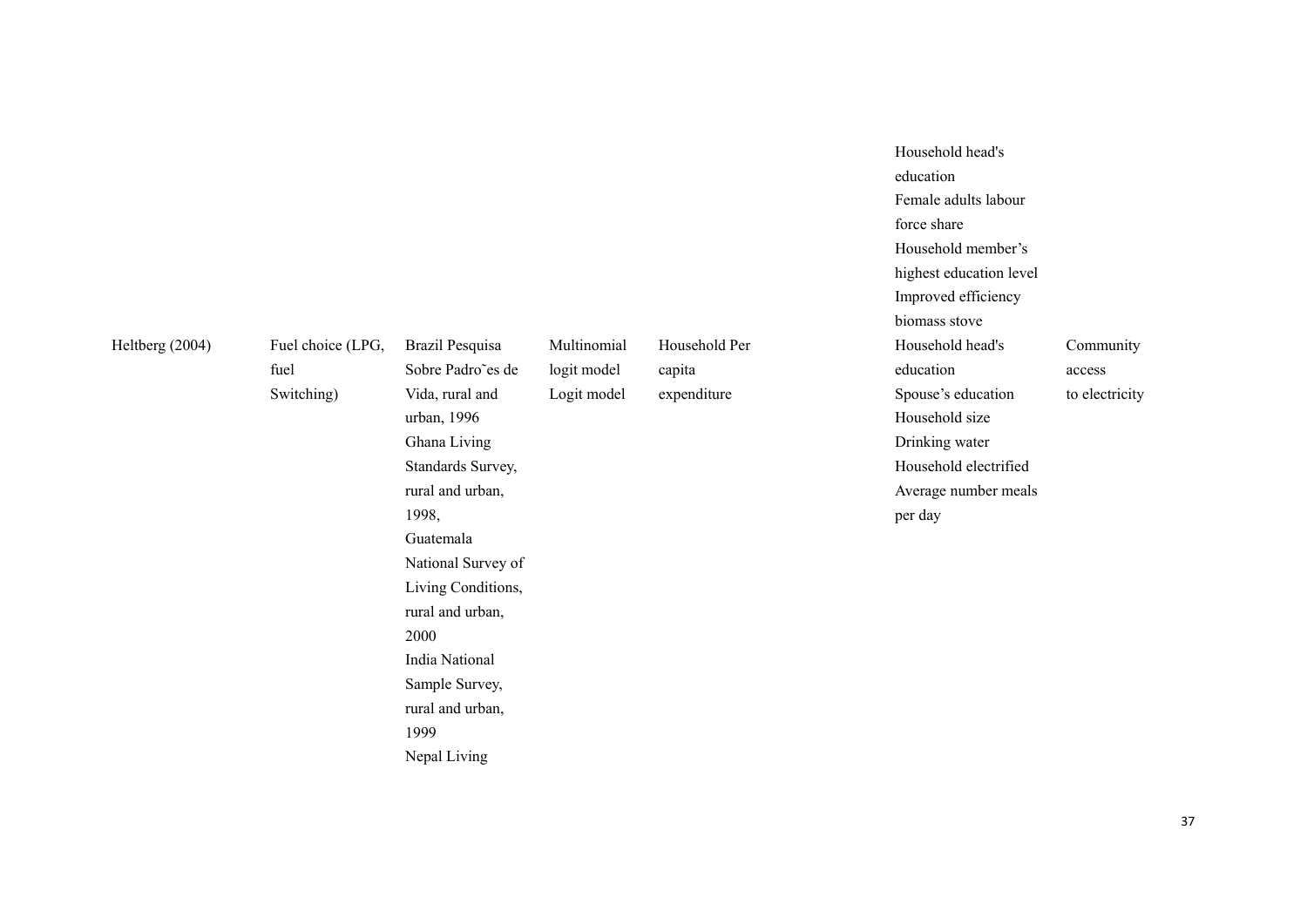|                 |                    | Standards Survey,  |             |             |                   |                      |                        |
|-----------------|--------------------|--------------------|-------------|-------------|-------------------|----------------------|------------------------|
|                 |                    | rural and urban,   |             |             |                   |                      |                        |
|                 |                    | 1995               |             |             |                   |                      |                        |
|                 |                    | Nicaragua Living   |             |             |                   |                      |                        |
|                 |                    | Standard           |             |             |                   |                      |                        |
|                 |                    | Measurement        |             |             |                   |                      |                        |
|                 |                    | Survey, rural and  |             |             |                   |                      |                        |
|                 |                    | urban, 1998        |             |             |                   |                      |                        |
|                 |                    | South Africa       |             |             |                   |                      |                        |
|                 |                    | Integrated         |             |             |                   |                      |                        |
|                 |                    | Household Survey,  |             |             |                   |                      |                        |
|                 |                    | rural and urban,   |             |             |                   |                      |                        |
|                 |                    | 1993               |             |             |                   |                      |                        |
|                 |                    | Vietnam Household  |             |             |                   |                      |                        |
|                 |                    | Living Standards   |             |             |                   |                      |                        |
|                 |                    | Survey, rural and  |             |             |                   |                      |                        |
|                 |                    | urban, 1997        |             |             |                   |                      |                        |
| Heltberg (2005) | Fuel choice (wood, | Guatemala, Living  | Multinomial | Household   | LPG price         | Household size       | Access to              |
|                 | LPG,               | Standard           | logit model | expenditure | Kerosene price    | Education            | Electricity            |
|                 | LPG-charcoal       | Measurement        |             | per capita  | Firewood price    | Dwelling type        | Ethnic group           |
|                 | mix)               | Surveys, urban and |             |             |                   | Proportion of female | Distance to            |
|                 |                    | rural, 2000        |             |             |                   |                      | Fuelwood               |
|                 |                    |                    |             |             |                   |                      |                        |
|                 |                    |                    |             |             |                   |                      | Geographic<br>location |
|                 |                    |                    |             |             |                   |                      |                        |
| Hosier and Dowd | Fuel choice (wood, | Zimbabwe, National | Multinomial | Household   | Relative price of | Household size       | Households'            |
| (1987)          | kerosene,          | Household Survey,  | logit model | monthly     | kerosene to       |                      | perceptions of         |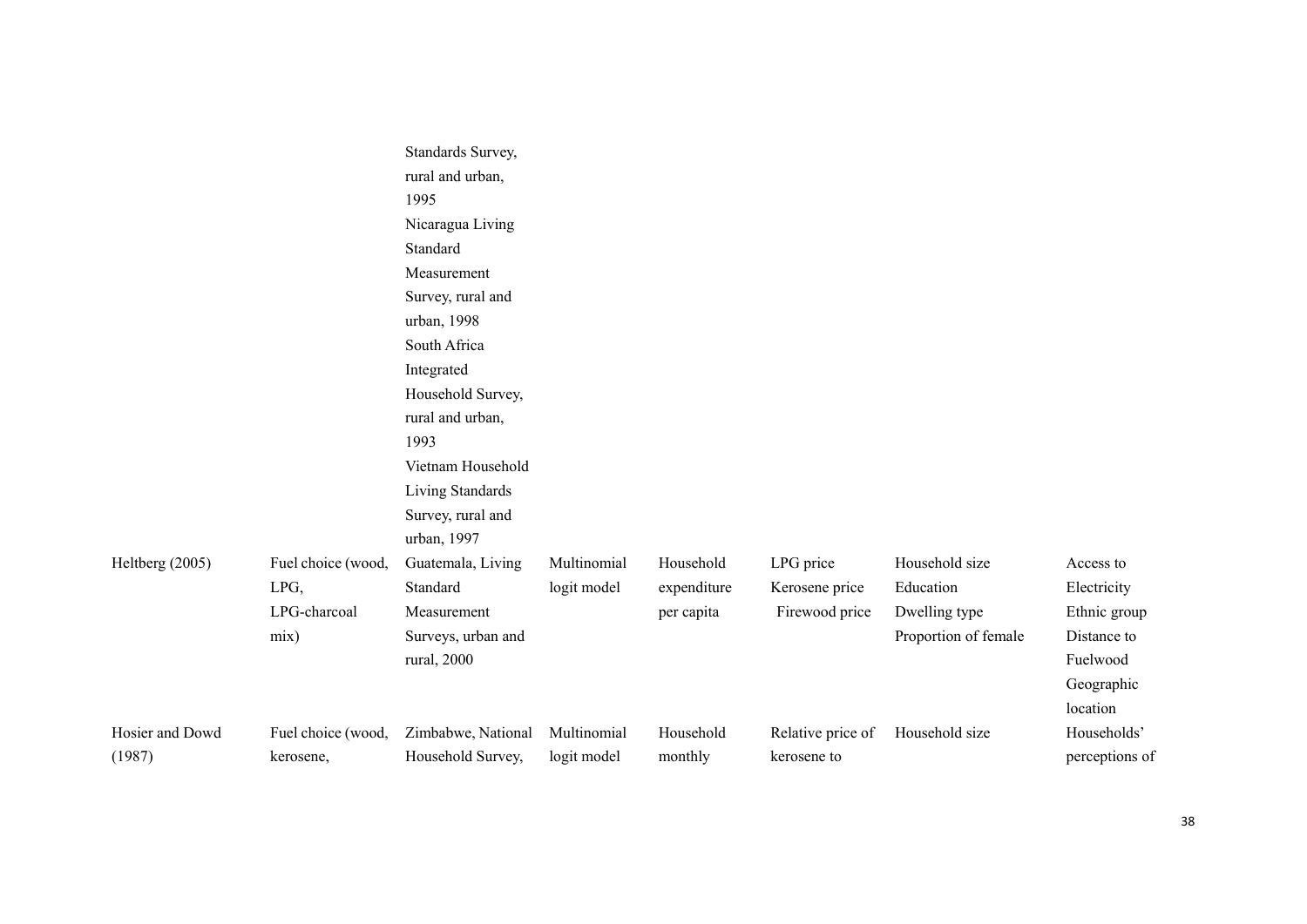|                             | electricity,<br>mixedfuel)                                                       | urban, 1984                                                                           |                                      | income                                                                                                | electricity                    |                                                                                                                                                                                                        | availability of<br>fuelwood<br>Geographic<br>location |
|-----------------------------|----------------------------------------------------------------------------------|---------------------------------------------------------------------------------------|--------------------------------------|-------------------------------------------------------------------------------------------------------|--------------------------------|--------------------------------------------------------------------------------------------------------------------------------------------------------------------------------------------------------|-------------------------------------------------------|
| Hughes-Cromwick<br>(1985)   | Fuel consumption<br>(charcoal, paraffin,                                         | Nairobi in Kenya,<br>household                                                        | Regression<br>analysis               | Household<br>annually                                                                                 | Gas price<br>Electricity price | Household size<br>Number of electric and                                                                                                                                                               |                                                       |
| Israel $(2002)$             | gas, electricity)<br>Fuel choice<br>(firewood)<br>Fuel consumption<br>(firewood) | Survey, urban, 1981<br><b>Bolivian Integrated</b><br>Household Survey,<br>urban, 1989 | Probit model<br>Heckman<br>selection | income<br>Household<br>per capita<br>expenditure<br>Household<br>per capita<br>expenditure<br>squared |                                | charcoal appliances<br>Household head's age<br>Household head's<br>education<br>Household head's<br>indigenous language<br>Household size<br>Proportion of female<br>earned income<br>Cooking for sale | Geographic<br>location                                |
| Jiang and O'Neill<br>(2004) | Fuel choice<br>(biomass)                                                         | China, nationally<br>representative<br>survey, rural, 1999                            | Logit model                          | Household<br>income<br>Household<br>expenditure                                                       |                                | Household head's age<br>Household head's sex<br>Household head's<br>education<br>Household head's<br>Occupation<br>Household size<br>Household structure                                               | Geographic<br>location                                |
| Kaul and Liu (1992)         | Fuel consumption<br>(wood, stalks and                                            | China, household<br>survey,                                                           | Regression<br>analysis               | Household<br>income                                                                                   | Coal price                     | Household size<br>Cultivated' land                                                                                                                                                                     | Distance to<br>fuelwood and                           |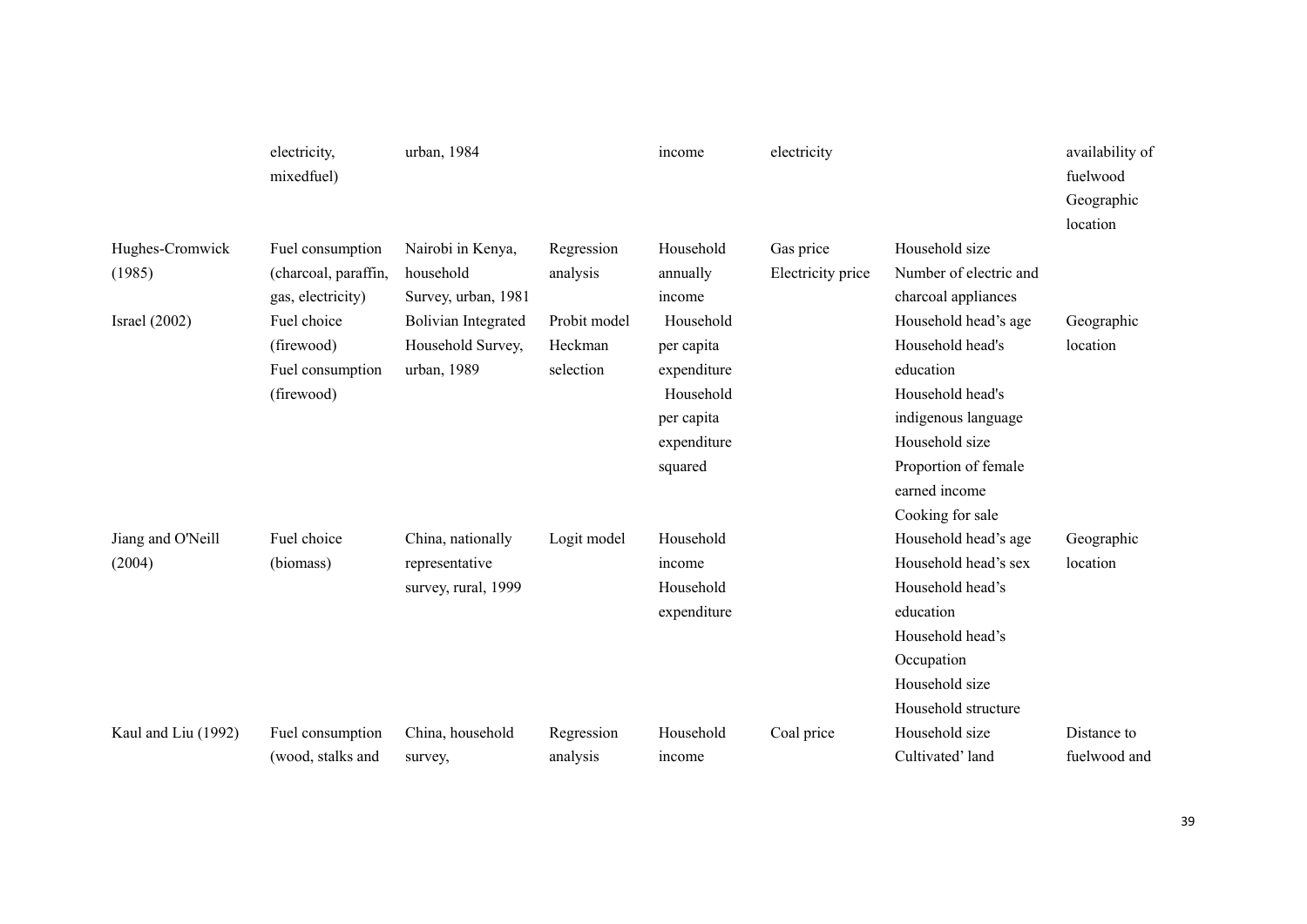|                   | coal)                                                                                                                                                                    | rural, 1988                                                                     |                                                                              |                                                                                            |                                  | Livestock owned                                                      | coal<br>Forestland per<br>capita<br>Geographic<br>location                                                |
|-------------------|--------------------------------------------------------------------------------------------------------------------------------------------------------------------------|---------------------------------------------------------------------------------|------------------------------------------------------------------------------|--------------------------------------------------------------------------------------------|----------------------------------|----------------------------------------------------------------------|-----------------------------------------------------------------------------------------------------------|
| Lay et al. (2013) | Fuel choice (wood,<br>kerosene,<br>electricity, solar,<br>dry cell)                                                                                                      | Kenya Integrated<br>Household Budget<br>Survey, rural and<br>urban, 2005        | Multinomial<br>logit model                                                   | Household<br>annually<br>expenditure                                                       | Kerosene price                   | Household head's<br>education<br>Dwelling type<br>Dwelling ownership | Community<br>access<br>to electricity<br>Prevalence of<br>solar home<br>systems<br>Geographic<br>location |
| Lee $(2013)$      | Fuel consumption<br>(electricity,<br>kerosene,<br>firewood,<br>charcoal),<br>Fuel choice<br>(non-solid fuels,<br>solid fuels, mixed)<br>Fuel choice<br>(electrification) | <b>Ugandan National</b><br>Household Energy<br>Survey, rural and<br>urban, 2009 | Tobit model<br>Multinomial<br>logit model<br>Logistic<br>model<br><b>OLS</b> | Household per<br>capita<br>expenditure<br>Household per<br>capita<br>expenditure<br>square | Kerosene price<br>Firewood price | Education<br>Household size                                          | Private water<br>connection<br>Public water<br>source                                                     |
| Lee et al. (2015) | Fuel choice<br>(Fuelwood, gas)                                                                                                                                           | Indonesia,<br>household survey,<br>rural                                        | Logistic<br>model                                                            | Household<br>monthly<br>income                                                             |                                  | House condition<br>Gas stove<br>Value of livestock                   | Large/small<br>fuelwood<br>markets                                                                        |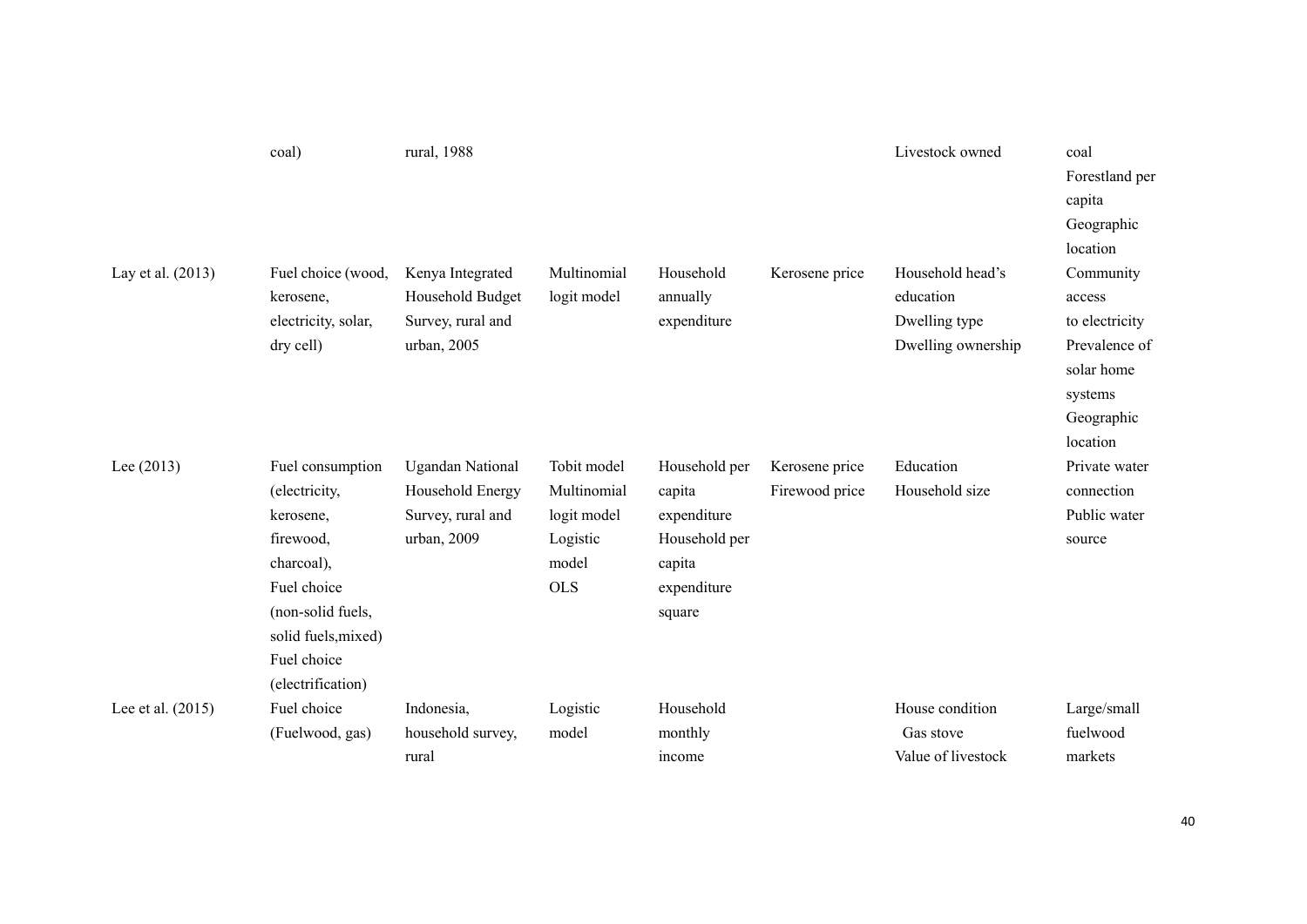|                              |                                     |                                                           |                                  |                                |                                                    | Forest cultivation area<br>Garden area<br>Education<br>Household size<br>Travel time to forest |                                                                                                                |
|------------------------------|-------------------------------------|-----------------------------------------------------------|----------------------------------|--------------------------------|----------------------------------------------------|------------------------------------------------------------------------------------------------|----------------------------------------------------------------------------------------------------------------|
| Link et al. (2012)           | Fuel choice<br>(wood)               | Nepal, household<br>survey,<br>rural, 1996 and<br>2001    | Multilevel<br>logistic model     | Household<br>income            |                                                    | Number of adults<br>Proportion of female<br>House plot ownership                               | Community<br>access<br>to electricity<br>Wood collection<br>time<br>Ethnic group<br>Other community<br>context |
| Macauley et al.<br>(1989)    | Fuel consumption<br>(wood, LPG)     | Raipur in India,<br>household survey,<br>urban, 1985      | Regression<br>analysis           | Household<br>monthly<br>income |                                                    |                                                                                                |                                                                                                                |
| Mekonnen (1999)              | Fuel consumption<br>(biomass, dung) | Ethiopia, household<br>survey, rural, 1996                | Heckman's<br>two-step            | Household<br>income            | Cost of time<br>spent to collect a<br>unit of fuel | Household size<br>Number of trees<br>Number of cattle                                          | Marginal product<br>of labour<br>computed from<br>fuel collection<br>functions<br>Geographic<br>location       |
| Manning and Taylor<br>(2014) | Fuel consumption<br>(gas, wood)     | Mexico National<br>Rural Household<br>Survey, rural, 2007 | IV model<br>Heckman<br>Selection | Household<br>income            |                                                    | Households with<br>migrant<br>Rate of stove use                                                | Median village<br>wage                                                                                         |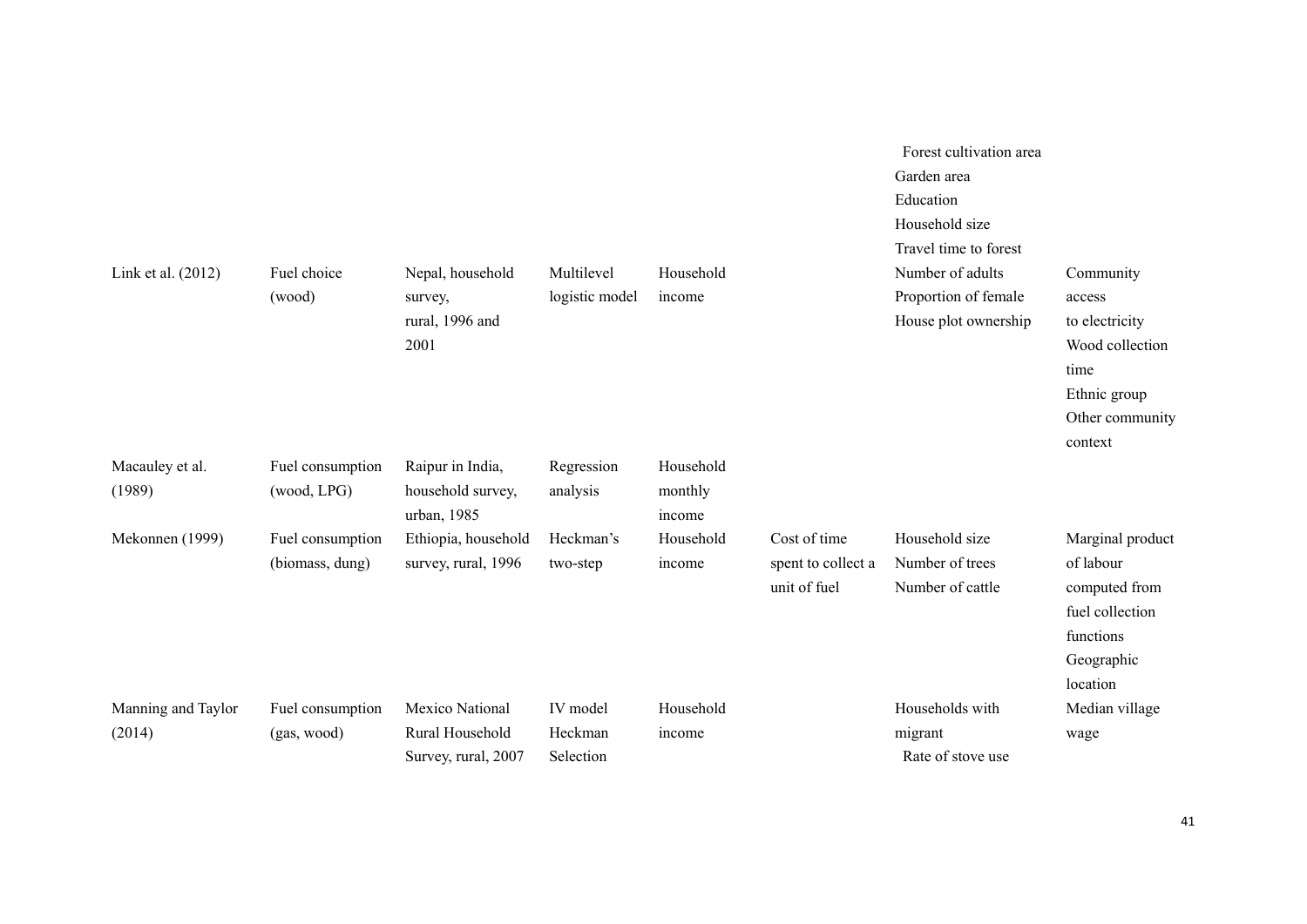|                       |                    | and                | Heckman        |           |                   | Household head's         |                 |
|-----------------------|--------------------|--------------------|----------------|-----------|-------------------|--------------------------|-----------------|
|                       |                    | 2010               | selection with |           |                   | indigenous language      |                 |
|                       |                    |                    | IV             |           |                   | Education                |                 |
|                       |                    |                    | Tobit model    |           |                   |                          |                 |
| Muller and Yan (2014) | Fuel choice        | China Health and   | Random         | Household | Coal price        | Household head's age     | Share of        |
|                       | (wood/straw, coal, | Nutrition Survey,  | effects panel  | income    | LNG price         | Household head's sex     | households with |
|                       | LNG and            | rural, 2000, 2004  | logit model    |           | Electricity price | Household head's         | agricultural    |
|                       | electricity)       | and 2006           | Multinomial    |           |                   | education                | activities      |
|                       |                    |                    | logit model    |           |                   | Household head's         | Off-farm        |
|                       |                    |                    |                |           |                   | occupation               | employment      |
|                       |                    |                    |                |           |                   | Household head's         | participation   |
|                       |                    |                    |                |           |                   | marital status           | Geographic      |
|                       |                    |                    |                |           |                   | Household size           | location        |
|                       |                    |                    |                |           |                   | Dwelling attributes      | Access to       |
|                       |                    |                    |                |           |                   | Lifestyle types          | telephone and   |
|                       |                    |                    |                |           |                   | Household's agricultural | bus services    |
|                       |                    |                    |                |           |                   | specialization           | Food prices     |
| Nlom and Karimov      | Fuel choice        | Cameroon, national | Ordered probit | Household | Electricity price | Household head's age     |                 |
| (2014)                | (firewood,         | survey, rural and  | model          | monthly   | Kerosene price    | Household head's         |                 |
|                       | kerosene, LPG)     | urban, 2004        |                | income    | Firewood price    | education                |                 |
|                       |                    |                    |                |           |                   | Dwelling type            |                 |
| Onyebuchi (1989)      | Fuel consumption   | Nigeria, household | Regression     | Household |                   | Household size           |                 |
|                       | (traditional       | survey, rural and  | analysis       | income    |                   |                          |                 |
|                       | energy)            | urban, 1982        |                |           |                   |                          |                 |
| Ouedraogo (2006)      | Fuel choice (LPG,  | Ouagadougou,       | Multinomial    | Household |                   | Household head's age     |                 |
|                       | charcoal,          | household          | logit model    | income    |                   | Household head's sex     |                 |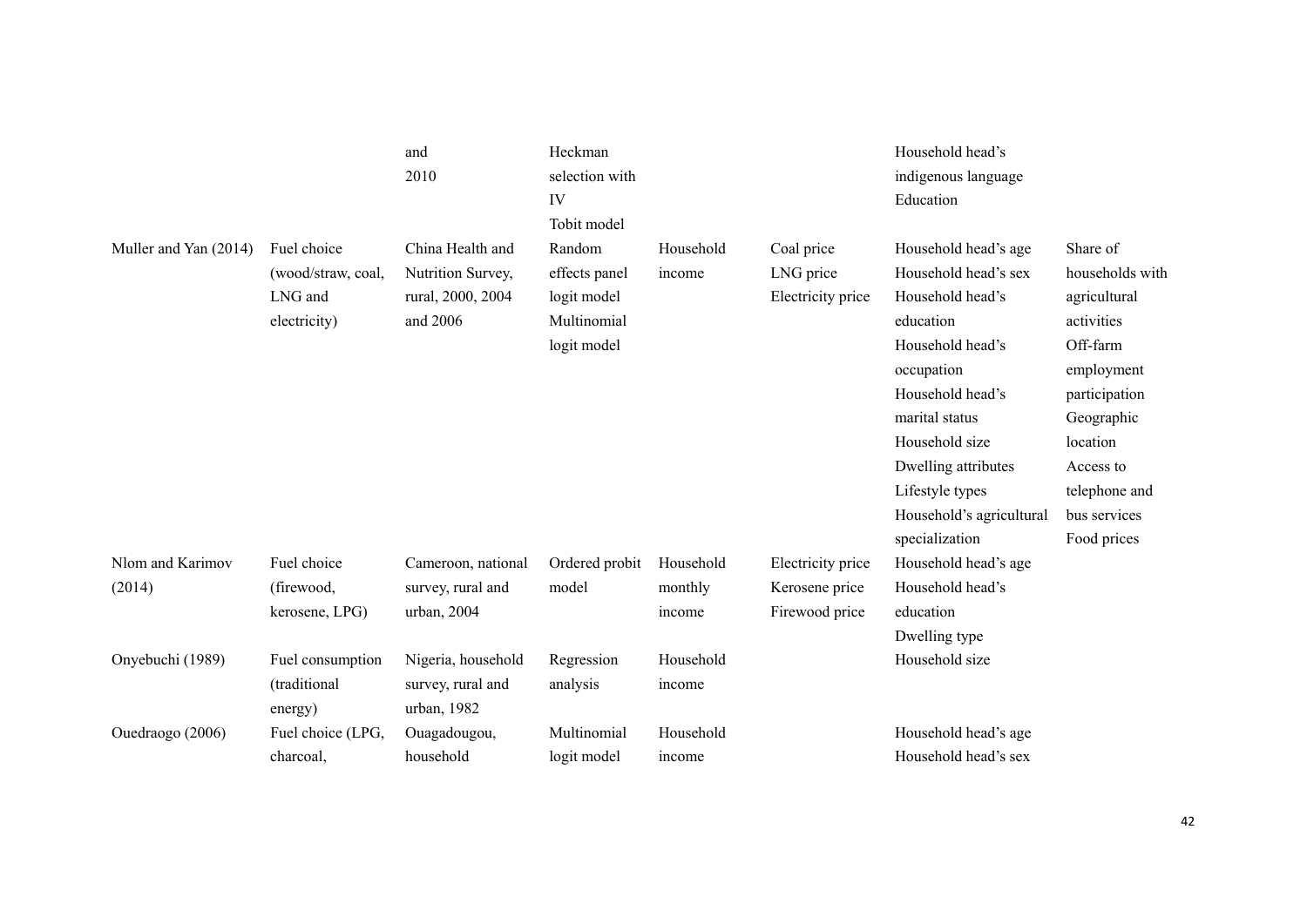|                       | firewood,           | expenditure survey, |             |             | Household head's       |
|-----------------------|---------------------|---------------------|-------------|-------------|------------------------|
|                       | kerosene, other     | 1996                |             |             | education              |
|                       | solid fuels)        |                     |             |             | Household head's       |
|                       |                     |                     |             |             | religion               |
|                       |                     |                     |             |             | Household size         |
|                       |                     |                     |             |             | Cooking frequency      |
|                       |                     |                     |             |             | Dwelling type          |
|                       |                     |                     |             |             | Dwelling ownership     |
|                       |                     |                     |             |             | Household lighting     |
|                       |                     |                     |             |             | source                 |
| Özcan et al. $(2013)$ | Fuel choice (dung,  | Turkey, Household   | Multinomial | Household   | Household head's age   |
|                       | wood, coal, natural | Budget Surveys,     | logit model | monthly     | Household head's       |
|                       | gas, electricity,   | rural and urban,    |             | income      | education              |
|                       | liquid fuel)        | $2002 - 2006,$      |             |             | Household head's       |
|                       |                     |                     |             |             | occupation             |
|                       |                     |                     |             |             | Household size         |
|                       |                     |                     |             |             | Dwelling type          |
|                       |                     |                     |             |             | Heating system         |
| Pandey and Chaubal    | Fuel choice (clean  | India, National     | Logit model | Household   | Average household      |
| (2011)                | fuels)              | Sample Survey,      |             | monthly per | education              |
|                       |                     | rural, 2004         |             | capita      | Household size         |
|                       |                     |                     |             | expenditure | Number of higher       |
|                       |                     |                     |             |             | educated females       |
|                       |                     |                     |             |             | Agricultural household |

type Farm size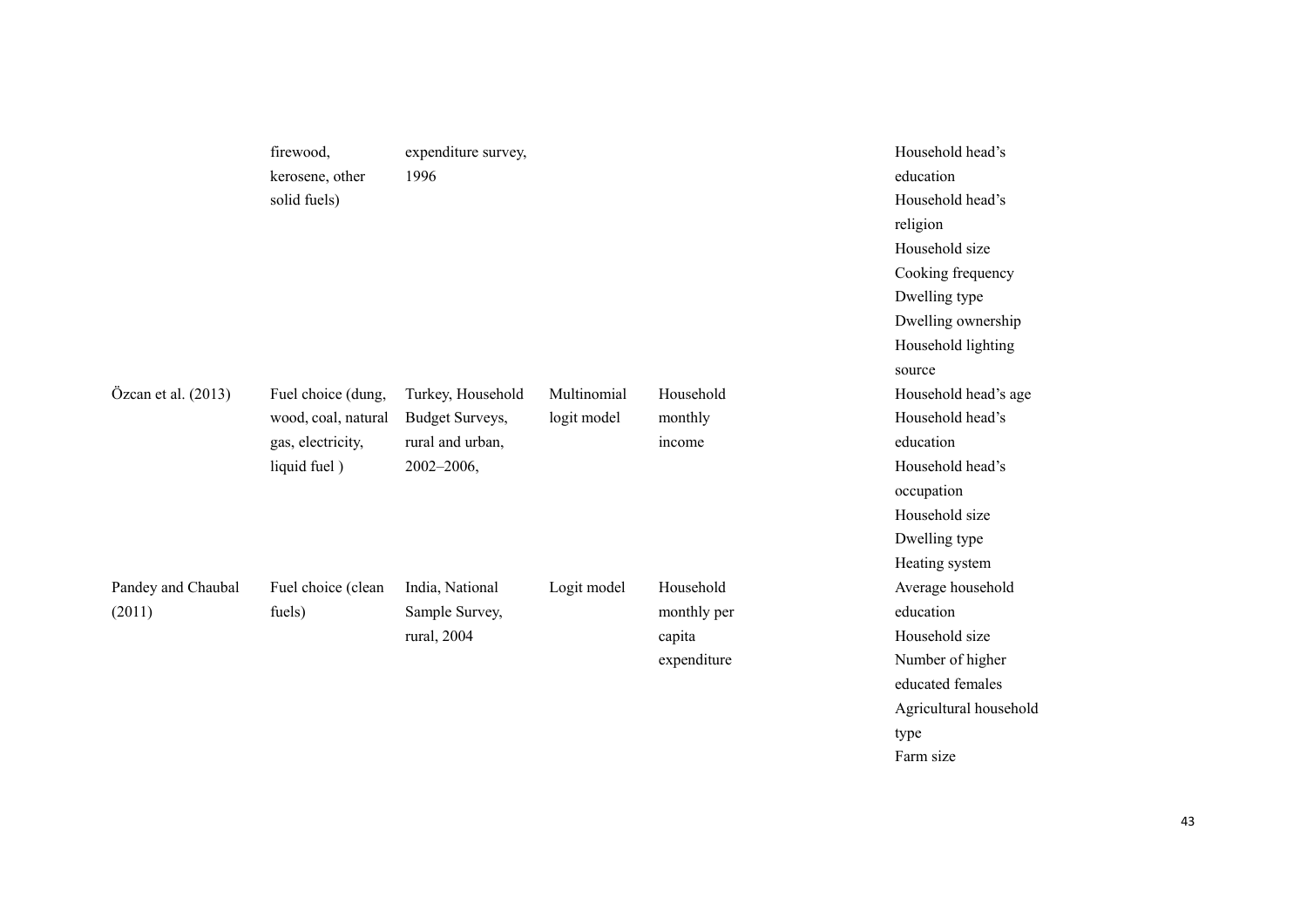|                     |                  |                      |             |               |                | Regular income       |               |
|---------------------|------------------|----------------------|-------------|---------------|----------------|----------------------|---------------|
|                     |                  |                      |             |               |                | Caste                |               |
| Peng et al. (2010)  | Fuel choice      | Hubei in China,      | Logit model | Household     | Coal price     | Household head's     | Electricity   |
|                     | (biomass)        | household survey,    | Tobit model | income        |                | education            | access        |
|                     | Fuel consumption | rural, 2004          |             |               |                | Household size       | Geographic    |
|                     | (biomass)        |                      |             |               |                |                      | location      |
| Pitt (1985)         | Fuel consumption | Indonesia,           | Regression  | Household     | Kerosene price | Household size       | Geographic    |
|                     | (kerosene,       | SUSENAS, rural       | analysis    | expenditure   | Wood price     | Household member     | location      |
|                     | firewood,        | and urban, 1978      |             |               |                | age > 10 years       |               |
|                     | charcoal)        |                      |             |               |                |                      |               |
| Pundo and Fraser    | Fuel choice      | Kenya, Kisumu        | Multinomial |               |                | Household head's age |               |
| (2006)              | (firewood,       | Household Survey,    | logit model |               |                | Household head's     |               |
|                     | charcoal,        | rural, 2001          | Logit model |               |                | occupation           |               |
|                     | kerosene)        |                      |             |               |                | Household head's     |               |
|                     |                  |                      |             |               |                | education            |               |
|                     |                  |                      |             |               |                | Spouse's age         |               |
|                     |                  |                      |             |               |                | Spouse's education   |               |
|                     |                  |                      |             |               |                | Household size       |               |
|                     |                  |                      |             |               |                | Dwelling ownership   |               |
|                     |                  |                      |             |               |                | Dwelling type        |               |
|                     |                  |                      |             |               |                | Cooking time         |               |
| Rahut et al. (2014) | Fuel choice      | <b>Bhutan Living</b> | Multinomial | Household per |                | Household head's age | Distance from |
|                     | (fuelwood,       | Standard Survey,     | logit model | capita        |                | Household head's age | market        |
|                     | kerosene, gas,   | rural and urban,     |             | expenditure   |                | square               | Access to     |
|                     | electricity)     | 2007                 |             |               |                | Household head's     | electricity   |
|                     |                  |                      |             |               |                | gender               |               |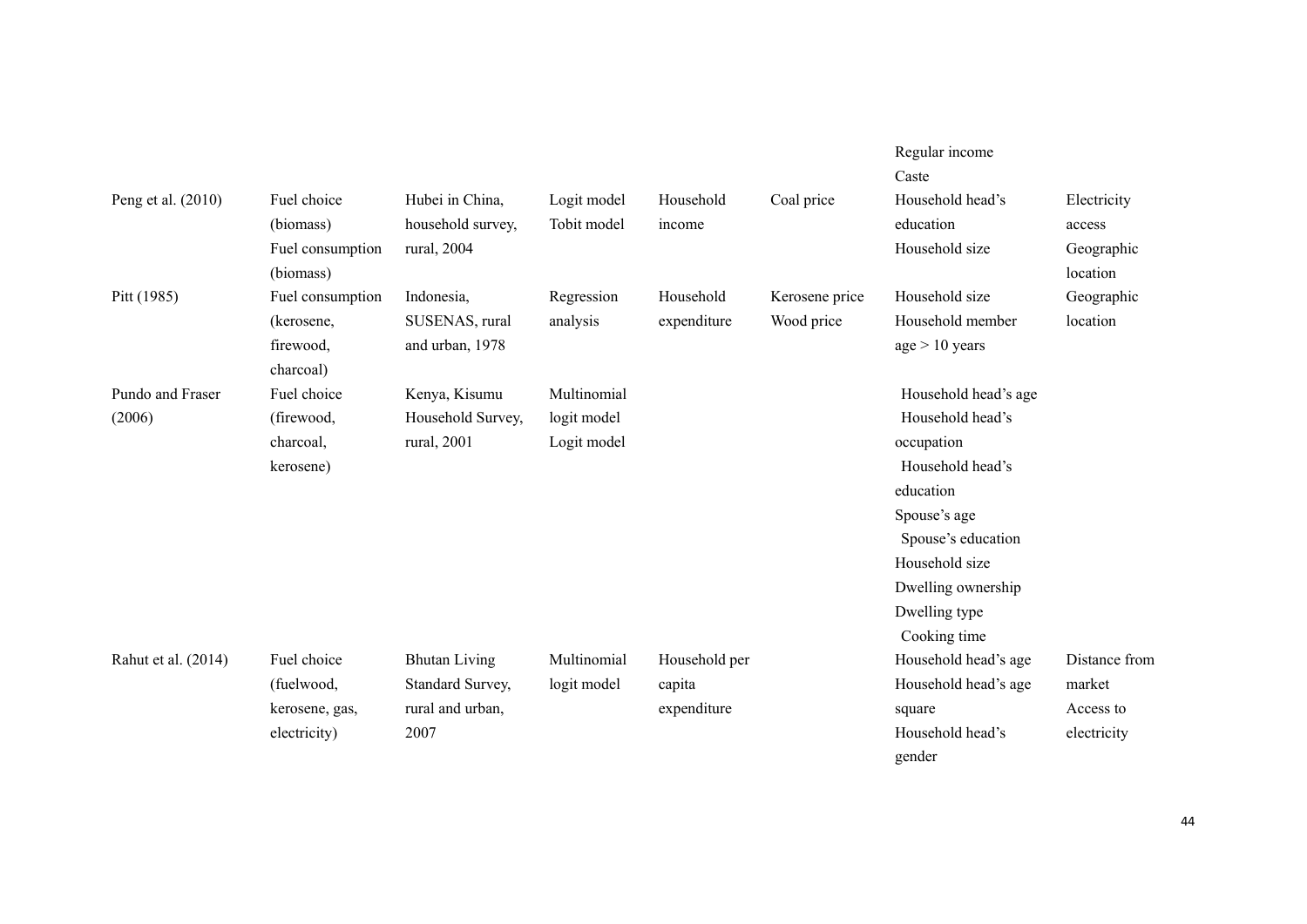| Rao and Reddy (2007)  | Fuel choice<br>(firewood,<br>kerosene, LPG,<br>other fuels) | India, National<br>Sample Survey,<br>rural and urban,<br>1999 | Multinomial<br>logit model | Monthly<br>household<br>expenditure<br>Square of<br>household<br>expenditure |                                               | Household head's<br>education<br>Children<br>Old people<br>Household size<br>Wetland owned<br>Dry land owned<br>Average age of<br>household members<br>Household head's<br>gender<br>Mean education of<br>household member<br>Highest educational<br>level<br>Household size<br>Square of household size | Religion<br>Social group<br>Geographic<br>location |
|-----------------------|-------------------------------------------------------------|---------------------------------------------------------------|----------------------------|------------------------------------------------------------------------------|-----------------------------------------------|----------------------------------------------------------------------------------------------------------------------------------------------------------------------------------------------------------------------------------------------------------------------------------------------------------|----------------------------------------------------|
| Reddy (1995)          | Fuel choice<br>(firewood,<br>charcoal,<br>kerosene, LPG,    | Bangalore in India,<br>household survey,                      | Multinomial<br>logit model | Per capita<br>household<br>income                                            | Relative price of<br>carder                   | Household head's<br>occupation<br>Household size                                                                                                                                                                                                                                                         |                                                    |
| Sehjpal et al. (2014) | electricity)<br>Fuel choice<br>(biomass, LPG)               | Madhya Pradesh in<br>India, household<br>survey, 2000         | Logit model                | Monthly per<br>capita<br>expenditure                                         | Firewood price<br>Kerosene price<br>LPG price | Primary<br>livelihood activity of<br>male members                                                                                                                                                                                                                                                        |                                                    |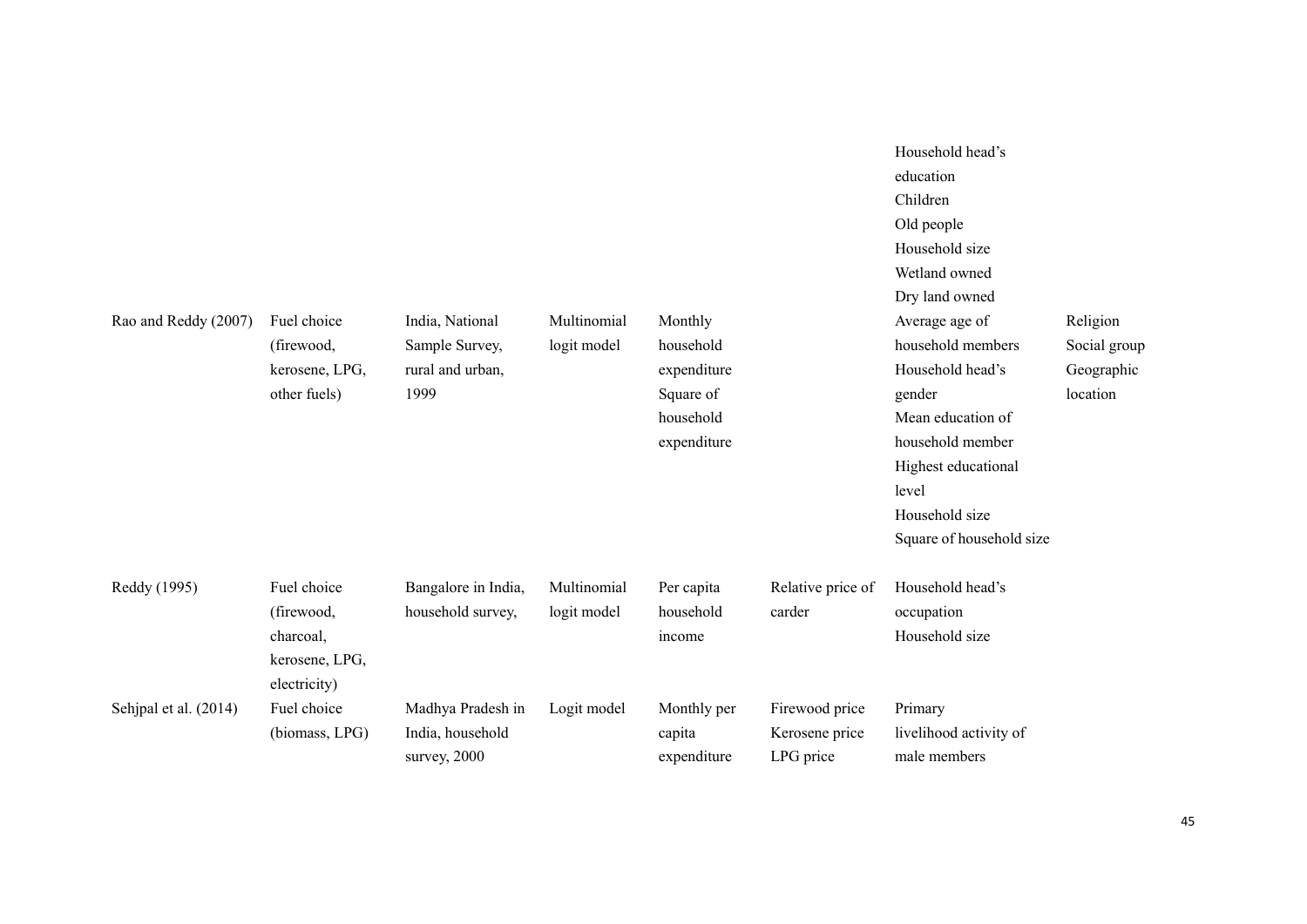|                       |                   |                     |                |           |            | <b>Electricity Access</b><br>Average time spent by<br>women for cooking per |
|-----------------------|-------------------|---------------------|----------------|-----------|------------|-----------------------------------------------------------------------------|
|                       |                   |                     |                |           |            | day                                                                         |
| Zhang et al. $(2014)$ | Fuel consumption  | Shanxi, Guizhou     | <b>OLS</b>     | Household | Coal price | Days spent on collecting                                                    |
|                       | (Biomass),        | and Zhejiang in     | Logit model    | annually  |            | biomass                                                                     |
|                       | Fuel choice (use  | China, household    | Tobit model    | income    |            | Farmland size                                                               |
|                       | versus non-use of | survey, 2010 or     |                |           |            | Dwelling size                                                               |
|                       | biomass)          | 2011                |                |           |            | Household size                                                              |
| Zhang and Hassen      | Fuel choice       | Nine provinces in   | Ordered probit | Household | Coal price | Household head's age                                                        |
| (2014)                | (firewood, coal,  | China, China Health | model          | income    | LNG price  | Household head's                                                            |
|                       | LNG)              | and Nutrition       | Generalized    |           |            | gender                                                                      |
|                       |                   | Survey, 1989, 1991, | ordered probit |           |            | Household head's                                                            |
|                       |                   | 1993, 1997, 2000,   | model          |           |            | education                                                                   |
|                       |                   | 2004, 2006, and     | Random effect  |           |            | Household head's                                                            |
|                       |                   | 2009                | ordered probit |           |            | married status                                                              |
|                       |                   |                     | model          |           |            | Household head's                                                            |
|                       |                   |                     | Multinomial    |           |            | Occupation                                                                  |
|                       |                   |                     | model          |           |            | Household size                                                              |
|                       |                   |                     | Random         |           |            |                                                                             |
|                       |                   |                     | Multinomial    |           |            |                                                                             |

 Social Status Education level of male/ female members

Household Size Land Size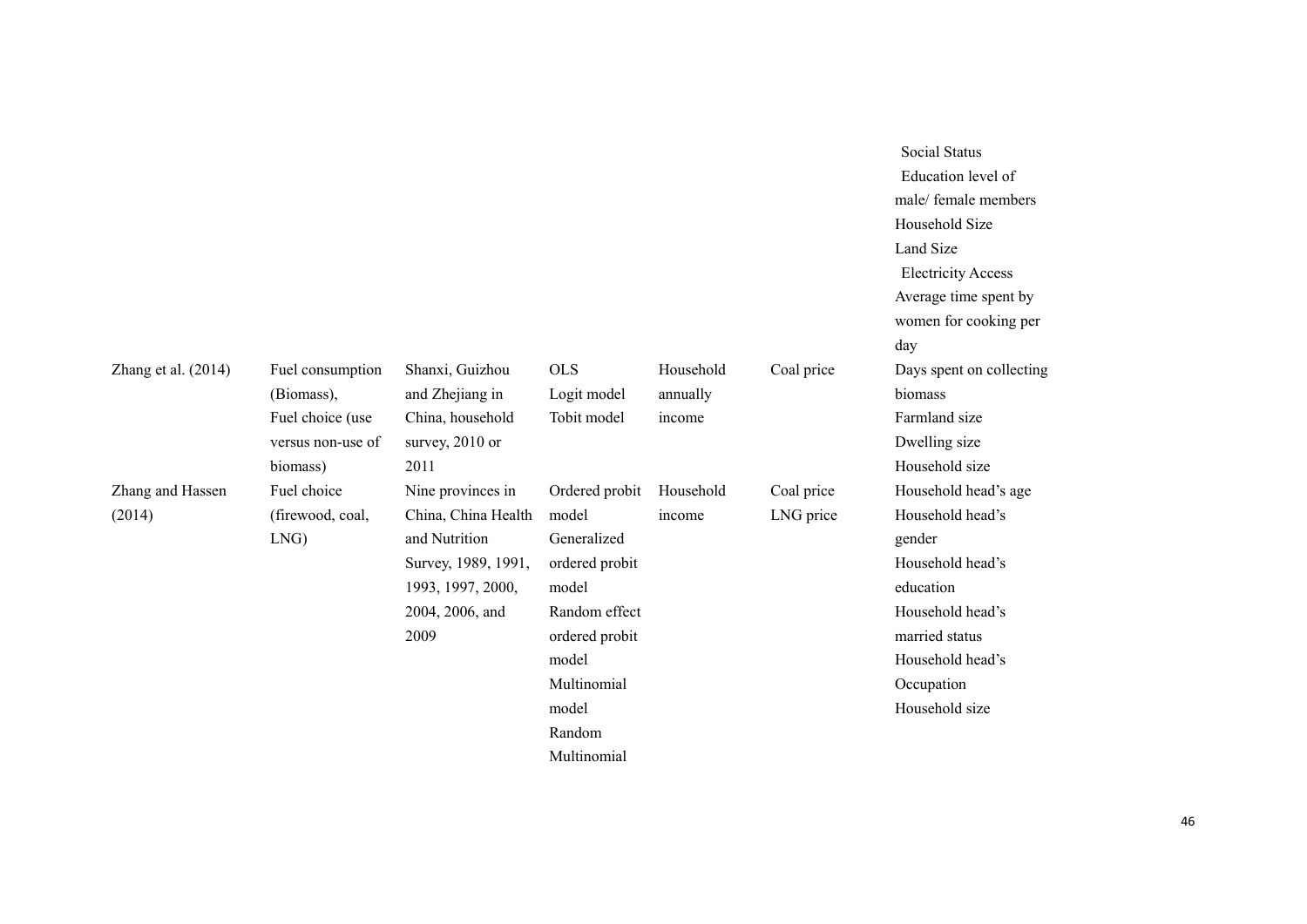|                       |                     |                   | model       |               |            |                       |              |
|-----------------------|---------------------|-------------------|-------------|---------------|------------|-----------------------|--------------|
| Zhang and Koji (2012) | Fuel consumption    | Beijing in China, | Tobit model | -Household    | Coal price | Household size        | Renewable    |
|                       | (coal, electricity, | household survey, |             | per capita    | LPG price  | Ratio of labor force  | energy       |
|                       | LPG                 | rural, 2009       |             | <i>n</i> come |            | Ratio of mid-educated | technologies |
|                       |                     |                   |             | Household per |            | household numbers     | Geographic   |
|                       |                     |                   |             | capita income |            |                       | location     |
|                       |                     |                   |             | square        |            |                       |              |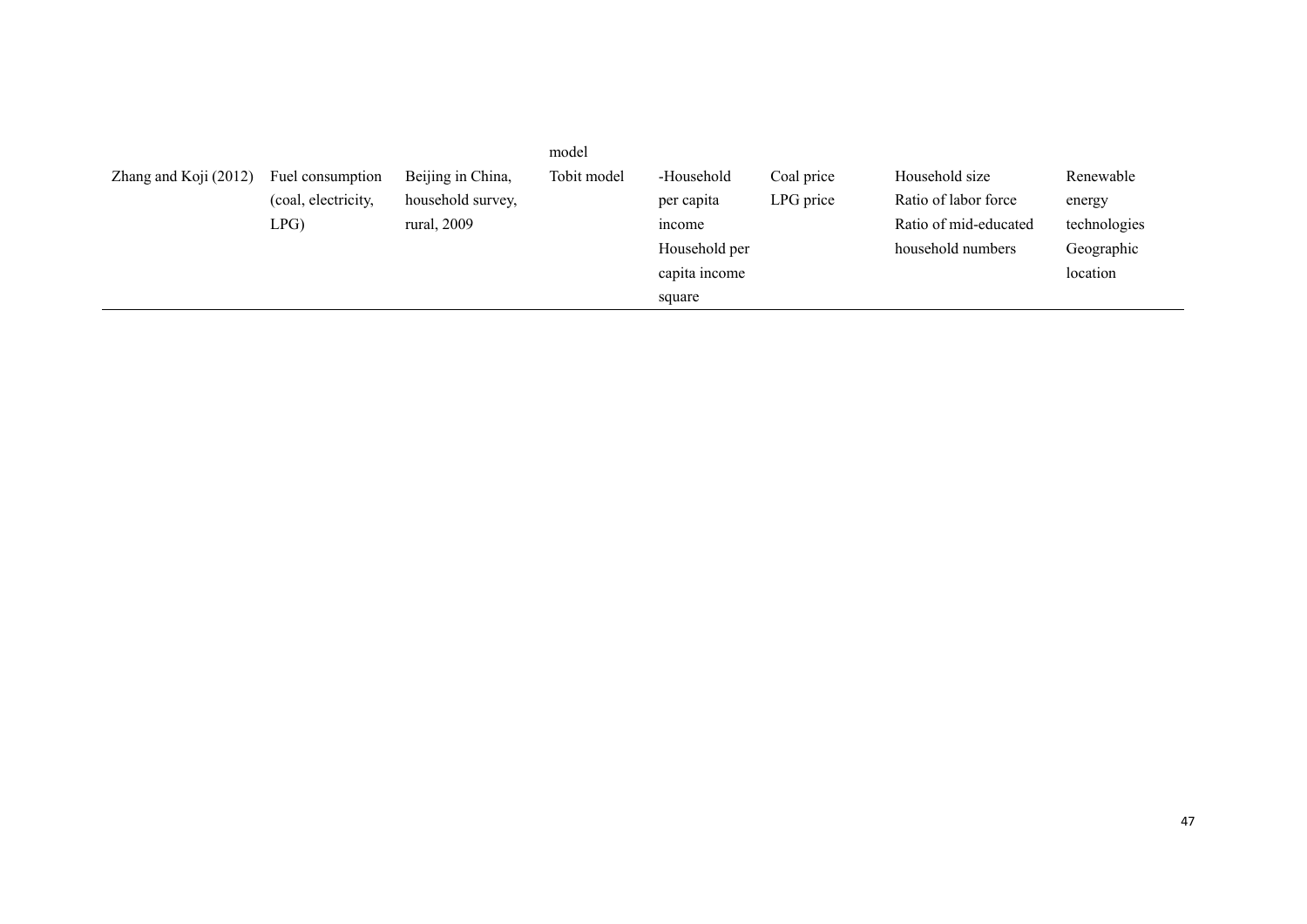| <b>Authors</b>            |                    | TOT TWAT COMPAN   |                    | <b>Fuel types</b> |                  |                  |             |
|---------------------------|--------------------|-------------------|--------------------|-------------------|------------------|------------------|-------------|
|                           | <b>Biomass</b>     | Firewood          | Charcoal           | Coal              | Kerosene         | Gas              | Electricity |
| <b>Fuel consumption</b>   |                    |                   |                    |                   |                  |                  |             |
| Abebaw (2007)             |                    | 0.007             | 0.004              |                   |                  |                  |             |
| Akpalu et al. (2011)      |                    |                   | 0.54               |                   | 0.38             | 0.7              |             |
| Chen et al. (2006)        |                    | $-0.35$ to $-1.7$ |                    | $-0.04$ to $0.05$ |                  |                  |             |
| Démurger and Fournier     |                    | $-0.53$           |                    |                   |                  |                  |             |
| (2011)                    |                    |                   |                    |                   |                  |                  |             |
| Gregory and Stern (2014)  |                    | $-0.07$ to $0.16$ |                    |                   | $0.1$ to $0.15$  |                  |             |
| Gupta and Köhlin (2006)   |                    | $-0.29$           |                    |                   | $-0.6$           | 1.64             |             |
| Guta (2014)               | 0.02               | 0.01              | 0.05               |                   |                  |                  |             |
| Hughes-Cromwick (1985)    |                    |                   | $-0.23$ to $-0.28$ |                   |                  |                  | 1.58 to 1.6 |
| Lee $(2013)$              |                    | 0.01              | 0.45               |                   | 0.07             |                  | 0.2         |
| Macauley et al. (1989)    |                    | $-0.43$           |                    |                   |                  | 0.17             |             |
| Manning and Taylor (2014) |                    |                   |                    |                   |                  | $0.05$ to $0.1$  |             |
| Mekonnen (1999)           | 0.06               |                   |                    |                   |                  |                  |             |
| Pitt (1985)               |                    | $-0.68$ to 1.85   | $0.06$ to 2.95     |                   | $0.23$ to $0.59$ |                  |             |
| Zhang et al. $(2014)$     | $-0.12$ to $-0.18$ |                   |                    |                   |                  |                  |             |
| <b>Fuel choice</b>        |                    |                   |                    |                   |                  |                  |             |
| Lee $(2013)$              |                    |                   |                    |                   |                  |                  | 0.71        |
| Lee et al. $(2015)$       |                    | 0.04              |                    |                   |                  | 0.31             |             |
| Muller and Yan (2014)     |                    | $-0.23$           |                    | $-0.15$           |                  | 0.35             |             |
| Ouedraogo (2006)          |                    |                   |                    |                   | $-0.24$          | 0.28             |             |
| Özcan et al. $(2013)$     |                    |                   |                    | $-0.04$ to $0.02$ |                  | $0.45$ to $0.96$ | 0.46        |
| Zhang et al. $(2014)$     | $-0.05$ to $-0.15$ |                   |                    |                   |                  |                  |             |

**Table 3 Income elasticity for fuel consumption and fuel choice: comparison of selected studies**